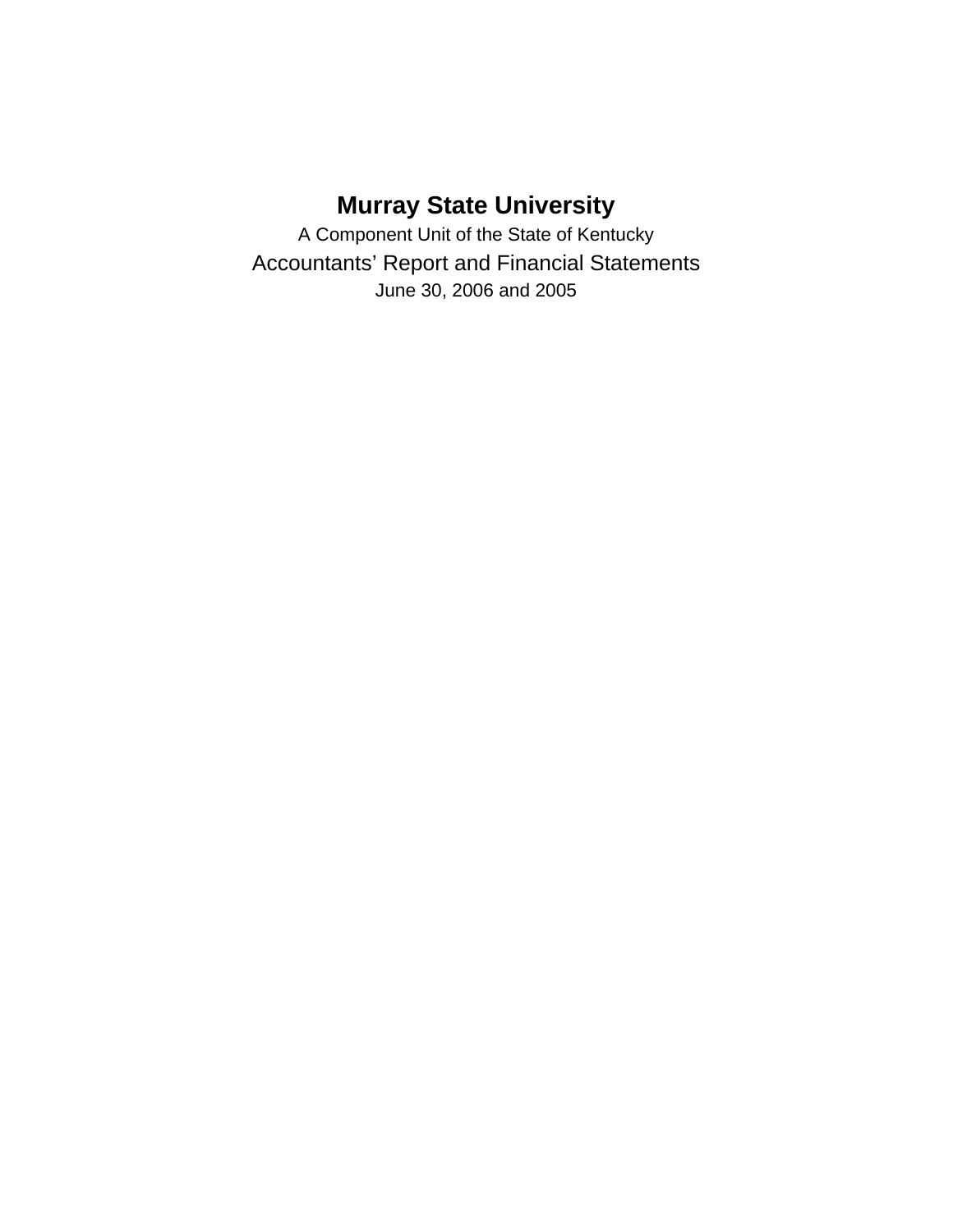

### **Contents**

| Independent Accountants' Report on Financial Statements and |  |
|-------------------------------------------------------------|--|
|                                                             |  |
| <b>Financial Statements</b>                                 |  |
| <b>Balance Sheets</b>                                       |  |
|                                                             |  |
| <b>Statements of Financial Position</b>                     |  |
|                                                             |  |
|                                                             |  |
| Statements of Revenues, Expenses and Changes in Net Assets  |  |
|                                                             |  |
| <b>Statements of Activities</b>                             |  |
|                                                             |  |
|                                                             |  |
| <b>Statements of Cash Flows</b>                             |  |
|                                                             |  |
|                                                             |  |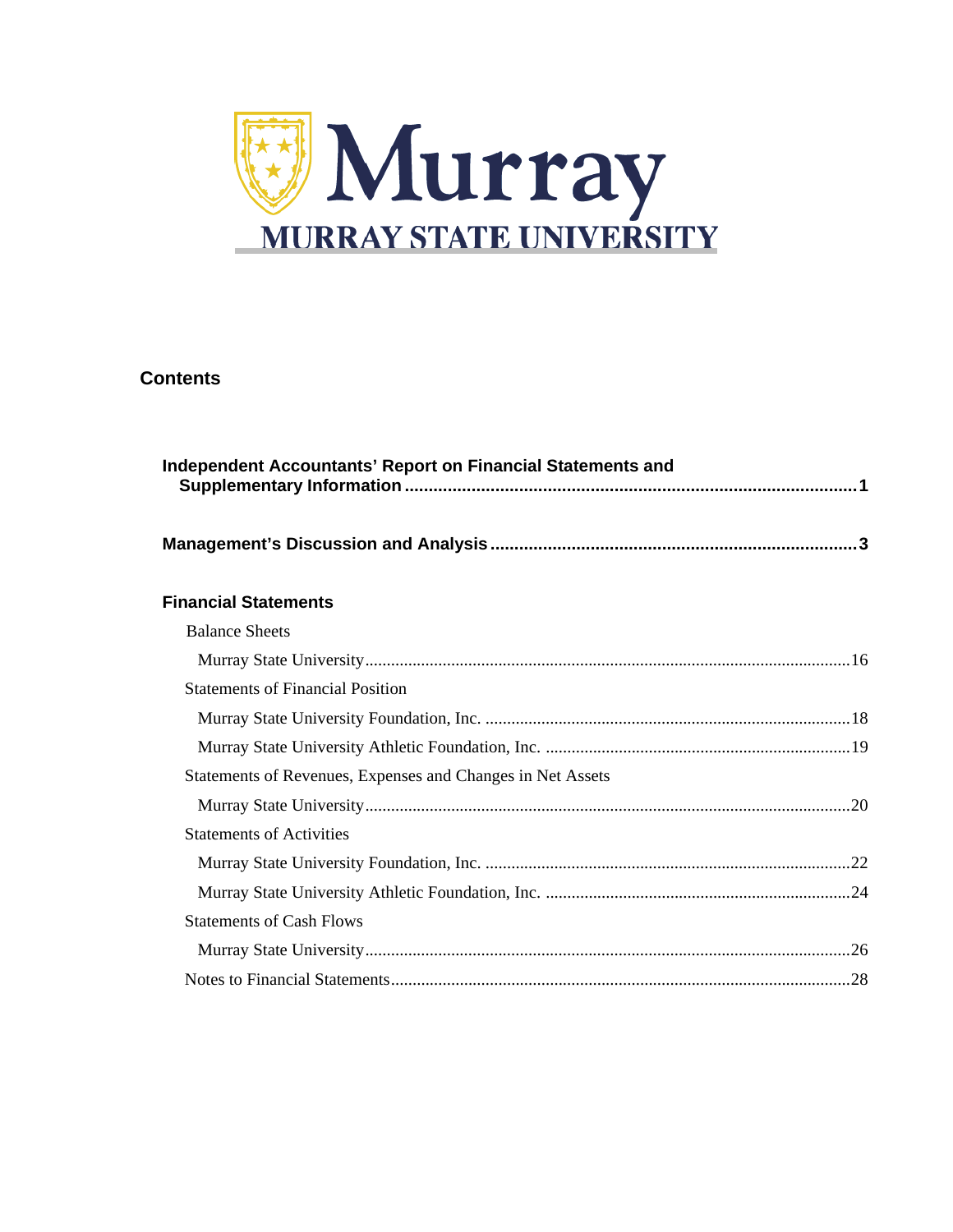

### **Independent Accountants' Report on Financial Statements** and Supplementary Information

Interim President Dr. Thomas I. Miller and Board of Regents Murray State University Murray, Kentucky

We have audited the accompanying basic financial statements of Murray State University (University) and its aggregate discretely presented component units, collectively a component unit of the Commonwealth of Kentucky, as of and for the years ended June 30, 2006 and 2005, as listed in the table of contents. These financial statements are the responsibility of the University's management. Our responsibility is to express opinions on these financial statements based on our audits.

We conducted our audits in accordance with auditing standards generally accepted in the United States of America. Those standards require that we plan and perform the audit to obtain reasonable assurance about whether the financial statements are free of material misstatement. The financial statements of Murray State University Foundation, Inc. and Murray State University Athletic Foundation, Inc., discretely presented component units, were not audited in accordance with Government Auditing Standards. An audit includes examining, on a test basis, evidence supporting the amounts and disclosures in the financial statements. An audit also includes assessing the accounting principles used and significant estimates made by management, as well as evaluating the overall financial statement presentation. We believe that our audits provide a reasonable basis for our opinions.

In our opinion, the financial statements referred to above present fairly, in all material respects, the financial position of the University as of June 30, 2006 and 2005, and the changes in financial position and cash flows for the years then ended in conformity with accounting principles generally accepted in the United States of America.

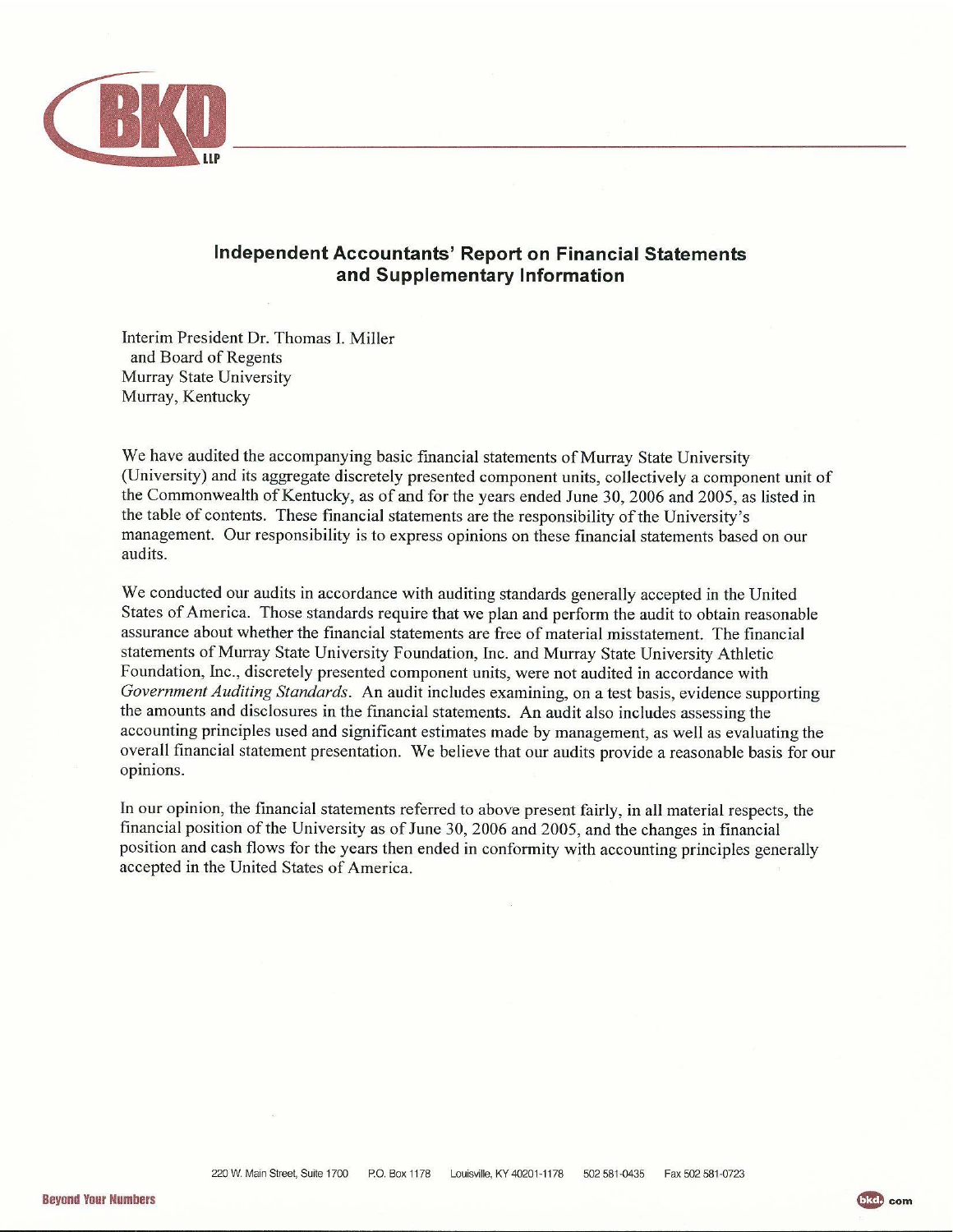Interim President Dr. Thomas I. Miller and Board of Regents Murray State University Page 2

The accompanying management's discussion and analysis as listed in the table of contents is not a required part of the basic financial statements but is supplementary information required by the Governmental Accounting Standards Board. We have applied certain limited procedures, which consisted principally of inquiries of management regarding the methods of measurement and presentation of the required supplementary information. However, we did not audit the information and express no opinion on it.

 $\bar{z}$ 

 $BKP,$ 

September 8, 2006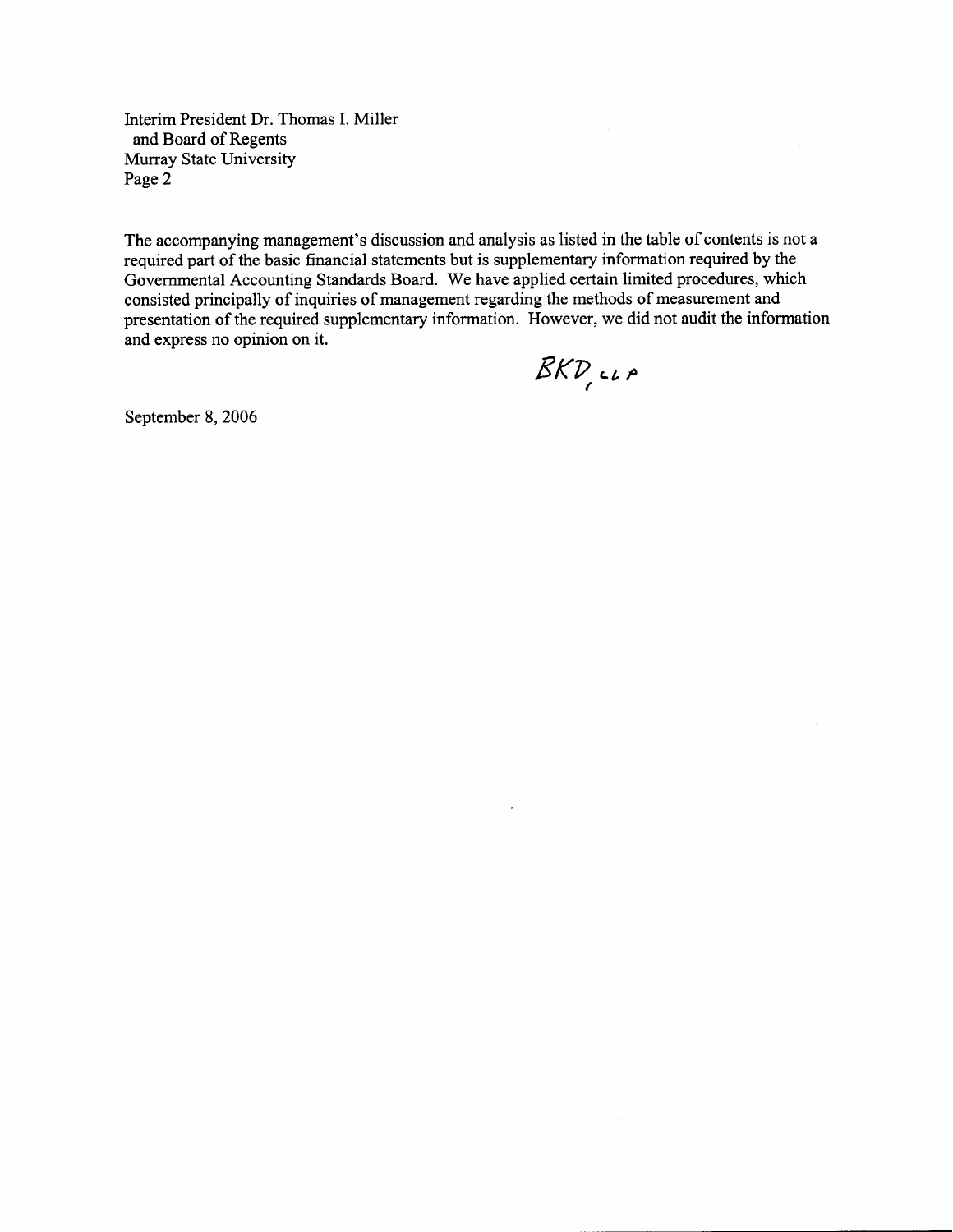### *Introduction*

The following Management's Discussion and Analysis (MD&A) provides an overview of the financial position and activities of Murray State University (University) for the year ended June 30, 2006. This discussion has been prepared by management and should be read in conjunction with the financial statements and the notes thereto, which follow this section. The financial statements and related notes, and this discussion and analysis are the responsibility of management.

The University is a comprehensive public institution of higher learning located in western Kentucky and primarily serves students in Kentucky, Illinois, Missouri, Tennessee, and Indiana. Murray State has study centers in four other cities where it offers a diverse range of degree programs from associate to master levels, through a framework of approximately 30 departmental units in 5 colleges and 1 school, and contributes to the region and state through related research and public service programs. The University is a charter member of the Ohio Valley Conference and a Division I member of the NCAA. Murray State University serves as a residential, regional university offering core programs in the liberal arts, humanities, sciences and selected high-quality professional programs for approximately 10,275 students*.*  The University has not only continued to post record enrollment figures, it has increased its graduation rate to an impressive 57.3 percent.

The tuition and fees for the 2005-06 academic year increased by \$222 per semester for a full time resident undergraduate student. Tuition and fees at the University continues to be significantly less than the national average.

Murray State University consistently ranks among the nation's best regional universities each year and has been recognized for its academic quality and affordability. For 16 consecutive years *U.S. News & World Report* has ranked the University as one of the best public schools in America. In the 2007 edition of the publication, the University ranked ninth in the nation among public master's universities. The University ranked second in the South's public master's universities "Great Schools at a Great Price" category for 2007. The University's solid academic programs and affordable price have placed it in the top two best values among public schools in the South. This is the fourth consecutive year the University has been ranked in this category, and it is the only Kentucky university ranked in this class. Factors considered in the rankings are reputation, retention rate, graduation rate, class size, student-faculty ratio and SAT/ACT scoring.

Murray State University has been consistently recognized in the past for its high quality, affordable education and its unique setting. In addition to *U.S. News*, the University has been highly ranked by the *Princeton Review, Money Guide, Kiplinger's Personal Finance, Southern Living,* the *MIT Student Review*, and a Carnegie Mellon study. Murray State has also been featured in the *New York Times*, the *Chronicle of Higher Education*, and the *London Times*.

The University continues to have a commitment to academic and extracurricular excellence, while retaining its status as an affordable institution of higher education.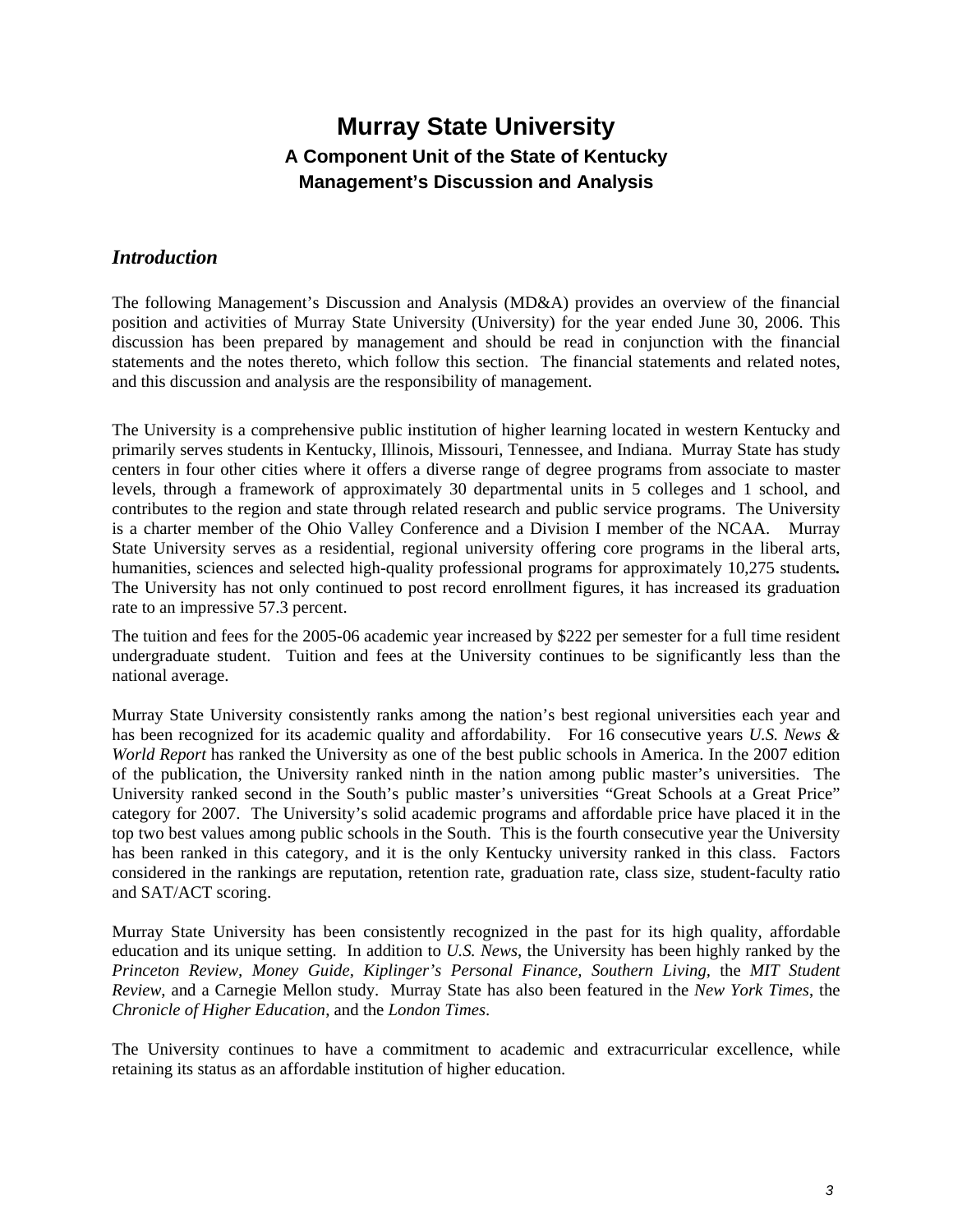### **Financial Highlights**

- $\triangleright$  The University's financial position remained strong as of the end of the year, with assets of \$221.9 million and liabilities of \$63.8 million. Net assets, which represent the University's residual interest in assets after liabilities are deducted, were \$158 million or 71% of total assets. Net assets increased by \$10.1 million from 2005 to 2006.
- $\triangleright$  Fiscal operations were in accordance with the annual operating budget of approximately \$119 million. The University continued to be a strong employer for the region and employed approximately 4,020 individuals, including 545 faculty and 1,130 staff members and 2,345 students. These amounts include 1,324 regular and full time faculty and staff.
- $\triangleright$  State appropriations for operational use from the Commonwealth of Kentucky increased by \$5.6 million.
- $\triangleright$  The Athletic Department's fundraising and sponsorship activities were transferred to the University from the Murray State University Athletic Foundation, Inc., effective July 1, 2005. This change significantly improved the institutional control of the Athletic Department.
- $\triangleright$  Phase III of a multi-phase science complex was funded with \$15 million from the Commonwealth of Kentucky 2006-2008 biennium budget.

Construction of the Phase II facility of the science complex was started in the Summer 2006 and is planned to house the chemistry program. The second phase was funded with \$15 million from the Commonwealth of Kentucky 2004-06 biennium budget and is scheduled for substantial completion in the Winter of 2007. Additional funds from Phase III will be needed for final completion of the Chemistry Phase II facility.

Construction of the Phase I facility in the science complex has been substantially completed and currently houses the biology program. The first phase was funded with \$13 million from the Commonwealth of Kentucky in the 2000-2002 biennium budget. A portion of the funding from Phase II will be utilized to complete the second floor of this building, which will fully complete the interior and exterior of this building.

- ¾ The Western Regional Center for Emerging Technologies (business incubator), located on the north edge of the main campus, opened for operations in the Fall of 2005. Additional construction is needed to finish interior office and business space. Funding of \$3 million was secured in 2002-03 from state and federal agencies to construct this facility. This facility will act to promote economic and technological development within the region, through the combined efforts of the University and state economic development initiatives.
- $\triangleright$  The University continues the fund raising campaign for the revitalization of Waterfield Library. Proceeds from this campaign are planned to be used for deferred maintenance, enhancements in library holdings and technology improvements, which included wireless connectivity throughout the library.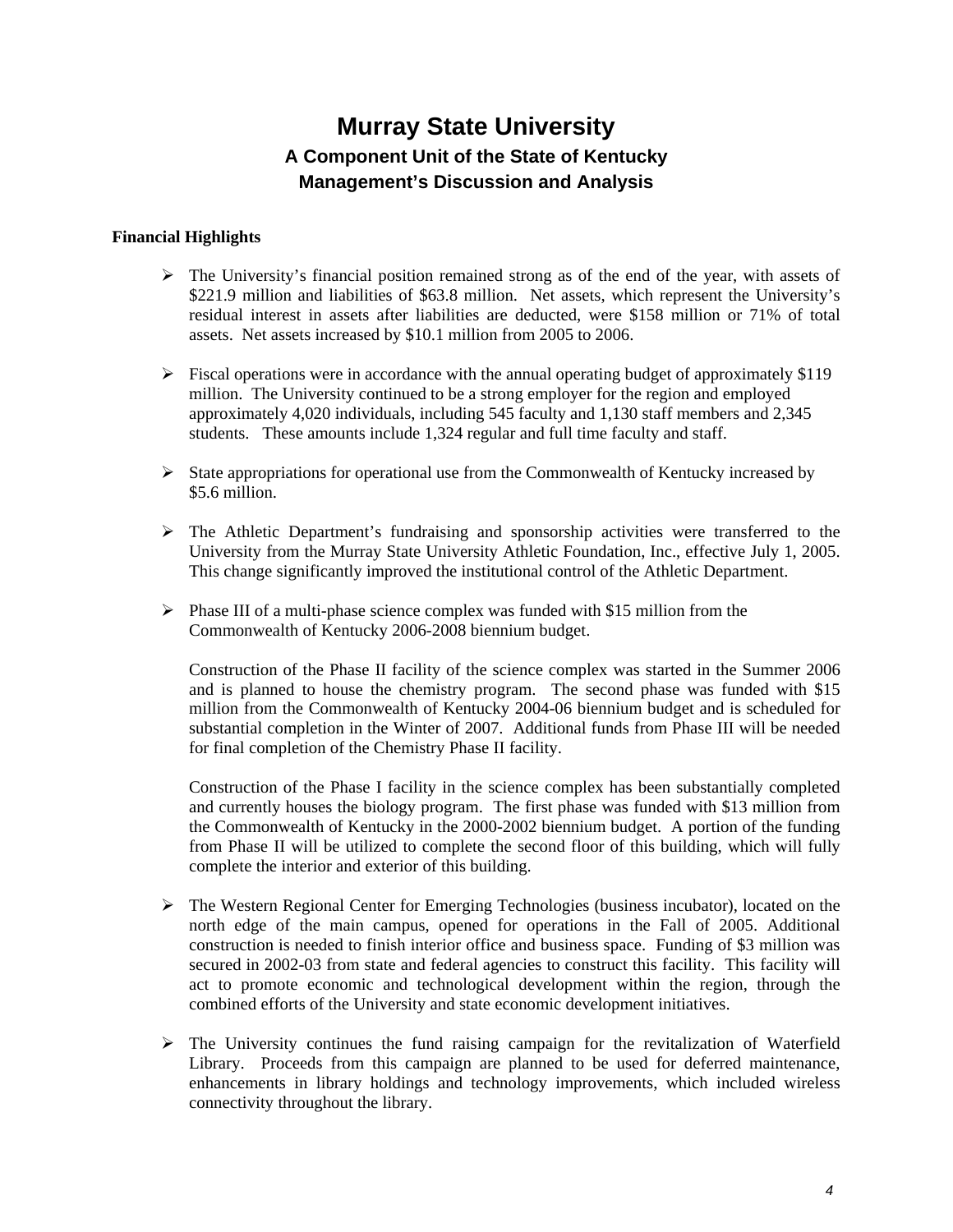- $\triangleright$  In Summer 2006, the University completed renovations to various facilities on the main campus to improve energy performance. Chevron/Texaco was contracted to study energy usage in the main campus buildings and recommended many changes to improve performance and produce cost savings. This campus wide project was funded from \$6.7 million of debt service issued. Chevron/Texaco guarantees costs savings will be realized over a number of years to cover the repayment of this debt.
- $\triangleright$  For the second year in a row, the University experienced lower health claims than were expected. Plan design, wellness initiatives, and employee awareness were significant factors in the cost of claims.
- $\triangleright$  In Spring 2006, the University began construction of a new residential college facility to replace the existing Clark Residential College. The University issued \$15.8 million in Series Q Housing and Dining debt to fund the construction of the facility. This residential college is expected to house approximately 304 students and is scheduled for completion in Summer 2007.
- $\triangleright$  The University began an upgrade to the telephone switching system to Voice over Internet Protocol (VOIP). This project began in Summer 2006 and is scheduled to take three years to fully complete. This upgrade is planned to produce significant savings in telephone costs and dramatically increases the number of telephone lines that will be available on campus.

#### **Using the Financial Statements**

The University's financial statements consist of Balance Sheets (Statements of Net Assets), Statements of Revenues, Expenses and Changes in Net Assets (Income Statements), Statements of Cash Flows and Notes to the Financial Statements. These financial statements and accompanying Notes are prepared in accordance with the appropriate Governmental Accounting Standards Board (GASB) pronouncements.

These financial statements provide an entity-wide perspective and focus on the financial condition, results of operations, and cash flows of the University as a whole.

Financial statements have also been included for the University's component units, in accordance with the requirements of GASB Statement No. 39, *Determining Whether Certain Organizations are Component Units*. These component units are the Murray State University Foundation, Inc. and the Murray State University Athletic Foundation, Inc. Financial statements for these entities consist of Statements of Financial Position (Balance Sheets) and Statements of Activities (Income Statements). These statements are prepared in accordance with the appropriate Financial Accounting Standards Board (FASB) pronouncements.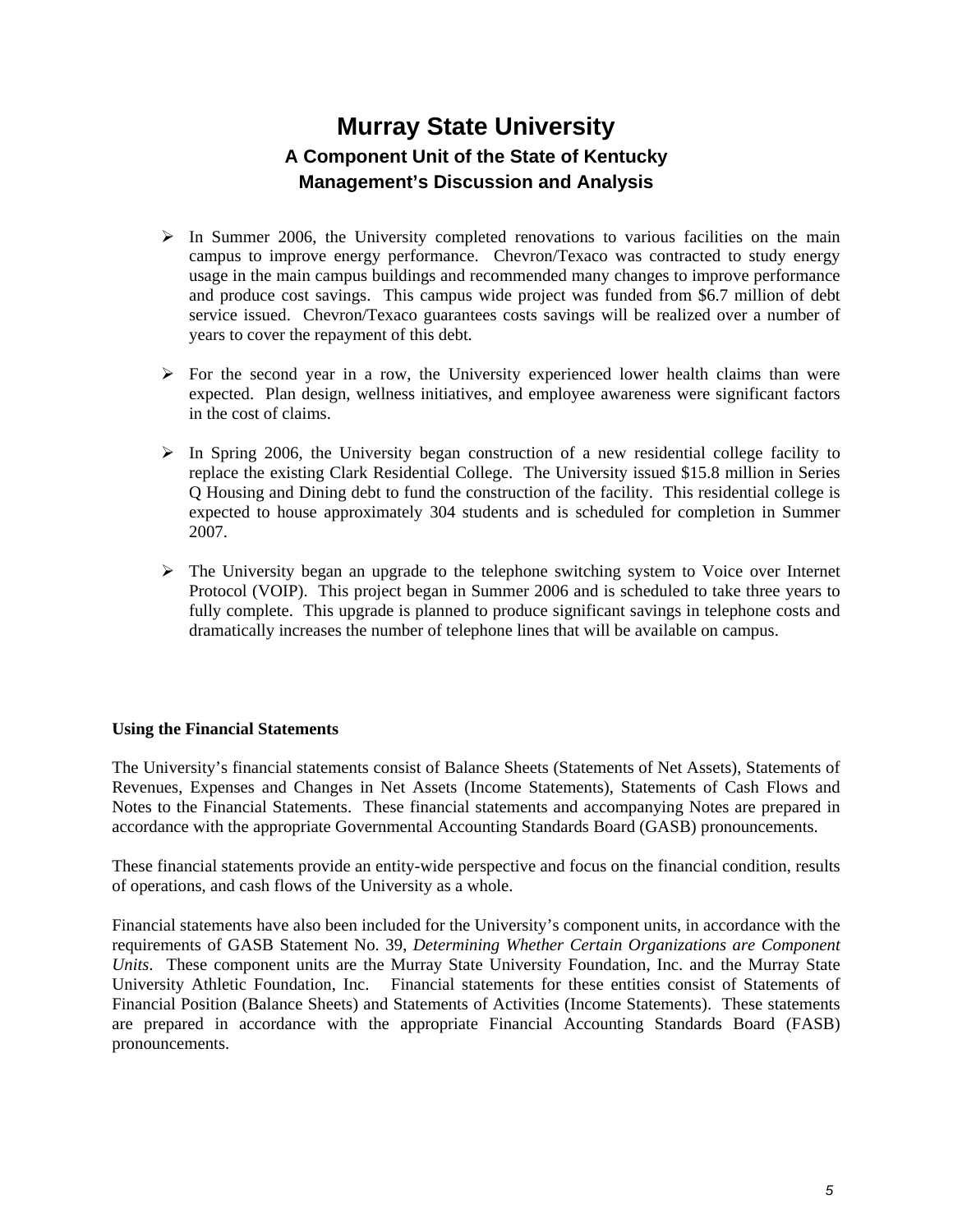#### **Balance Sheets**

The Balance Sheets present a financial picture of the University's financial condition at the end of the 2006 and 2005 fiscal years by reporting assets (current and noncurrent), liabilities (current and noncurrent), and net assets. Net assets, the difference between total assets and total liabilities, are an important indicator of the current financial condition, while the change in net assets is an indicator of whether the overall financial position has improved or worsened during the year.

#### *Assets*

Total assets at the end of the fiscal year 2006 were \$221.9 million, of which capital assets, net of depreciation, represented the largest portion. This group of assets totaled approximately \$121.6 million or 55% of total assets and was primarily comprised of university-owned land, buildings, equipment, and library holdings. Cash and cash equivalents amounted to \$59.4 million or 27% of total assets. Total assets increased by \$22.3 million during 2006, which was largely due to proceeds from the sale of Housing and Dining Series Q bonds. Total assets increased by \$5.5 million during 2005, which was primarily due to capitalization of major construction projects.

#### *Liabilities*

Total liabilities at the end of the fiscal year 2006 were \$63.8 million. Long term debt obligations increased by \$11.7 million, due to the issuance of Series Q Housing and Dining bonds for the construction of a new residential college facility.

Total liabilities at the end of the fiscal year 2005 were \$51.6 million. An increase in total longterm debt obligations, reduced further by a decrease in debt payments and accounts payables for phase I of the science complex and the student recreation/wellness center, were the primary reasons for an overall total liabilities increase during 2005 of \$1.2 million. Total long-term debt obligations amounted to \$36.8 million. These debt obligations increased by \$3.9 million during 2005, due primarily to the \$6.7 million Chevron Energy Performance masterlease, net of current year debt payments.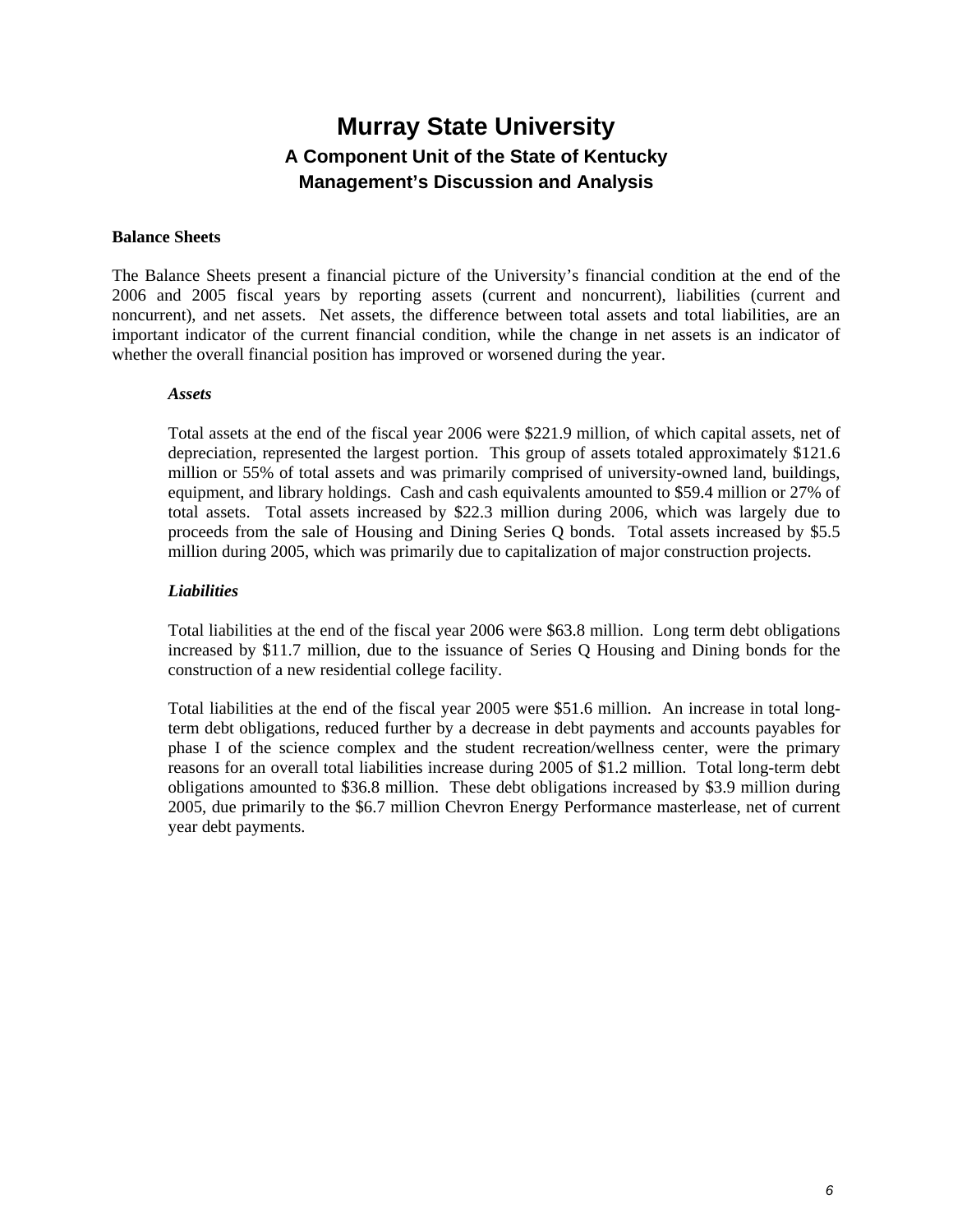### **Condensed Balance Sheets**

|                                                  | June 30,<br>2006 | June 30,<br>2005 | June 30,<br>2004 |
|--------------------------------------------------|------------------|------------------|------------------|
| <b>Assets</b>                                    |                  |                  |                  |
| Current assets                                   | \$48,479,918     | \$40,690,369     | \$33,665,438     |
| Noncurrent assets                                | 51,776,781       | 39,621,293       | 42,892,454       |
| Capital assets                                   | 121,625,301      | 119,254,615      | 117,518,493      |
| <b>Total assets</b>                              | \$221,882,000    | \$199,566,277    | \$194,076,385    |
|                                                  |                  |                  |                  |
| <b>Liabilities</b>                               |                  |                  |                  |
| <b>Current liabilities</b>                       | \$18,886,714     | \$18,355,649     | \$20,571,802     |
| Noncurrent liabilities                           | 44,909,212       | 33,233,974       | 29,832,417       |
| <b>Total liabilities</b>                         | \$63,795,926     | \$51,589,623     | \$50,404,219     |
| <b>Net assets</b><br>Invested in capital assets, | \$92,579,768     | \$89,933,928     | \$85,638,535     |
| net of related debt<br>Restricted for            |                  |                  |                  |
| Nonexpendable<br>Expendable                      | 14,854,340       | 14,781,227       | 14,684,636       |
| Scholarships, research,                          |                  |                  |                  |
| instruction and other                            | 5,448,627        | 4,578,913        | 3,729,092        |
| Loans                                            | 4,904,484        | 4,919,668        | 4,977,530        |
| Capital                                          | 2,383,819        | 3,174,364        | 9,135,468        |
| Debt service                                     | 6,338,671        | 4,144,190        | 4,021,365        |
| Unrestricted                                     | 31,576,365       | 26,444,364       | 21,485,540       |
| Total net assets                                 | 158,086,074      | 147,976,654      | 143,672,166      |
| Total liabilities and net assets                 | \$221,882,000    | \$199,566,277    | \$194,076,385    |

#### *Net Assets*

Net assets, which represent total equity, of the University were divided into three major categories, defined as follows:

- o Invested in capital assets, net of related debt This category represents the institution's equity in property, buildings, equipment, library holdings and other plant assets owned by the University, less related depreciation.
- o Restricted This category represents those assets subject to externally imposed restrictions governing their use and includes classifications of nonexpendable and expendable.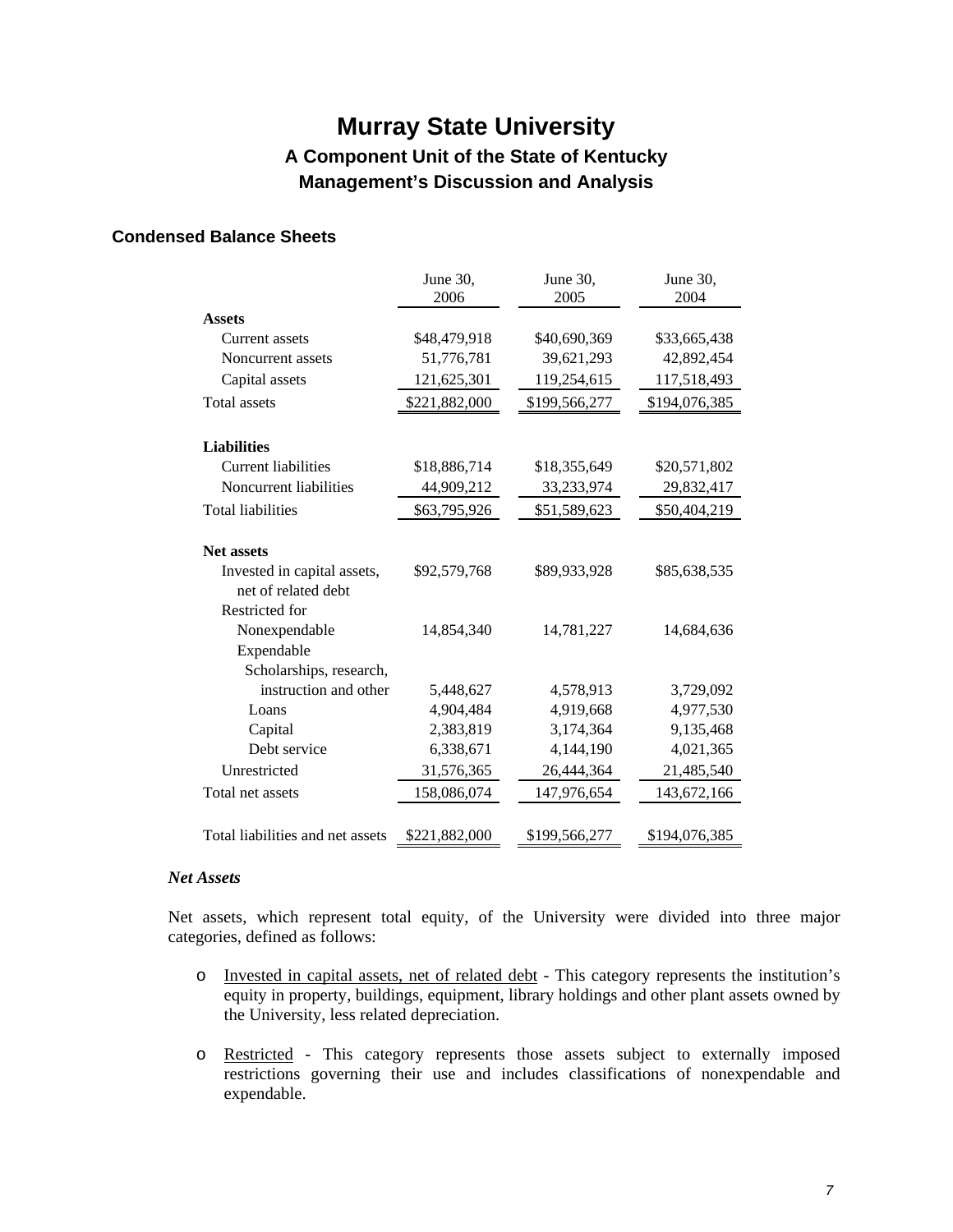- Restricted nonexpendable net assets Restricted nonexpendable net assets consist solely of permanent endowments owned by the University. The corpus, as specified by the donor, is invested in perpetuity and may not be expended.
- Restricted expendable net assets Restricted expendable net assets consist of those assets that may be expended by the University, but must be spent for purposes as defined by the donors and/or external entities that have placed time or purpose restrictions on the use of the assets.
- o Unrestricted This category represents the net assets held by the University that have no formal restrictions placed upon them. Although unrestricted net assets are not subject to externally imposed stipulations, substantially all of the unrestricted net assets have been designated for various programs and initiatives, capital projects and working capital requirements.

**Net Assets at June 30, 2006** Invested in Capital 59% Unrestricted 20% Restricted - Expendable 12% Restricted - Nonexpendable 9%

The allocation of net assets between these three categories is provided in the following chart:

### **Statements of Revenues, Expenses and Changes in Net Assets**

The Statements of Revenues, Expenses and Changes in Net Assets, which are generally referred to as the activities statement or income statement, present the revenues earned and expenses incurred and income or loss from operations for the current and prior fiscal years. Activities are reported as either operating or non-operating. Changes in total net assets as presented on the Statements of Net Assets are based on the activity presented in the Statements of Revenues, Expenses and Changes in Net Assets.

The Statements of Net Assets are prepared on the accrual basis of accounting, whereby revenues and assets are recognized when the service is provided and expenses and liabilities are recognized when others provide the service, regardless of when cash is exchanged. A public university's dependency on state appropriations will result in reported operating losses. The Governmental Accounting Standards Board requires state appropriations to be classified as non-operating revenues. The utilization of long-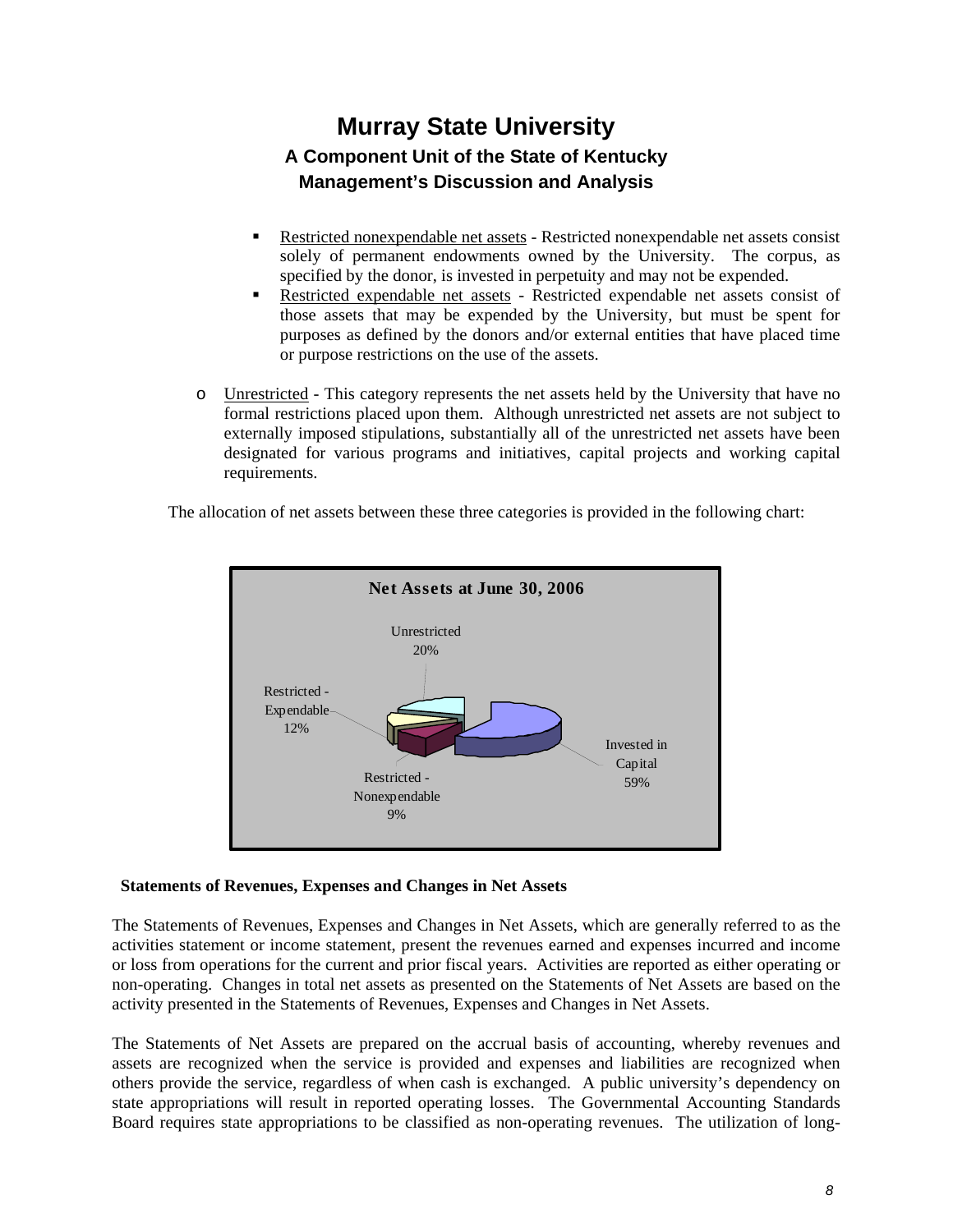lived capital assets is reflected in the financial statements as depreciation, which expenses the costs of an asset over its expected useful life.

#### *Revenues*

Total operating revenues, which exclude state appropriations, for the 2006 fiscal year were \$82.8 million, including student tuition and fees, net of related discounts and allowances, of \$35.6 million, operating grants and contracts revenues of \$21.3 million, and auxiliary services net revenue of \$19.3 million.

Operating revenues increased during the year by \$7.2 million. This increase is comprised of \$3.2 million from net student tuition, fees, room, and board, \$1.1 million from federal and state grants and contracts, and \$1.3 auxiliary revenues.

For 2006, the University received a net of \$54.9 million of state appropriations. State appropriations are required to be classified as nonoperating revenues; however, these funds were used to support University operating activities.

The comparative sources of total operating revenues and nonoperating state appropriation revenues are reflected in the following chart:

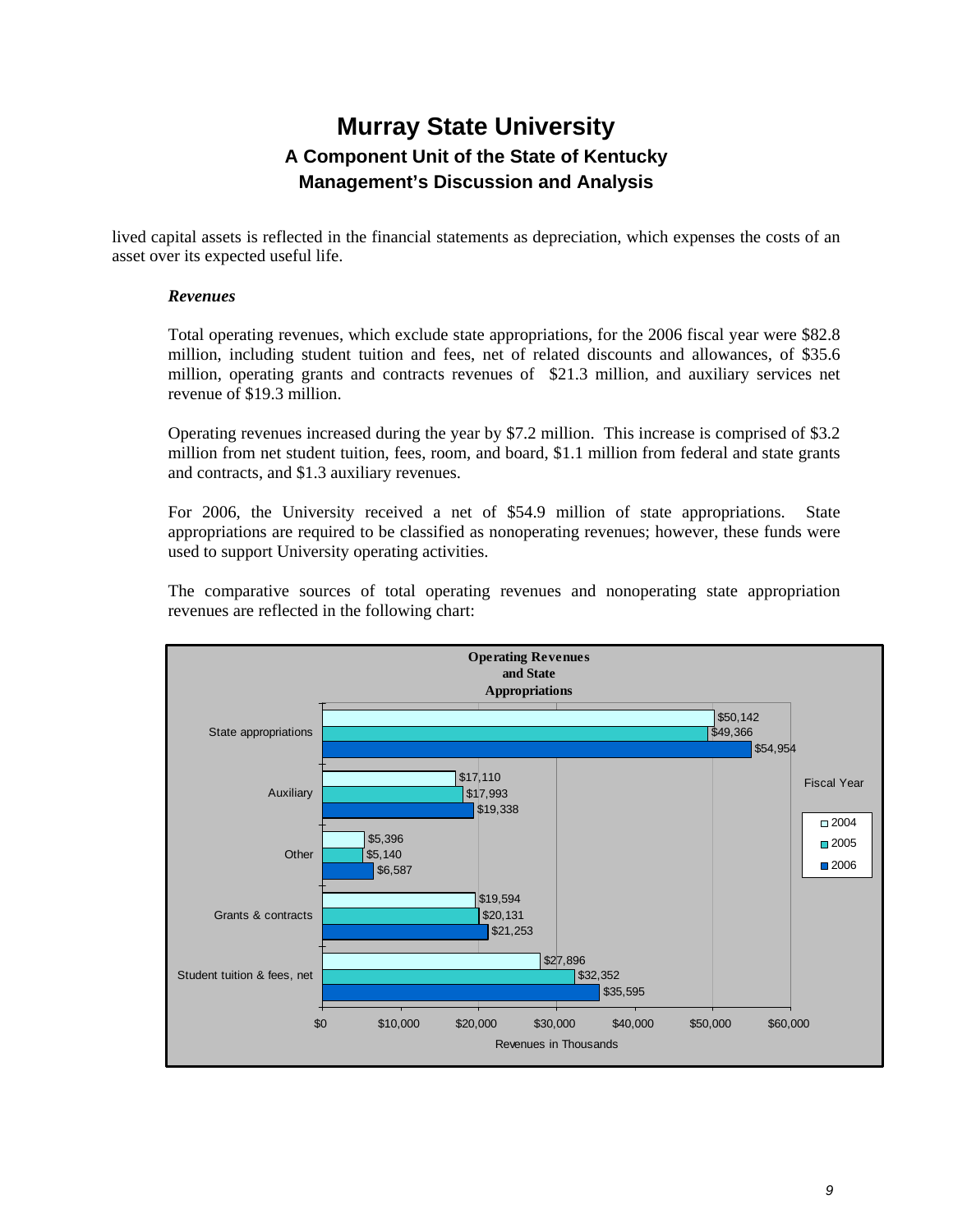#### *Expenses*

Total operating expenses for the 2006 fiscal year were \$138 million. Academic affairs, which includes instruction, research, libraries, and academic support, represents a significant portion of the operating expenses, totaling \$61.3 million or 44%. Student affairs, which includes student services, financial aid, and auxiliary services, were \$36.6 million or 27% and other expenses which includes public service, institutional support, depreciation, and operation and maintenance amounted to \$40 million or 29%. Depreciation for all areas of the University is reported as an operating expense and was not allocated to each program group, except for auxiliary enterprises.

Operating expenses increased for the year ended June 30, 2006, by \$6.3 million. The primary reasons for increased operating expenses continue to be for salaries, utilities, and other fixed costs.



The net loss from operations for the year ended June 30, 2006, was \$55.2 million. Nonoperating revenues, net of expenses, amounted to \$61.6 million and non-debt related capital funding amounted to \$3.7 million, resulting in an increase in net assets of \$10.1 million for the year ended June 30, 2006.

The net loss from operations for the year ended June 30, 2005, was \$56.1 million. Nonoperating revenues, net of expenses, amounted to \$57.1 million and non-debt related capital funding amounted to \$3.3 million, resulting in an increase in net assets of \$4.3 million for the year ended June 30, 2005.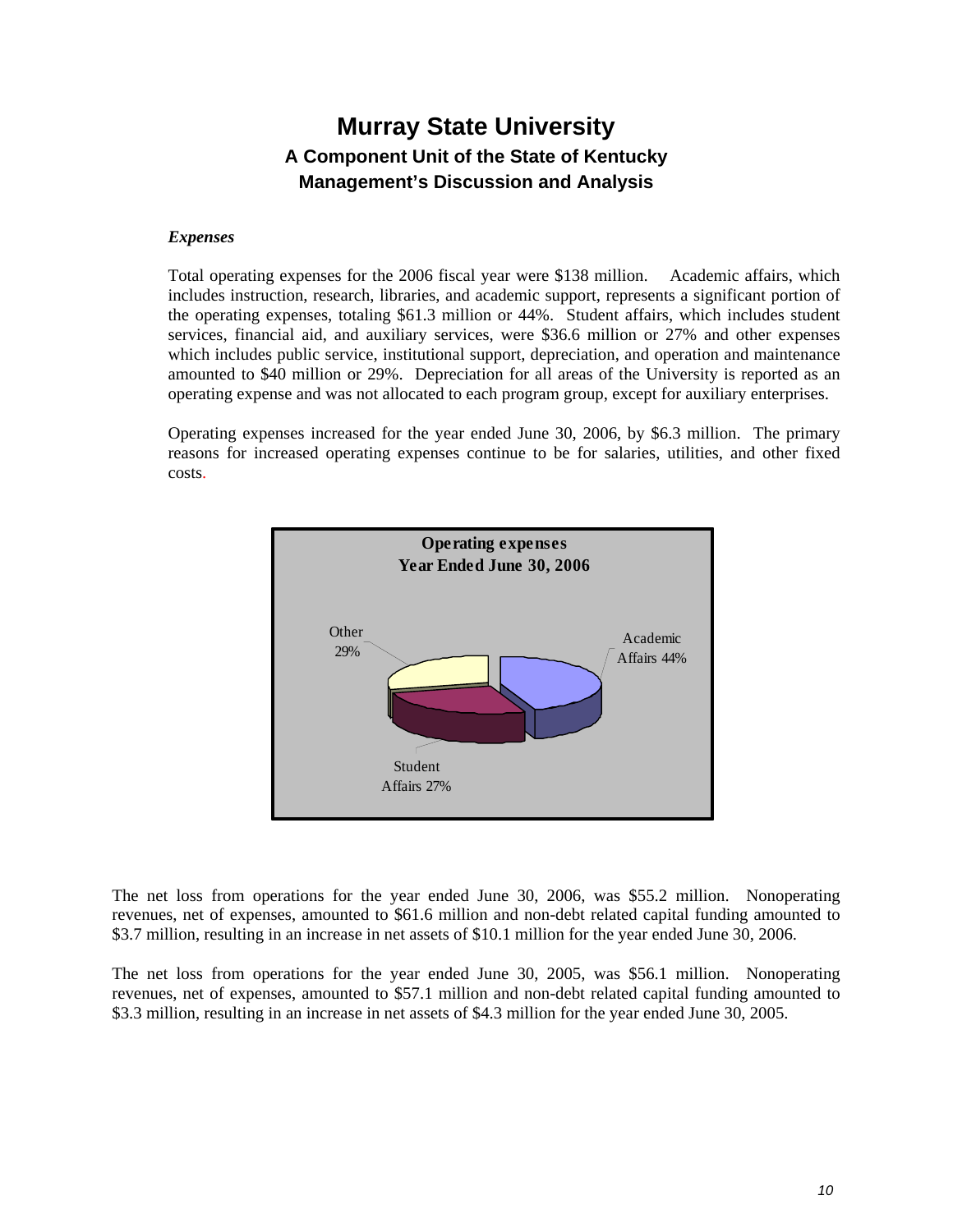### **Condensed Statements of Revenues, Expenses and Changes in Net Assets**

|                                        | 2006              | 2005         |              |    |                | 2004 |  |
|----------------------------------------|-------------------|--------------|--------------|----|----------------|------|--|
| <b>Operating revenues</b>              |                   |              |              |    |                |      |  |
| Student tuition and fees, net          | \$<br>35,595,332  | $\mathbb{S}$ | 32,351,507   | \$ | 27,896,362     |      |  |
| Grants and contracts                   | 21,253,304        |              | 20,130,510   |    | 19,593,986     |      |  |
| Other                                  | 6,587,050         |              | 5,140,180    |    | 5,395,820      |      |  |
| Auxiliary, net                         | 19,338,130        |              | 17,993,122   |    | 17,109,547     |      |  |
| Total operating revenues               | 82,773,816        |              | 75,615,319   |    | 69,995,715     |      |  |
| <b>Operating expenses</b>              |                   |              |              |    |                |      |  |
| Instruction                            | 50,564,149        |              | 47,040,216   |    | 46,574,969     |      |  |
| Other educational and general          | 63,769,387        |              | 62,023,778   |    | 56,662,972     |      |  |
| Depreciation                           | 6,621,914         |              | 6,527,977    |    | 5,840,909      |      |  |
| Auxiliary enterprises                  | 16,570,655        |              | 15,267,241   |    | 14,592,820     |      |  |
| Auxiliary depreciation                 | 455,042           |              | 831,987      |    | 779,527        |      |  |
| Total operating expenses               | 137,981,147       |              | 131,691,199  |    | 124,451,197    |      |  |
| Operating loss                         | (55,207,331)      |              | (56,075,880) |    | (54, 455, 482) |      |  |
| Nonoperating revenues (expenses)       |                   |              |              |    |                |      |  |
| State appropriations                   | 54,954,200        |              | 49,366,100   |    | 50,141,800     |      |  |
| Other nonoperating revenues (expenses) | 10,362,551        |              | 11,014,268   |    | 19,151,101     |      |  |
| Total nonoperating revenues (expenses) | 65,316,751        |              | 60,380,368   |    | 69,292,901     |      |  |
| Increase in net assets                 | 10,109,420        |              | 4,304,488    |    | 14,837,419     |      |  |
| Net assets, beginning of year          | 147,976,654       |              | 143,672,166  |    | 128,834,747    |      |  |
| Net assets, end of year                | \$<br>158,086,074 | \$           | 147,976,654  | S  | 143,672,166    |      |  |

#### **Statements of Cash Flows**

The Statements of Cash Flows provide a summary of the sources and uses of cash by defined categories. The primary purposes of the Statements of Cash Flows are to provide information about the University's cash receipts and payments during the years and to help assess the University's ability to generate future net cash flows and meet obligations as they become due, as well as its need for external financing.

#### For the year ended June 30, 2006:

The net cash used in operating activities reflects the net cash used for general operations of the University, which changed by \$.6 million during 2006.

The cash flows from noncapital financing activities, changed by \$4 million during 2006. This change was due to an increase in state appropriations.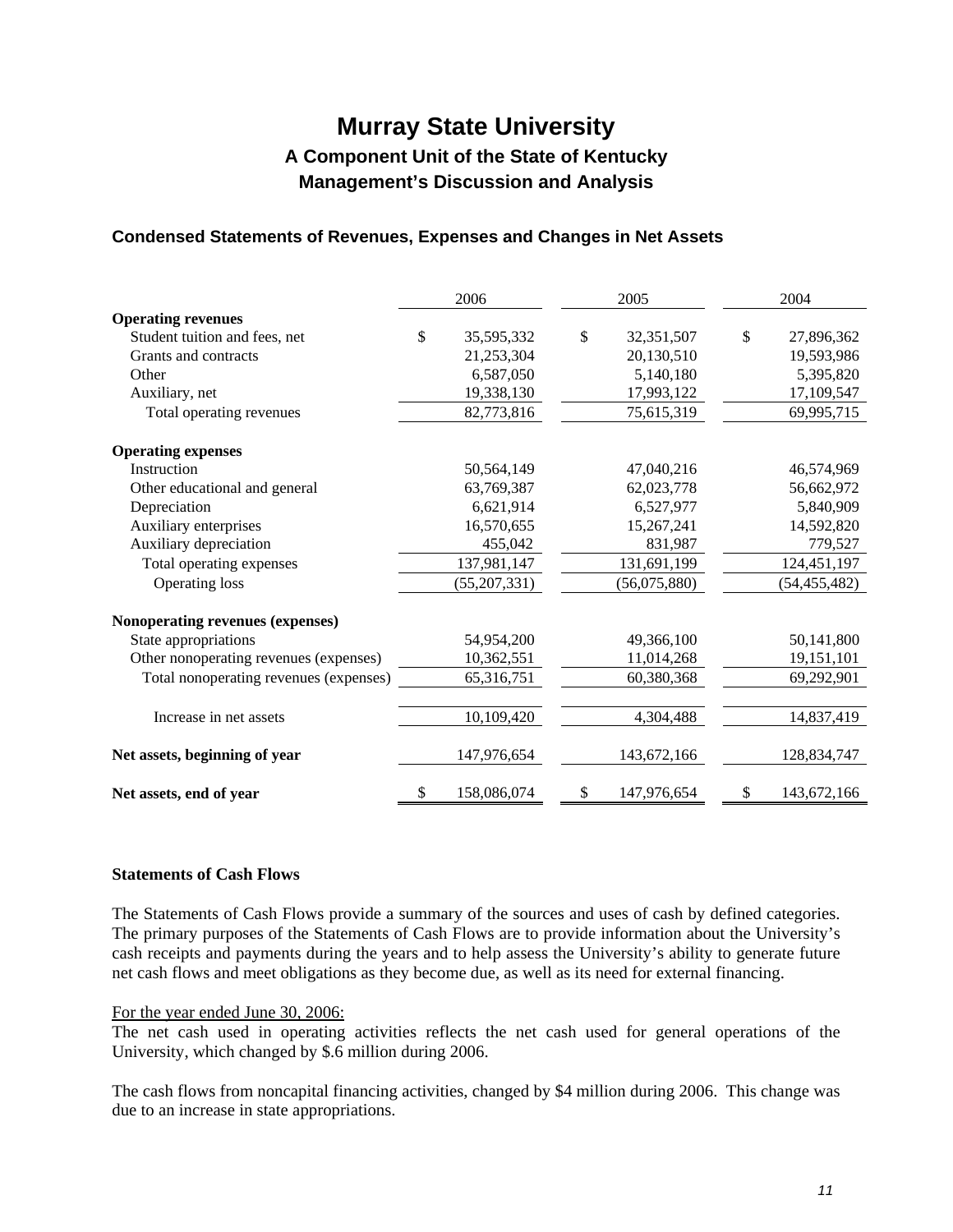The net cash flows used in capital and related financing activities represent cash received and used for the acquisition, construction, and renovation of capital assets, which changed by \$9.4 million during 2006. A large portion of this change is due to the sale of Series Q Housing and Dining bonds to finance the construction of the new Clark residential college.

The cash flows provided by (used in) investing activities represent the cash activities of investments, which changed by \$4.5 million for 2006. A portion of his change is related to the purchase of investments for the Housing and Dining sinking and reserve funds and improved realized gains on investments.

#### For the year ended June 30, 2005:

The net cash used in operating activities reflects the net cash used for general operations of the University, which changed by \$.9 million during 2005.

The cash flows from noncapital financing activities, changed by \$.5 million during 2005. This change was due to a decrease in net state appropriations.

The net cash flows used in capital and related financing activities represent cash received and used for the acquisition, construction, and renovation of capital assets, which changed by \$7.3 million during 2005. A large portion of this change is due to reduced expenses in 2005 related to capital construction projects, such as the student recreation/wellness center and phase I of the science complex.

The cash flows provided by (used in) investing activities represent the cash activities of investments, which changed by \$2.8 million for 2005. This change is related to the purchase of investments for the energy performance project debt escrow fund.

### **Condensed Statements of Cash Flows**

|                                              | 2006                 |    | 2005         | 2004          |
|----------------------------------------------|----------------------|----|--------------|---------------|
| Cash provided/(used by):                     |                      |    |              |               |
| Operating activities                         | \$<br>(47, 902, 135) | S. | (48,520,987) | (47,628,530)  |
| Noncapital financing activities              | 58,455,183           |    | 54,474,090   | 54,974,561    |
| Capital and related financing activities     | 3,583,628            |    | (5,788,732)  | (13,041,031)  |
| Investing activities                         | 3,142,266            |    | (1,368,063)  | 1,508,087     |
| Net (decrease) increase in cash              | 17,278,942           |    | (1,203,692)  | (4, 186, 913) |
| Cash and cash equivalents, beginning of year | 42,137,694           |    | 43, 341, 386 | 47,528,299    |
| Cash and cash equivalents, end of year       | 59,416,636           |    | 42,137,694   | 43, 341, 386  |
|                                              |                      |    |              |               |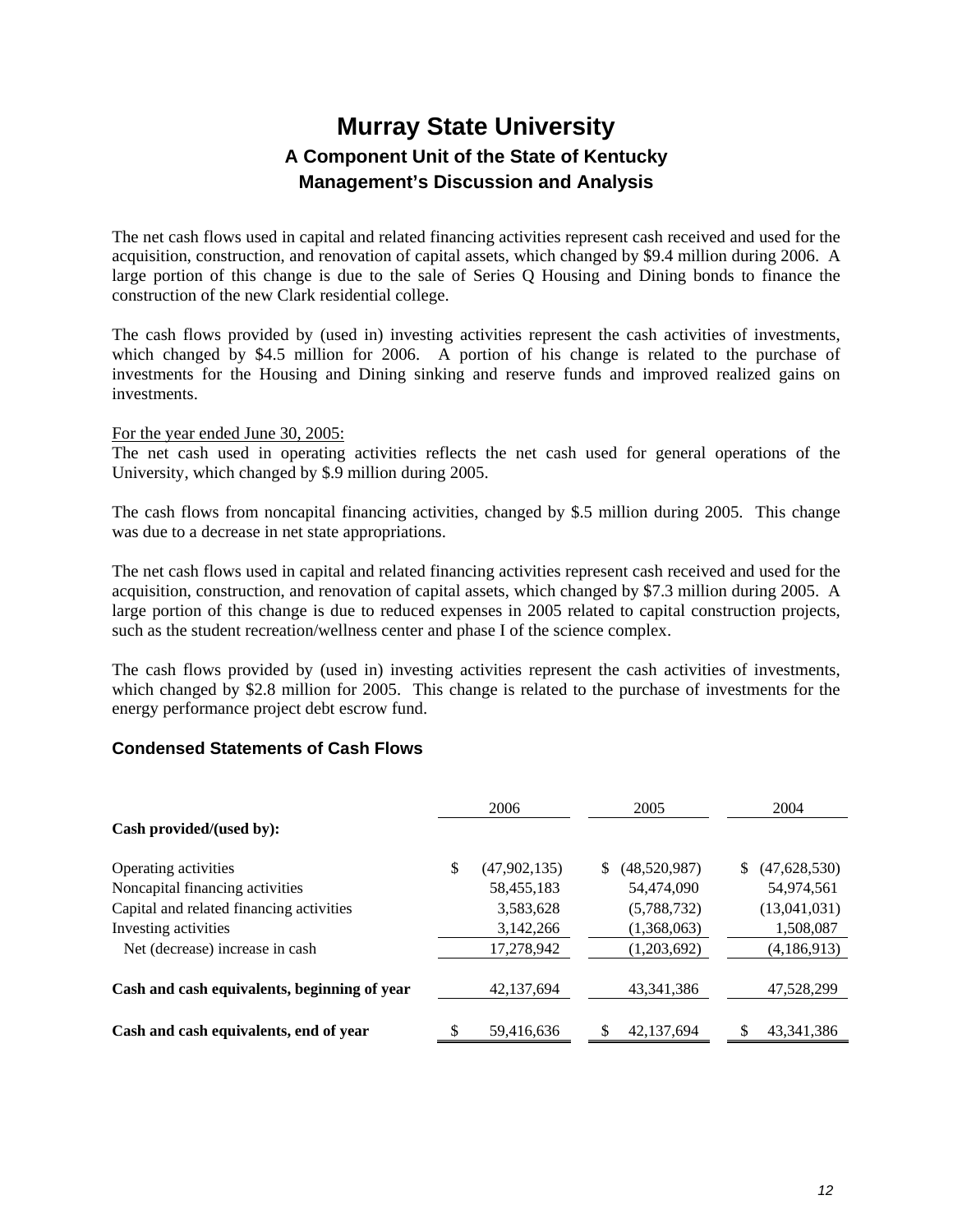#### **Capital Assets and Debt Administration**

The University had a \$2.4 million increase in capital assets during the fiscal year ended June 30, 2006. This change is primarily due an increase of \$1.6 million in equipment and library holding acquisitions. The Western Regional Center for Emerging Technologies building which totaled \$3.4 million was transferred from construction in progress to the buildings assets during the year. Capital assets as of the year ended June 30, 2006, and changes during the year are as follows:

|                                                     | Balance<br>June 30, 2006 |                          | Net Change<br>2005-06 |
|-----------------------------------------------------|--------------------------|--------------------------|-----------------------|
| Land                                                | \$                       | 7,641,580                | \$<br>849,699         |
| Construction in progress<br>Museum and collectibles |                          | 4,100,601<br>515,293     | 1,045,012<br>18,100   |
| <b>Buildings</b><br>Non-building improvements       |                          | 187,588,251<br>9,623,707 | 5,047,573             |
| Equipment                                           |                          | 20,465,066               | 599,778               |
| Library holdings<br>Livestock                       |                          | 26,953,423<br>177,750    | 995,658<br>55,000     |
| <b>Accumulated Depreciation</b>                     |                          | (135, 440, 370)          | (6,240,135)           |
| Total                                               | \$                       | 121,625,301              | \$<br>2,370,685       |

The University issued new debt of \$15.9 million which included \$15.8 million for the construction of a new residential college. The University also paid off \$3.9 million of long term debt.

Debt as of June 30, 2006, is summarized below:

|                                                                              |   | <b>Balance</b> |
|------------------------------------------------------------------------------|---|----------------|
|                                                                              |   | June 30, 2006  |
|                                                                              |   |                |
| Housing and Dining System Revenue Bonds                                      | S | 25,705,000     |
| <b>Consolidated Educational Buildings Revenue Bonds</b>                      |   | 3,535,000      |
| Bond discount                                                                |   | (481, 583)     |
| City of Murray – Susan E. Bauernfeind Student Recreation and Wellness Center |   | 9,910,000      |
| Other (Note 11 of Notes to Financial Statements)                             |   | 10,052,956     |
|                                                                              |   |                |
| Total                                                                        |   | 48,721,373     |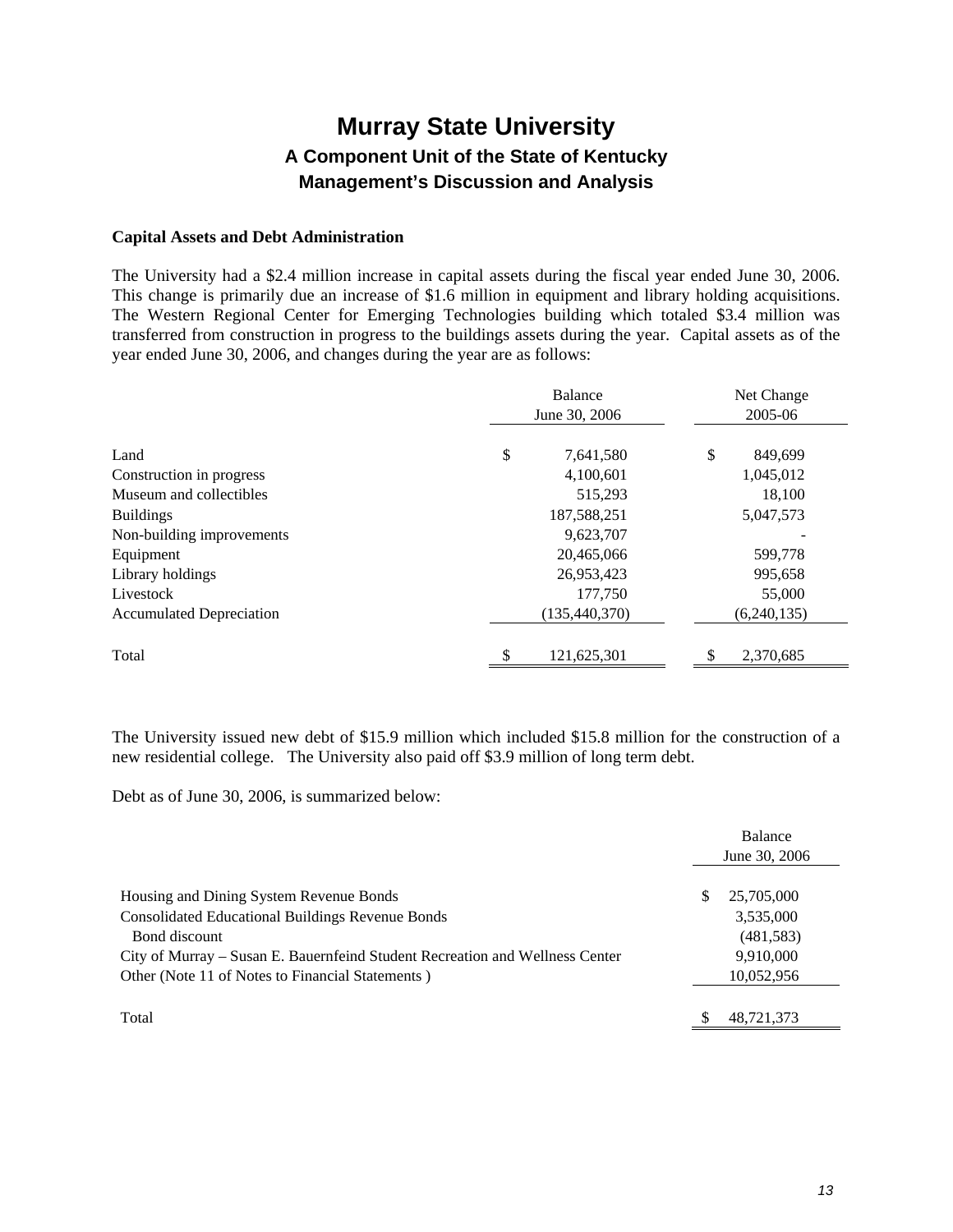#### **Infrastructure Assets**

Infrastructure assets are defined by GASB No. 34 as long-lived assets that are normally stationary in nature and normally can be preserved for a significantly greater number of years than most capital assets. These types of assets will typically be permanent non-building additions that service the entire campus. The University has adopted the modified approach of accounting for its infrastructure assets. This approach requires that an asset management system be established and maintained. Such a system would assess and disclose that all eligible infrastructure assets are being preserved approximately at (or above) a condition level established. To date, the University has not identified any assets that should be classified as infrastructure.

#### **Economic Factors Affecting Future Periods**

- $\triangleright$  General state appropriations from the Commonwealth of Kentucky (Commonwealth) are expected to remain constant or slightly increase over the next period.
- $\triangleright$  The University provides health insurance to employees through a self-funded program. As reflected in national trends, the costs of health claims will continue to be a major expense for the institution.
- $\triangleright$  Prior to the 2006-07 academic year, the governing bodies of each public university within the Commonwealth of Kentucky had been delegated the authority to set tuition rates for its respective university. For the 2006-07 academic year, the Commonwealth of Kentucky's Council on Postsecondary Education rescinded this delegation and began to approve the tuition rate parameters for all public universities within the Commonwealth.
- $\triangleright$  The University received \$13,077,000 authorization in the Commonwealth of Kentucky 2006-2008 biennium budget to issue Housing and Dining bonds to construct a new residential college facility to replace the existing Richmond Residential College.
- ¾ In partnership with the Tennessee Valley Authority and Murray Electric System, the University plans to begin a new energy project. This project will entail the construction of a building to house diesel or natural gas generators on the main campus. These generators will allow the University to obtain better electrical utility rates per unit.
- $\triangleright$  In the Fall 2006, the University will begin the selection phase for a new Enterprise Resource Planning (ERP) system. This system is needed to replace aging core mainframe applications, such as those for Admissions and Records, Student Financial Aid, and financial areas. A software partner for a new system is expected to be selected in the Winter of 2007. The installation of a new campus wide ERP system will enhance the technology available to future and current students and enhance the data capabilities of all administrative systems. The project will be funded over a period of years from existing funds from within the University's operating budget.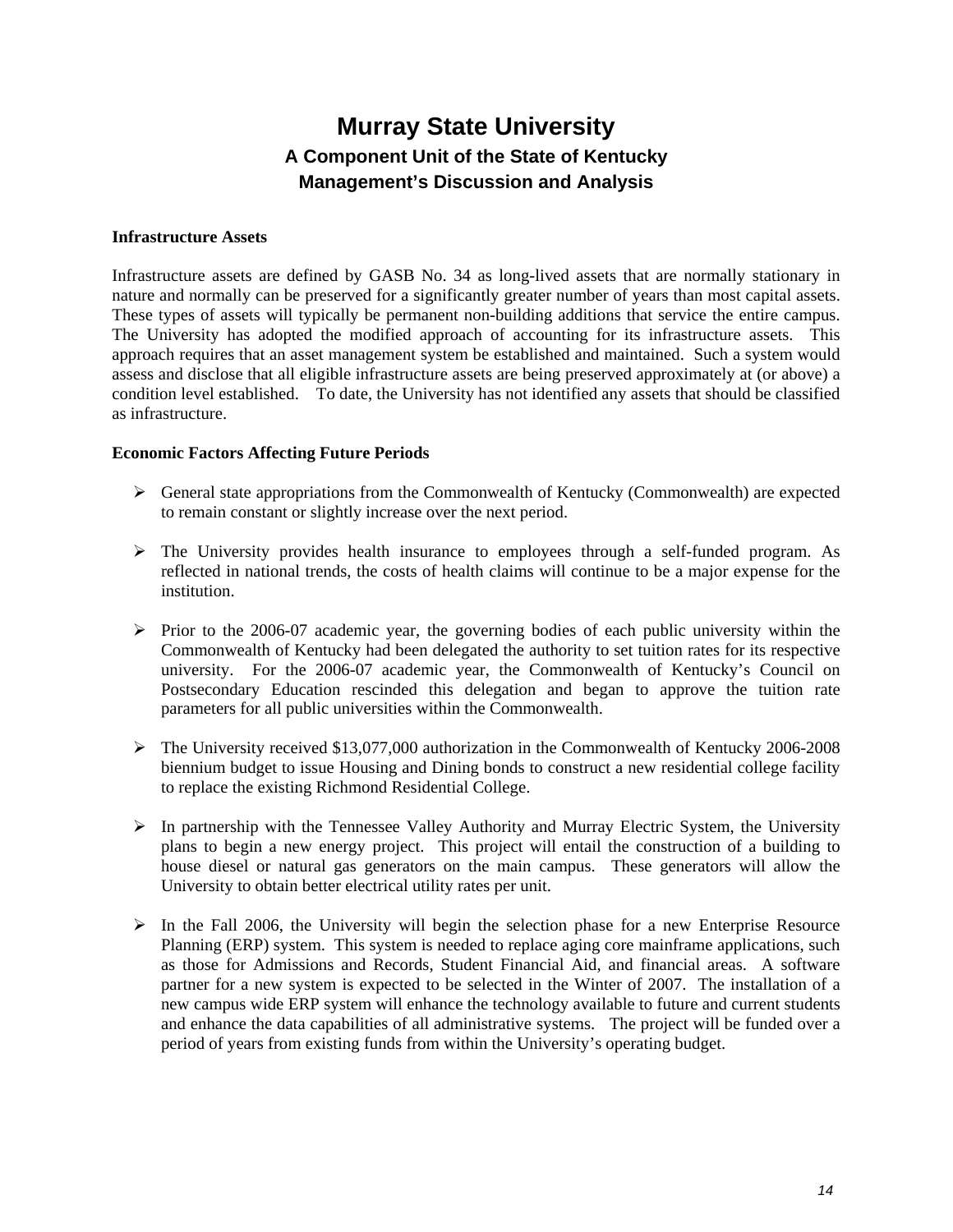#### **Contacting the University's Financial Management**

This financial report is designed to provide a general overview of the University's finances and to show the University's accountability for the money it receives. Questions about this report and requests for additional financial information should be directed to Vice President for Finance and Administrative Services, 322 Sparks Hall, Murray, KY 42071.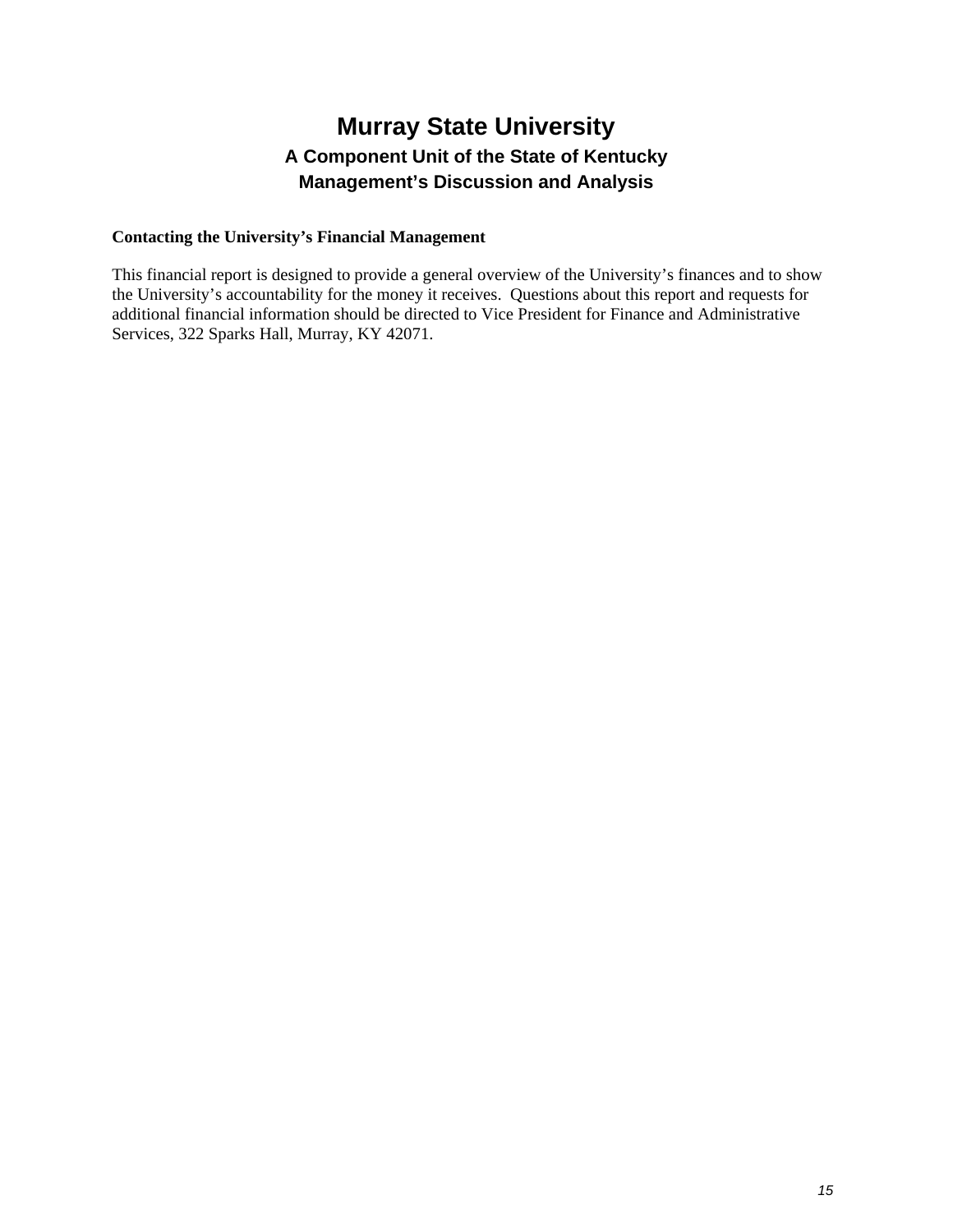# **Murray State University A Component Unit of the State of Kentucky Balance Sheets June 30, 2006 and 2005**

### **ASSETS**

|                                      | 2006              |     | 2005          |
|--------------------------------------|-------------------|-----|---------------|
| <b>Current Assets</b>                |                   |     |               |
| Cash and cash equivalents            | \$<br>37,978,869  | \$. | 31,733,726    |
| Accounts receivable, net             | 6,849,515         |     | 5,212,078     |
| Inventories                          | 2,013,668         |     | 1,982,920     |
| Prepaid expenses                     | 706,956           |     | 876,607       |
| Loans receivable, net                | 903,681           |     | 869,983       |
| Interest receivable                  | 27,229            |     | 15,055        |
| Total current assets                 | <u>48,479,918</u> |     | 40,690,369    |
| <b>Noncurrent Assets</b>             |                   |     |               |
| Restricted cash and cash equivalents | 21,437,767        |     | 10,403,968    |
| Restricted investments               | 26,146,638        |     | 25,051,377    |
| Accounts receivable, net             |                   |     | 91,700        |
| Loans receivable, net                | 3,588,002         |     | 3,641,037     |
| Capital assets                       | 257,065,671       |     | 248,454,850   |
| Accumulated depreciation             | (135, 440, 370)   |     | (129,200,235) |
| Debt issuance costs, net             | 604,374           |     | 433,211       |
| Total noncurrent assets              | 173,402,082       |     | 158,875,908   |

Total assets  $$ 221,882,000 $ 199,566,277$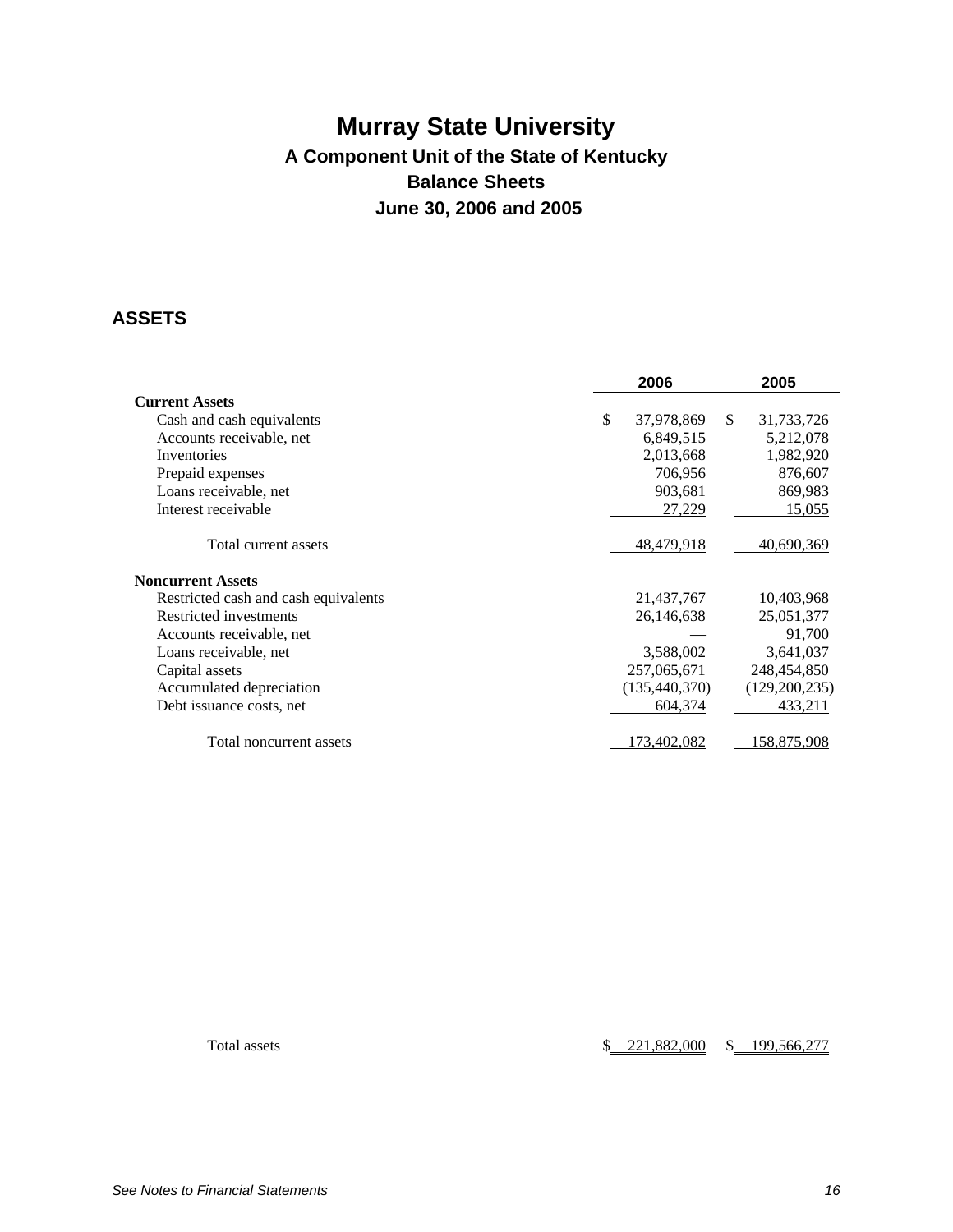# **Murray State University A Component Unit of the State of Kentucky Balance Sheets June 30, 2006 and 2005**

# **LIABILITIES AND NET ASSETS**

| <b>Current Liabilities</b><br>\$<br>Accounts payable<br>Self-insured health liability<br>Accrued payroll<br>Interest payable<br>Deposits<br>Deferred revenue<br>Current maturities of long-term liabilities<br>Total current liabilities<br><b>Noncurrent Liabilities</b><br>Deposits<br>Revenue bonds, notes payable, and capital leases<br>Total noncurrent liabilities<br><b>Total liabilities</b> | 6,201,515<br>1,160,513<br>3,849,365<br>368,270<br>246,111<br>3,099,017<br>3,961,923<br>18,886,714<br>149,762<br>44,759,450<br>44,909,212 | \$<br>6,048,999<br>1,079,117<br>3,437,563<br>237,831<br>167,798<br>3,622,937<br>3,761,404<br>18,355,649<br>205,805<br>33,028,169 |
|-------------------------------------------------------------------------------------------------------------------------------------------------------------------------------------------------------------------------------------------------------------------------------------------------------------------------------------------------------------------------------------------------------|------------------------------------------------------------------------------------------------------------------------------------------|----------------------------------------------------------------------------------------------------------------------------------|
|                                                                                                                                                                                                                                                                                                                                                                                                       |                                                                                                                                          |                                                                                                                                  |
|                                                                                                                                                                                                                                                                                                                                                                                                       |                                                                                                                                          |                                                                                                                                  |
|                                                                                                                                                                                                                                                                                                                                                                                                       |                                                                                                                                          |                                                                                                                                  |
|                                                                                                                                                                                                                                                                                                                                                                                                       |                                                                                                                                          |                                                                                                                                  |
|                                                                                                                                                                                                                                                                                                                                                                                                       |                                                                                                                                          |                                                                                                                                  |
|                                                                                                                                                                                                                                                                                                                                                                                                       |                                                                                                                                          |                                                                                                                                  |
|                                                                                                                                                                                                                                                                                                                                                                                                       |                                                                                                                                          |                                                                                                                                  |
|                                                                                                                                                                                                                                                                                                                                                                                                       |                                                                                                                                          |                                                                                                                                  |
|                                                                                                                                                                                                                                                                                                                                                                                                       |                                                                                                                                          |                                                                                                                                  |
|                                                                                                                                                                                                                                                                                                                                                                                                       |                                                                                                                                          |                                                                                                                                  |
|                                                                                                                                                                                                                                                                                                                                                                                                       |                                                                                                                                          |                                                                                                                                  |
|                                                                                                                                                                                                                                                                                                                                                                                                       |                                                                                                                                          |                                                                                                                                  |
|                                                                                                                                                                                                                                                                                                                                                                                                       |                                                                                                                                          | 33,233,974                                                                                                                       |
|                                                                                                                                                                                                                                                                                                                                                                                                       | 63,795,926                                                                                                                               | 51,589,623                                                                                                                       |
| <b>Net Assets</b>                                                                                                                                                                                                                                                                                                                                                                                     |                                                                                                                                          |                                                                                                                                  |
| Invested in capital assets, net of related debt<br>Restricted for                                                                                                                                                                                                                                                                                                                                     | 92,579,768                                                                                                                               | 89,933,928                                                                                                                       |
| Nonexpendable - permanent endowments<br>Expendable                                                                                                                                                                                                                                                                                                                                                    | 14,854,340                                                                                                                               | 14,781,227                                                                                                                       |
| Scholarships, research, instruction and other                                                                                                                                                                                                                                                                                                                                                         | 5,448,627                                                                                                                                | 4,578,913                                                                                                                        |
| Loans                                                                                                                                                                                                                                                                                                                                                                                                 | 4,904,484                                                                                                                                | 4,919,668                                                                                                                        |
| Capital assets                                                                                                                                                                                                                                                                                                                                                                                        | 2,383,819                                                                                                                                | 3,174,364                                                                                                                        |
| Debt service                                                                                                                                                                                                                                                                                                                                                                                          | 6,338,671                                                                                                                                | 4,144,190                                                                                                                        |
| Unrestricted                                                                                                                                                                                                                                                                                                                                                                                          | 31,576,365                                                                                                                               | 26,444,364                                                                                                                       |
| Total net assets                                                                                                                                                                                                                                                                                                                                                                                      | 158,086,074                                                                                                                              | 147,976,654                                                                                                                      |

Total liabilities and net assets  $$ 221,882,000 $ 199,566,277$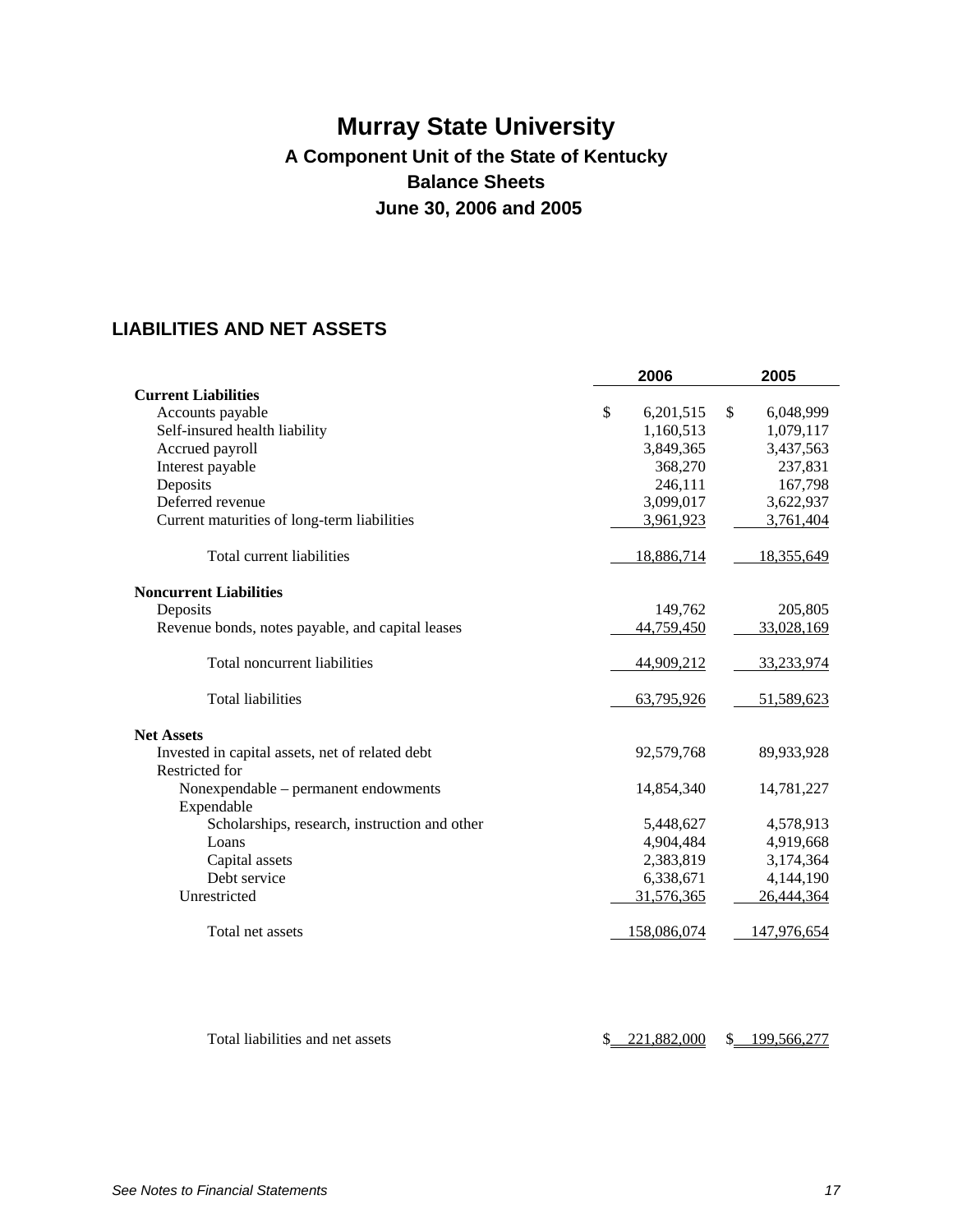# Murray State University Foundation, Inc. Statements of Financial Position June 30, 2006 and 2005

### **ASSETS**

|                                                               | 2006            |   | 2005       |
|---------------------------------------------------------------|-----------------|---|------------|
| Cash                                                          | \$<br>9,748,194 | S | 115,694    |
| Accounts receivable, net of allowance; $2006 - $17,224$ ,     |                 |   |            |
| $2005 - $16,740$                                              | 58,001          |   | 70,327     |
| Accounts receivable, L.D. Miller Trust                        | 342,563         |   |            |
| Investments                                                   | 48,988,286      |   | 54,447,299 |
| Prepaid and other current assets                              | 45,074          |   | 33,832     |
| Contributions receivable, net of allowance; $2006 - $7,507$ , |                 |   |            |
| $2005 - $33.148$                                              | 140.141         |   | 625.594    |
| Notes receivable, net of allowance; $2006 - 0.2005 - 22,000$  | 84.857          |   | 185,809    |
| Property and equipment, net of accumulated depreciation;      |                 |   |            |
| $2006 - $1,336,597, 2005 - $1,585,764$                        | 3.654.445       |   | 3,284,482  |
| Total assets                                                  | 63.061.561      |   | 58,763,037 |

# **LIABILITIES AND NET ASSETS**

| <b>Liabilities</b>               |               |              |            |
|----------------------------------|---------------|--------------|------------|
| Accounts payable                 | \$<br>637,110 | $\mathbb{S}$ | 159,133    |
| Accrued expenses                 | 36,012        |              | 32,939     |
| Deferred revenue                 | 37,679        |              | 38,613     |
| Assets held for others           | 18,592,559    |              | 17,534,480 |
| Annuities payable                | 538,354       |              | 221,762    |
| Capital lease obligations        | 132,034       |              | 83,802     |
| <b>Total liabilities</b>         | 19,973,748    |              | 18,070,729 |
| <b>Net Assets</b>                |               |              |            |
| Unrestricted                     | 7,040,978     |              | 6,041,631  |
| Temporarily restricted           | 13,056,224    |              | 12,210,710 |
| Permanently restricted           | 22,990,611    |              | 22,439,967 |
| Total net assets                 | 43,087,813    |              | 40,692,308 |
| Total liabilities and net assets | 63,061,561    | S            | 58,763,037 |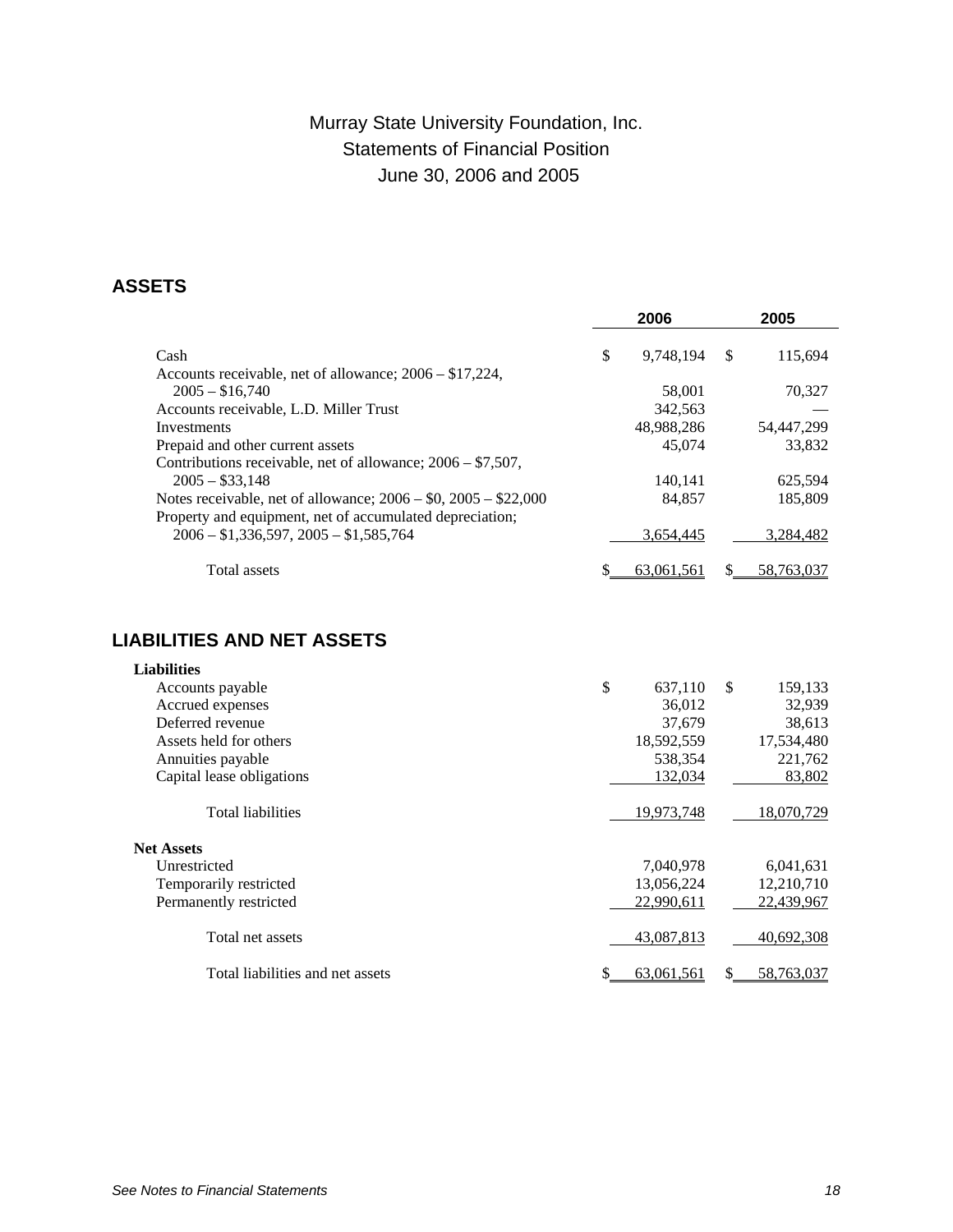# Murray State University Athletic Foundation, Inc. Statements of Financial Position June 30, 2006 and 2005

### **ASSETS**

|                                                                                                                                                                           | 2006                               | 2005                               |
|---------------------------------------------------------------------------------------------------------------------------------------------------------------------------|------------------------------------|------------------------------------|
| Cash                                                                                                                                                                      | \$<br>89,237                       | \$<br>180,285                      |
| Investments                                                                                                                                                               | 122,877                            | 108,968                            |
| Contributions receivable, net of allowance;                                                                                                                               |                                    |                                    |
| $2006 - $0, 2005 - $1,800$                                                                                                                                                |                                    | 34,302                             |
| Other receivables                                                                                                                                                         | 2,600                              | 34,297                             |
| Real estate held for sale                                                                                                                                                 | 603,595                            | 603,595                            |
| Equipment, net of accumulated depreciation;                                                                                                                               |                                    |                                    |
| $2006 - $9,578, 2005 - $6,623$                                                                                                                                            | 2,794                              | 5,750                              |
| <b>Total assets</b>                                                                                                                                                       | \$<br>821,103                      | \$<br>967,197                      |
| <b>LIABILITIES AND NET ASSETS (DEFICIT)</b><br><b>Liabilities</b><br>Accounts payable to Murray State University<br>Accounts payable and accrued expenses<br>Note payable | \$<br>422,163<br>34.829<br>607,672 | \$<br>435,897<br>32,927<br>607,672 |
| <b>Total liabilities</b>                                                                                                                                                  | 1,064,664                          | 1,076,496                          |
| <b>Net Assets (Deficit)</b>                                                                                                                                               |                                    |                                    |
| Unrestricted                                                                                                                                                              | (243, 561)                         | (192,072)                          |
| Temporarily restricted                                                                                                                                                    |                                    | 82,773                             |
| Total net assets (deficit)                                                                                                                                                | (243, 561)                         | (109, 299)                         |
| Total liabilities and net assets (deficit)                                                                                                                                | \$<br>821.103                      | \$<br>967,197                      |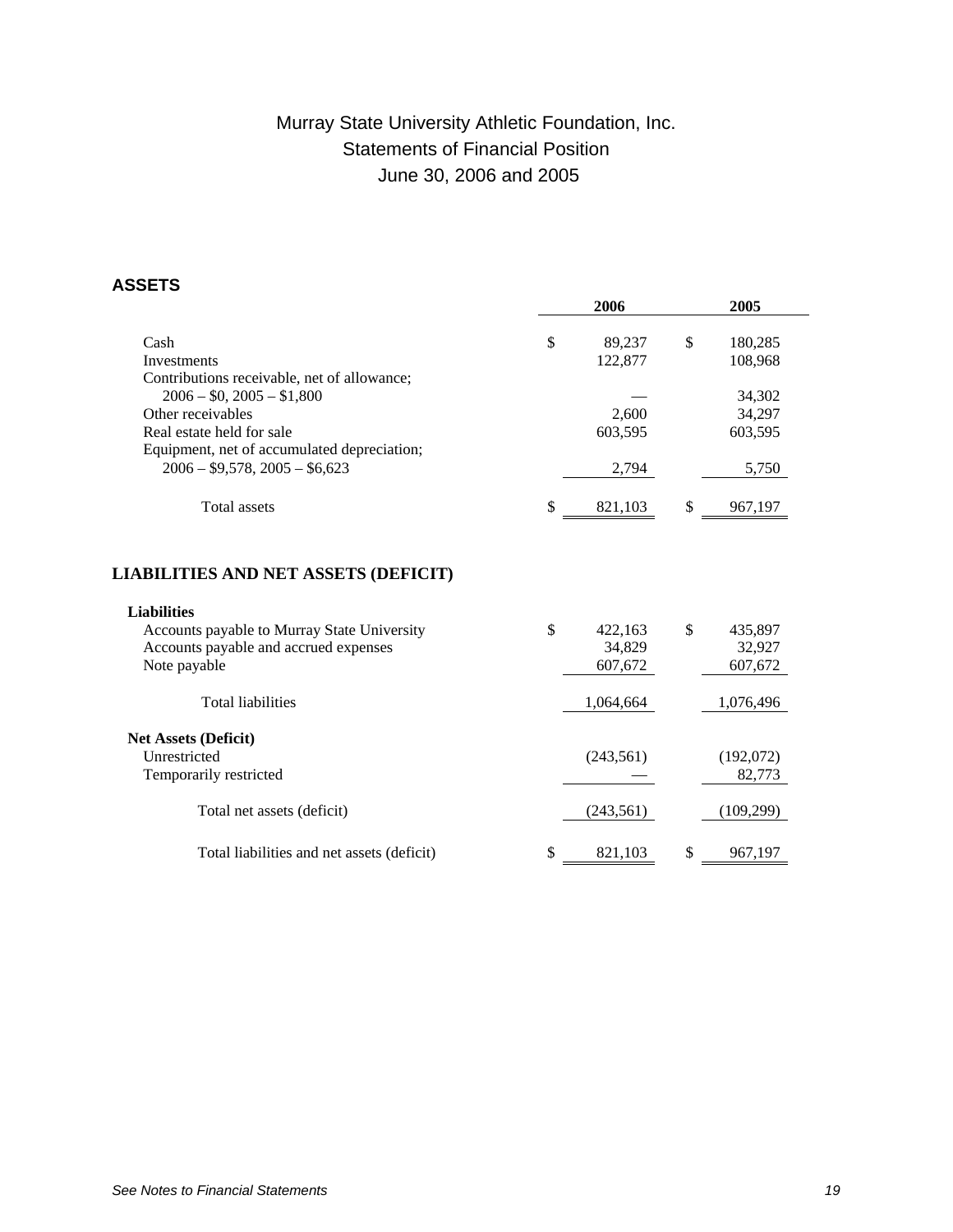# **Murray State University**

# **A Component Unit of the State of Kentucky Statements of Revenues, Expenses and Changes in Net Assets Years Ended June 30, 2006 and 2005**

|                                                         | 2006             | 2005             |
|---------------------------------------------------------|------------------|------------------|
| <b>Revenues</b>                                         |                  |                  |
| Operating revenues                                      |                  |                  |
| Student tuition and fees                                | \$<br>59,539,363 | \$<br>52,096,603 |
| Less discounts and allowances                           | (23,944,031)     | (19,745,096)     |
| Net tuition and fees                                    | 35,595,332       | 32,351,507       |
| Federal grants and contracts                            | 12,544,061       | 12,463,138       |
| State grants and contracts                              | 8,343,541        | 7,421,792        |
| Local and private grants and contracts                  | 365,702          | 245,580          |
| Total grants and contracts                              | 21,253,304       | 20,130,510       |
| Sales and services of educational departments           | 4,234,826        | 3,429,670        |
| Other operating revenues                                | 2,352,224        | 1,710,510        |
| Total sales, services, and other revenues               | 6,587,050        | 5,140,180        |
| Auxiliary enterprises revenues (Revenues are pledged as |                  |                  |
| security for the Housing and Dining Revenue System Bond |                  |                  |
| Series $A - Q$ )                                        | 20,292,760       | 18,742,513       |
| Less discounts and allowances                           | (954, 630)       | (749,391)        |
| Net auxiliary revenue                                   | 19,338,130       | 17,993,122       |
| Total operating revenues                                | 82,773,816       | 75,615,319       |
| <b>Expenses</b>                                         |                  |                  |
| Operating expenses                                      |                  |                  |
| Instruction                                             | 50,564,149       | 47,040,216       |
| Research                                                | 2,968,954        | 2,647,825        |
| Public service                                          | 5,948,602        | 5,803,477        |
| Libraries                                               | 1,596,098        | 1,621,110        |
| Academic support                                        | 6,216,530        | 5,418,991        |
| Student services                                        | 12,878,334       | 11,201,585       |
| Institutional support                                   | 12,449,351       | 10,918,645       |
| Operational and maintenance of plant                    | 14,539,404       | 17,439,073       |
| Student financial aid                                   | 7,172,114        | 6,973,072        |
| Depreciation                                            | 6,621,914        | 6,527,977        |
| Auxiliary enterprises                                   | 16,570,655       | 15,267,241       |
| Auxiliary depreciation                                  | 455,042          | 831,987          |
| Total operating expenses                                | 137,981,147      | 131,691,199      |
| <b>Operating Loss</b>                                   | (55,207,331)     | (56,075,880)     |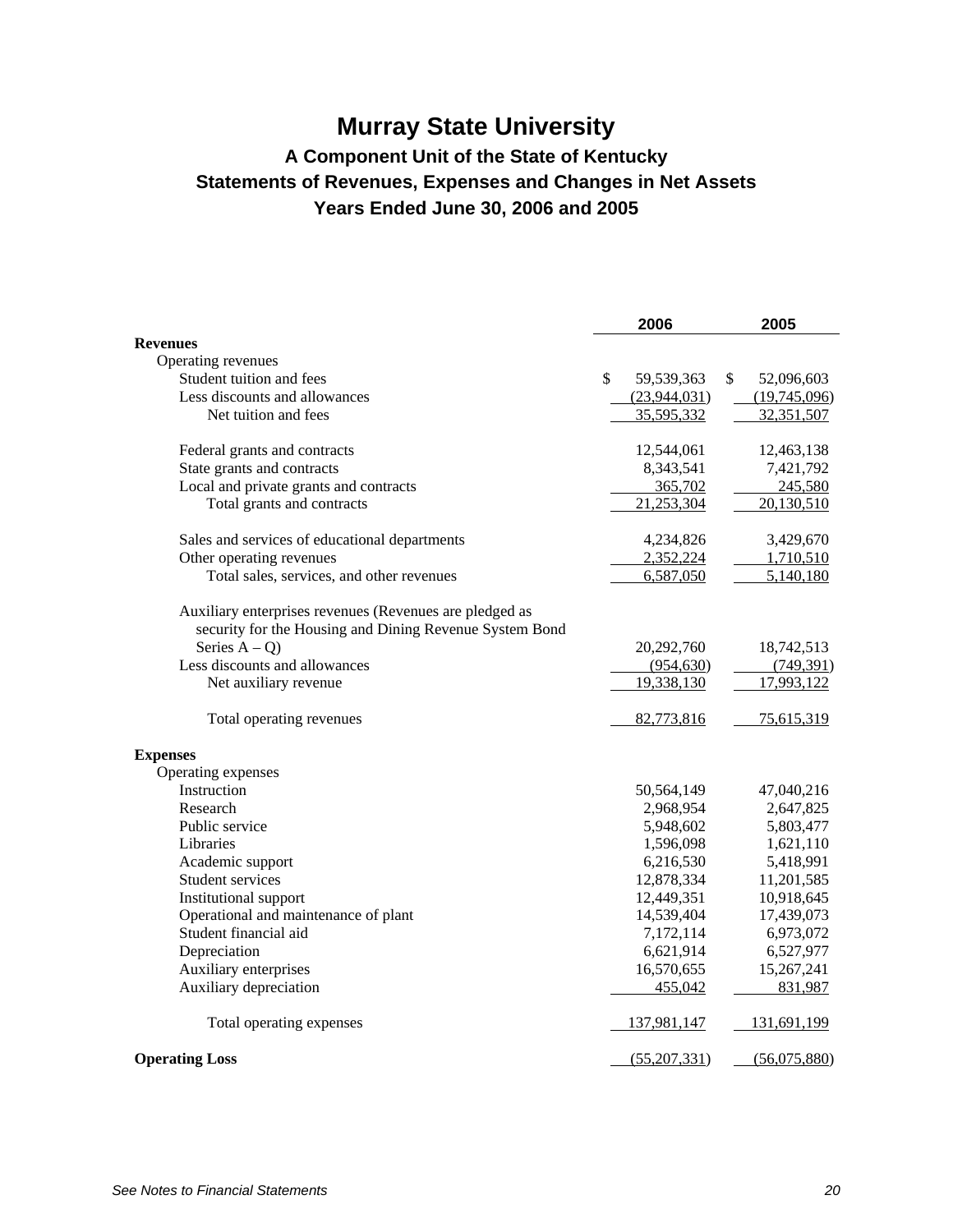# **Murray State University**

# **A Component Unit of the State of Kentucky Statements of Revenues, Expenses and Changes in Net Assets Years Ended June 30, 2006 and 2005**

|                                                                   | 2006              |               | 2005        |
|-------------------------------------------------------------------|-------------------|---------------|-------------|
| <b>Nonoperating Revenues (Expenses)</b>                           |                   |               |             |
| State appropriations                                              | \$<br>54,954,200  | <sup>\$</sup> | 50,999,000  |
| Less: State appropriation reduction                               |                   |               | (1,632,900) |
| Restricted student fees (Revenues are pledged as security for the |                   |               |             |
| City of Murray debt agreement)                                    | 660,629           |               | 646,417     |
| Federal grants and contracts                                      | 1,056,839         |               | 1,747,094   |
| State grants and contracts                                        | 1,718,265         |               | 2,805,482   |
| Local and private grants and contracts                            | 603,304           |               | 1,220,515   |
| <b>Gifts</b>                                                      | 991,666           |               | 578,337     |
| Investment income                                                 | 3,580,765         |               | 2,464,474   |
| Interest on capital asset-related debt                            | (1,739,697)       |               | (1,503,252) |
| Loss on deletion and disposal of capital assets                   | (170, 435)        |               | (156,020)   |
| Bond amortization                                                 | (73,680)          |               | (51,311)    |
| Net nonoperating revenues (expenses)                              | 61,581,856        |               | 57,117,836  |
| <b>Income before Other Revenues, Expenses, Gains or Losses</b>    | 6,374,525         |               | 1,041,956   |
| State capital appropriations                                      | 2,350,797         |               | 1,274,783   |
| Capital grants                                                    | 388,288           |               | 1,468,179   |
| Capital gifts                                                     | 995,810           |               | 397,807     |
| Insurance proceeds on capital asset loss                          |                   |               | 121,763     |
| <b>Increase in Net Assets</b>                                     | 10,109,420        |               | 4,304,488   |
| <b>Net Assets, Beginning of Year</b>                              | 147,976,654       |               | 143,672,166 |
| Net Assets, End of Year                                           | \$<br>158,086,074 | \$.           | 147,976,654 |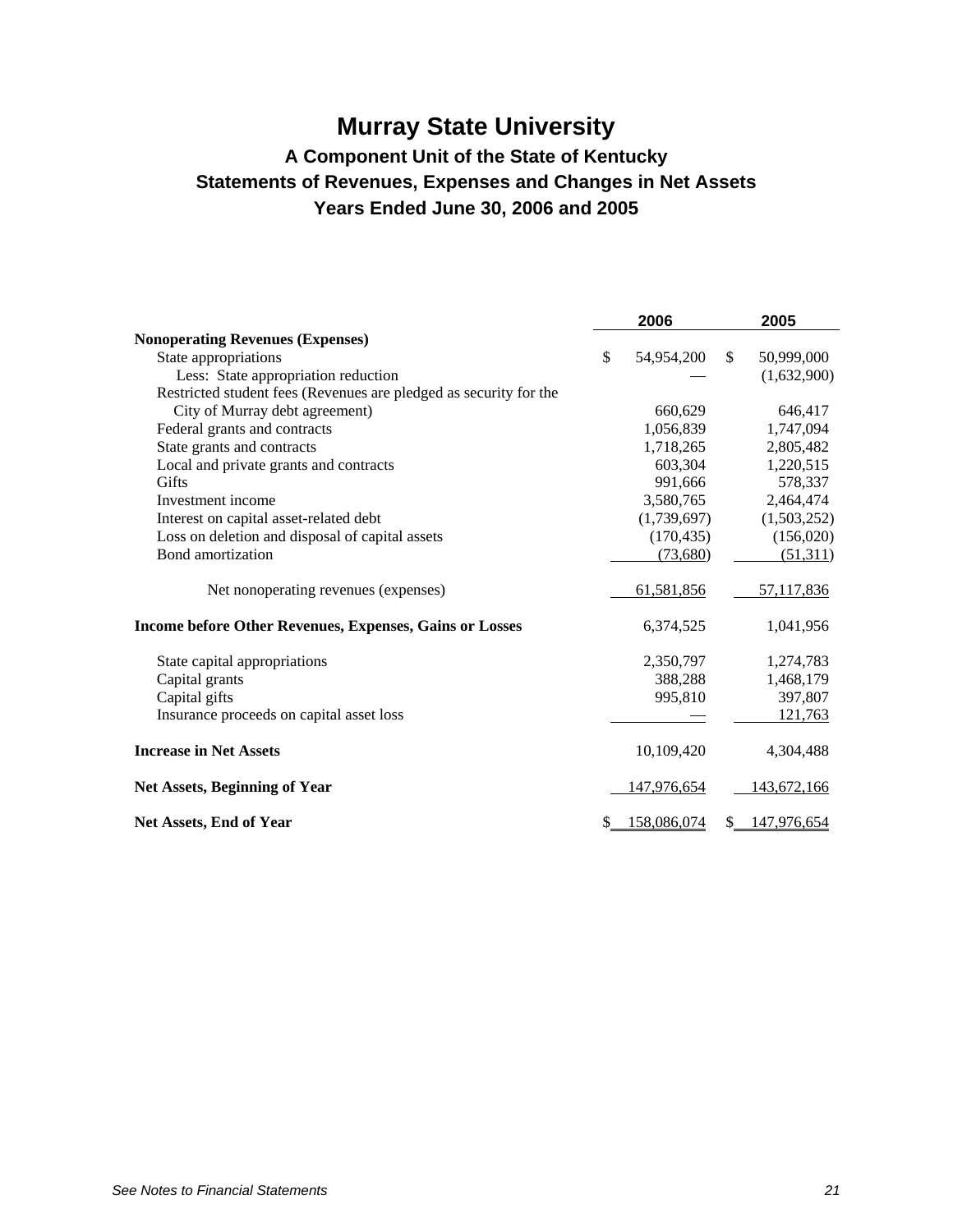# Murray State University Foundation, Inc. Statements of Activities Years Ended June 30, 2006 and 2005

|                                                       | 2006                |                   |                                |                |  |
|-------------------------------------------------------|---------------------|-------------------|--------------------------------|----------------|--|
|                                                       |                     |                   | <b>Temporarily Permanently</b> |                |  |
|                                                       | <b>Unrestricted</b> | <b>Restricted</b> | <b>Restricted</b>              | <b>Total</b>   |  |
| <b>Revenues, Gains and Other Support</b>              |                     |                   |                                |                |  |
| Contributions                                         | S<br>1,024,561      | \$<br>826,300     | \$<br>453,803                  | 2,304,664<br>S |  |
| Revenues from operations of golf course               | 553,400             |                   |                                | 553,400        |  |
| Fees                                                  | 132,216             |                   |                                | 132,216        |  |
| Investment return                                     | 576,741             | 2,599,233         | 6.322                          | 3,182,296      |  |
| Other                                                 | 183,536             | 2,203             | 90,519                         | 276,258        |  |
| Net assets released from restrictions                 | 2,582,222           | (2,582,222)       |                                |                |  |
|                                                       |                     |                   |                                |                |  |
| Total revenues, gains and other                       |                     |                   |                                |                |  |
| support                                               | 5,052,676           | 845,514           | 550,644                        | 6,448,834      |  |
| <b>Expenses and Losses</b><br>Payments made on behalf |                     |                   |                                |                |  |
| of Murray State University                            | 2,582,222           |                   |                                | 2,582,222      |  |
| Golf course                                           | 596,498             |                   |                                | 596,498        |  |
| General and administrative                            | 874,609             |                   |                                | 874,609        |  |
|                                                       |                     |                   |                                |                |  |
| Total expenses and losses                             | 4,053,329           |                   |                                | 4,053,329      |  |
| <b>Change in Net Assets</b>                           | 999,347             | 845,514           | 550,644                        | 2,395,505      |  |
| <b>Net Assets, Beginning of Year</b>                  | 6,041,631           | 12,210,710        | 22,439,967                     | 40,692,308     |  |
| <b>Net Assets, End of Year</b>                        | 7,040,978           | \$13,056,224      | \$22,990,611                   | \$43,087,813   |  |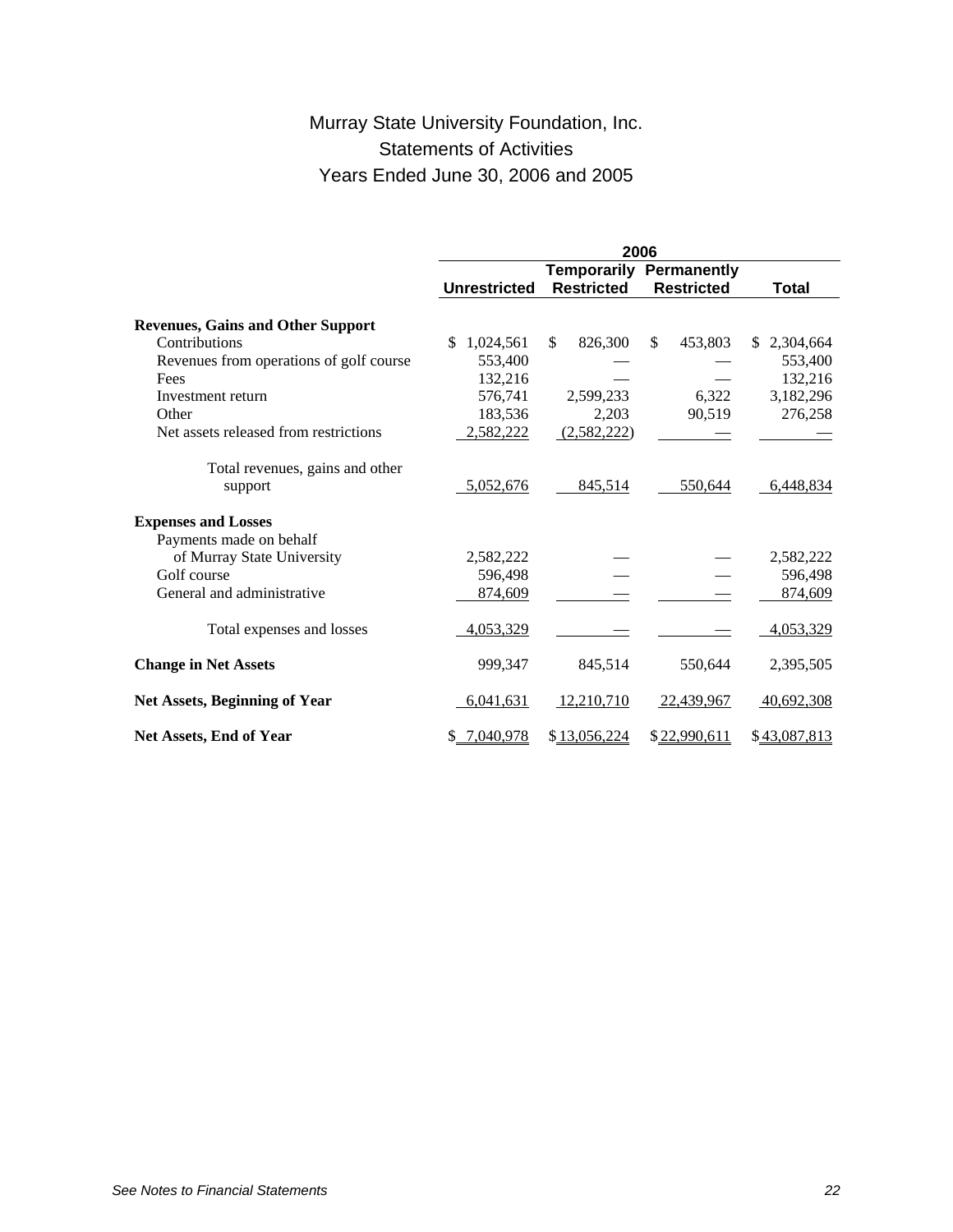# Murray State University Foundation, Inc. Statements of Activities Years Ended June 30, 2006 and 2005

|                                          | 2005                |                    |                   |                   |  |
|------------------------------------------|---------------------|--------------------|-------------------|-------------------|--|
|                                          |                     | <b>Temporarily</b> | Permanently       |                   |  |
|                                          | <b>Unrestricted</b> | <b>Restricted</b>  | <b>Restricted</b> | <b>Total</b>      |  |
| <b>Revenues, Gains and Other Support</b> |                     |                    |                   |                   |  |
| Contributions                            | \$<br>131,648       | \$3,643,647        | 868,513<br>\$     | 4,643,808<br>\$.  |  |
|                                          |                     |                    |                   |                   |  |
| Revenues from operations of golf course  | 506,478             |                    |                   | 506,478           |  |
| Fees                                     | 128,945             |                    |                   | 128,945           |  |
| Investment return                        | 1,111,340           | 1,410,345          | 340,475           | 2,862,160         |  |
| Other                                    | 240,468             | 13,428             | 171,455           | 425,351           |  |
| Net assets released from restrictions    | 1,832,135           | (1,832,135)        |                   |                   |  |
| Total revenues, gains and other          |                     |                    |                   |                   |  |
| support                                  | 3,951,014           | 3,235,285          | 1,380,443         | 8,566,742         |  |
| <b>Expenses and Losses</b>               |                     |                    |                   |                   |  |
| Payments made on behalf                  |                     |                    |                   |                   |  |
| of Murray State University               | 2,242,375           |                    |                   | 2,242,375         |  |
| Golf course                              | 555,052             |                    |                   | 555,052           |  |
| General and administrative               | 921,212             |                    |                   | 921,212           |  |
|                                          |                     |                    |                   |                   |  |
| Total expenses and losses                | 3,718,639           |                    |                   | 3,718,639         |  |
| <b>Change in Net Assets</b>              | 232,375             | 3,235,285          | 1,380,443         | 4,848,103         |  |
| <b>Net Assets, Beginning of Year</b>     | 5,809,256           | 8,975,425          | 21,059,524        | <u>35,844,205</u> |  |
| Net Assets, End of Year                  | 6,041,631           | \$12,210,710       | \$22,439,967      | \$40,692,308      |  |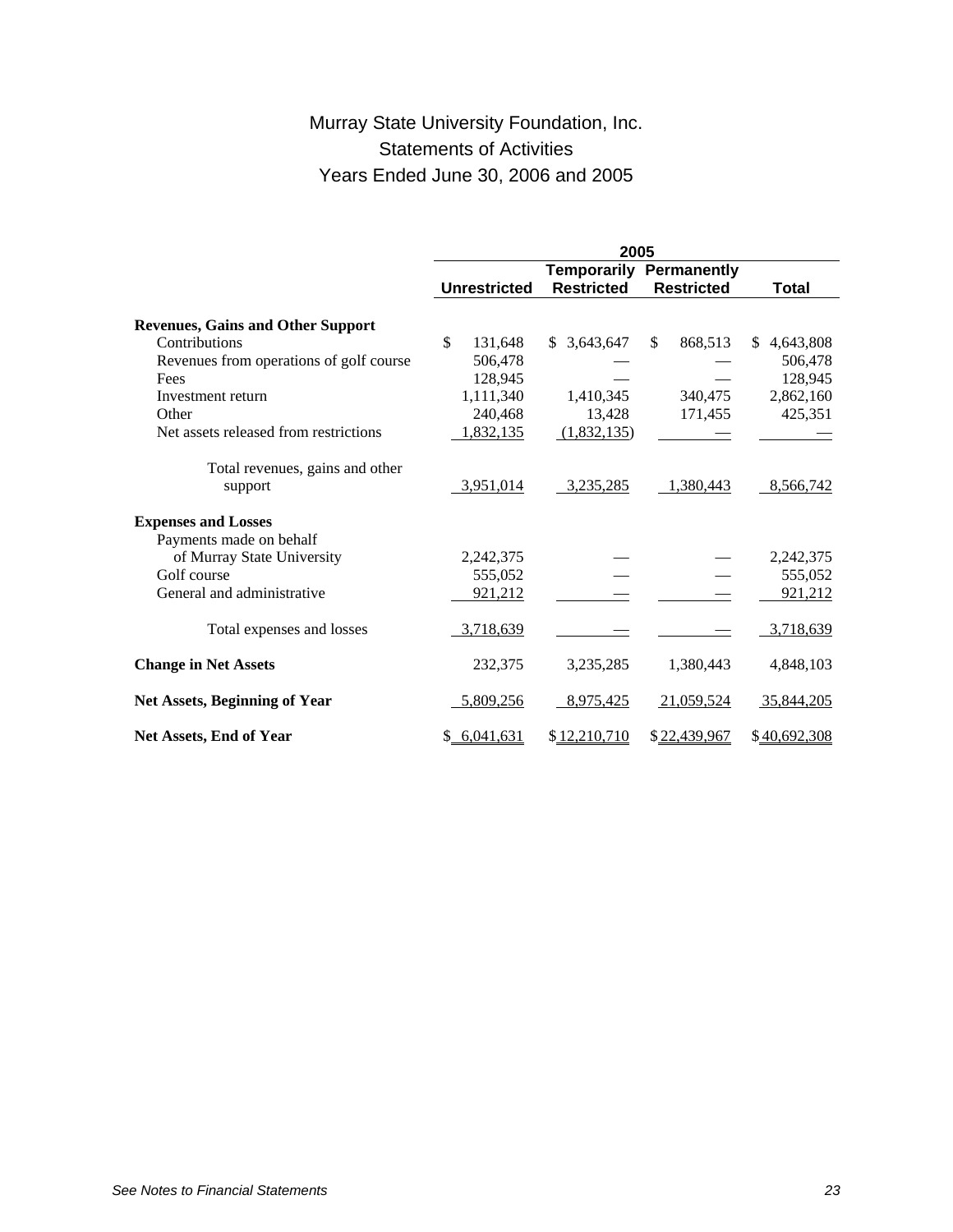# Murray State University Athletic Foundation, Inc. Statements of Activities Years Ended June 30, 2006 and 2005

|                                           | 2006 |                     |    |                                         |                           |              |
|-------------------------------------------|------|---------------------|----|-----------------------------------------|---------------------------|--------------|
|                                           |      | <b>Unrestricted</b> |    | <b>Temporarily</b><br><b>Restricted</b> |                           | <b>Total</b> |
| <b>Revenues, Gains and Other Support</b>  |      |                     |    |                                         |                           |              |
| Contributions                             | \$   |                     | \$ |                                         | $\boldsymbol{\mathsf{S}}$ |              |
| Sponsorships and promotions               |      | 1,600               |    |                                         |                           | 1,600        |
| Fund raising events                       |      |                     |    |                                         |                           |              |
| Investment return                         |      | 13,916              |    |                                         |                           | 13,916       |
| Gain on sale of real estate held for sale |      |                     |    |                                         |                           |              |
| Other                                     |      | 25,292              |    |                                         |                           | 25,292       |
| Net assets released from restrictions     |      | 82,773              |    | (82,773)                                |                           |              |
| Total revenues, gains and other support   |      | 123,581             |    | (82, 773)                               |                           | 40,808       |
| <b>Expenses</b>                           |      |                     |    |                                         |                           |              |
| Sponsorships and promotions               |      |                     |    |                                         |                           |              |
| Contributions to Murray State University  |      |                     |    |                                         |                           |              |
| Athletic department                       |      | 64,648              |    |                                         |                           | 64,648       |
| General operations                        |      |                     |    |                                         |                           |              |
| General and administrative                |      | 68,892              |    |                                         |                           | 68,892       |
| Fund raising events                       |      | 29                  |    |                                         |                           | 29           |
| Membership activities                     |      |                     |    |                                         |                           |              |
| Interest                                  |      | 41,501              |    |                                         |                           | 41,501       |
| Total expenses                            |      | 175,070             |    |                                         |                           | 175,070      |
| <b>Change in Net Assets (Deficit)</b>     |      | (51, 489)           |    | (82, 773)                               |                           | (134, 262)   |
| Net Assets (Deficit), Beginning of Year   |      | (192,072)           |    | 82,773                                  |                           | (109, 299)   |
| Net Assets (Deficit), End of Year         | \$   | (243, 561)          | \$ |                                         | \$                        | (243, 561)   |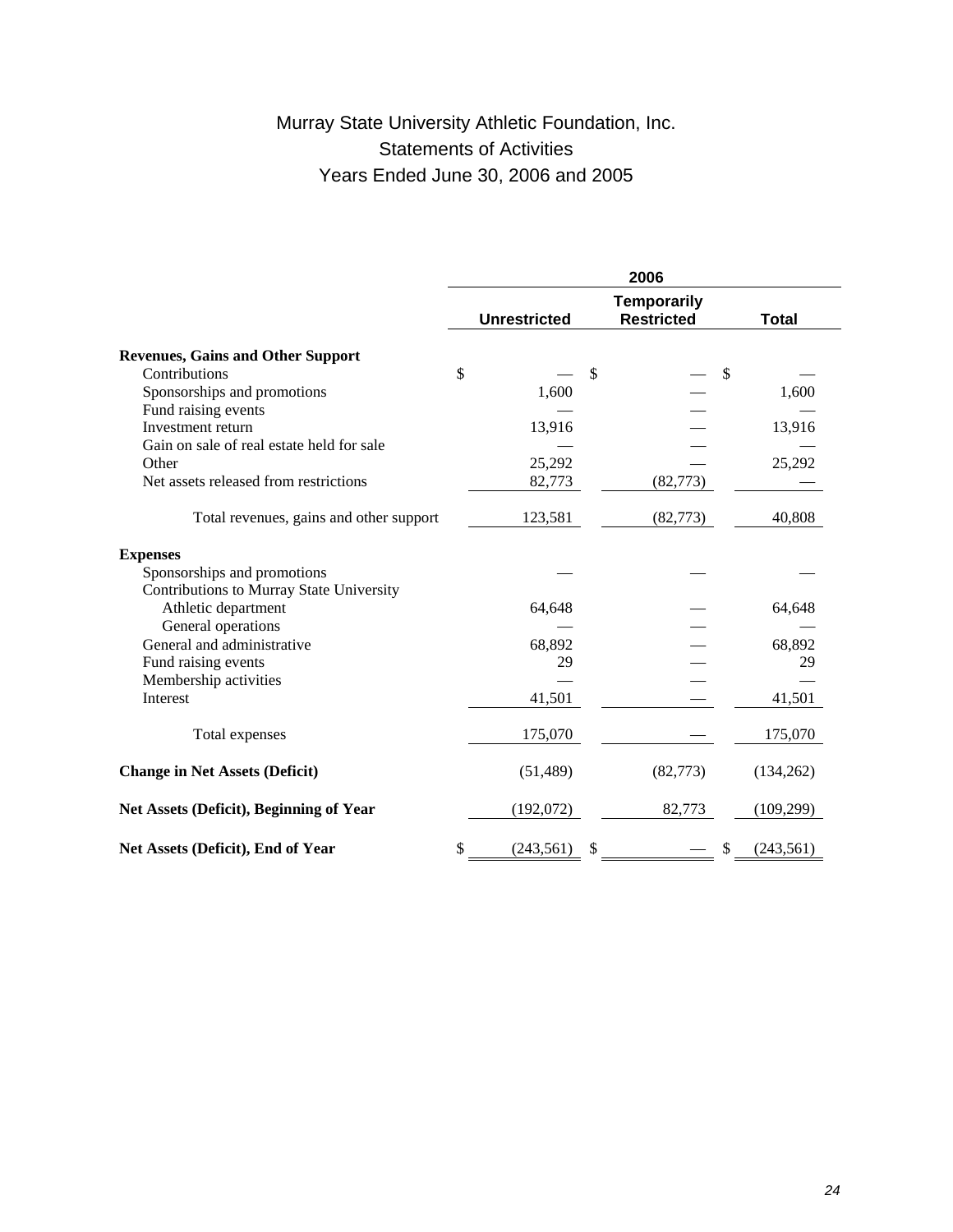# Murray State University Athletic Foundation, Inc. Statements of Activities Years Ended June 30, 2006 and 2005

|                                           | 2005 |                     |    |                                         |     |              |  |
|-------------------------------------------|------|---------------------|----|-----------------------------------------|-----|--------------|--|
|                                           |      | <b>Unrestricted</b> |    | <b>Temporarily</b><br><b>Restricted</b> |     | <b>Total</b> |  |
|                                           |      |                     |    |                                         |     |              |  |
| <b>Revenues, Gains and Other Support</b>  |      |                     |    |                                         |     |              |  |
| Contributions                             | \$   | 70,775              | \$ | 435,503                                 | \$. | 506,278      |  |
| Sponsorships and promotions               |      | 387,489             |    |                                         |     | 387,489      |  |
| Fund raising events                       |      | 72,677              |    | 52,003                                  |     | 124,680      |  |
| Investment return                         |      | 7,823               |    |                                         |     | 7,823        |  |
| Gain on sale of real estate held for sale |      | 335,198             |    |                                         |     | 335,198      |  |
| Other                                     |      | 30,279              |    |                                         |     | 30,279       |  |
| Net assets released from restrictions     |      | 516,650             |    | (516, 650)                              |     |              |  |
| Total revenues, gains and other support   |      | 1,420,891           |    | (29, 144)                               |     | 1,391,747    |  |
| <b>Expenses</b>                           |      |                     |    |                                         |     |              |  |
| Sponsorships and promotions               |      | 370,452             |    |                                         |     | 370,452      |  |
| Contributions to Murray State University  |      |                     |    |                                         |     |              |  |
| Athletic department                       |      | 668,221             |    |                                         |     | 668,221      |  |
| General operations                        |      | 70,226              |    |                                         |     | 70,226       |  |
| General and administrative                |      | 236,589             |    |                                         |     | 236,589      |  |
| Fund raising events                       |      | 61,644              |    |                                         |     | 61,644       |  |
| Membership activities                     |      | 10,661              |    |                                         |     | 10,661       |  |
| Interest                                  |      | 69,291              |    |                                         |     | 69,291       |  |
| Total expenses                            |      | 1,487,084           |    |                                         |     | 1,487,084    |  |
| <b>Change in Net Assets (Deficit)</b>     |      | (66, 193)           |    | (29, 144)                               |     | (95, 337)    |  |
| Net Assets (Deficit), Beginning of Year   |      | (125, 879)          |    | 111,917                                 |     | (13,962)     |  |
| Net Assets (Deficit), End of Year         | \$   | (192,072)           | \$ | 82,773                                  | \$  | (109, 299)   |  |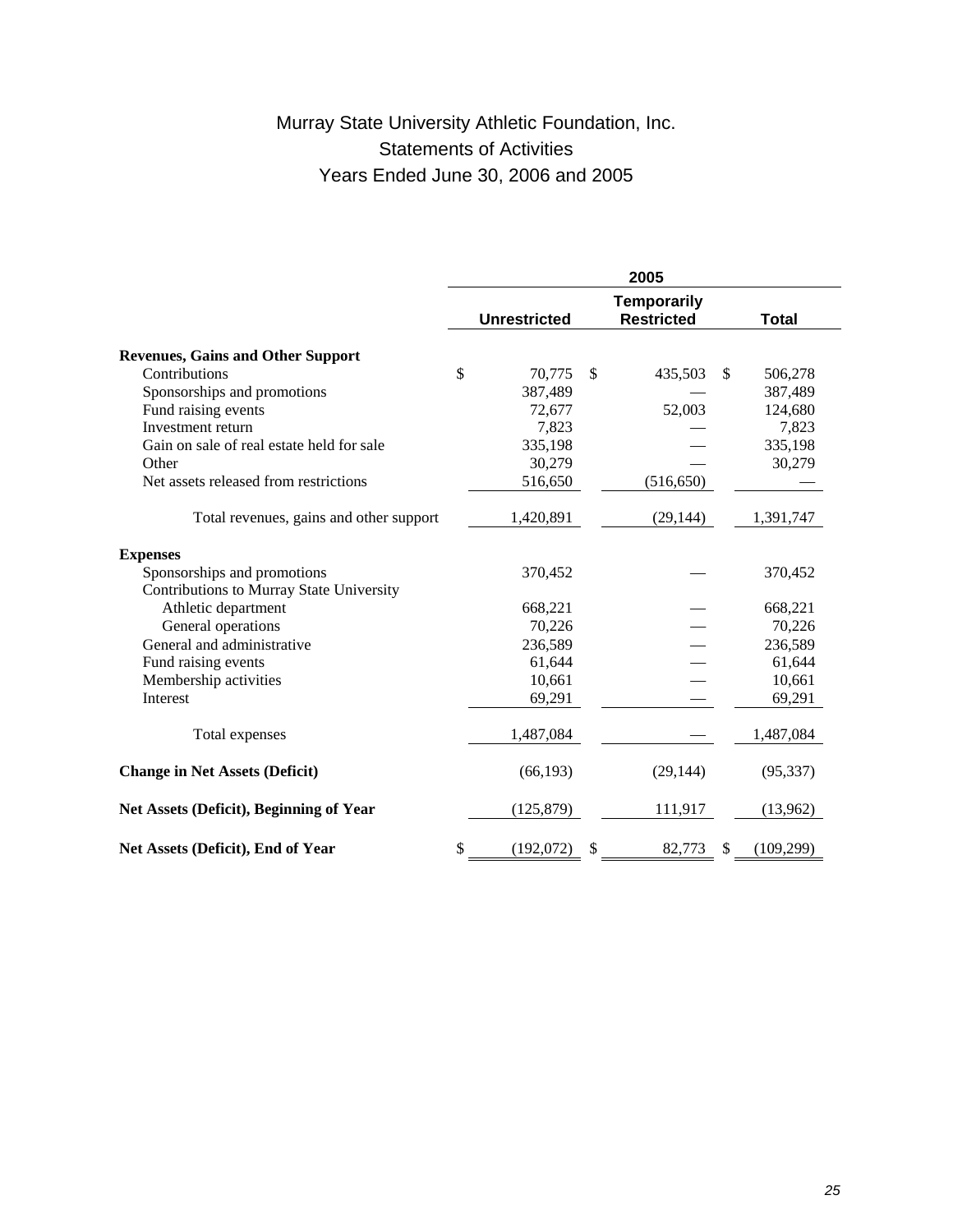# **Murray State University A Component Unit of the State of Kentucky Statements of Cash Flows Years Ended June 30, 2006 and 2005**

|                                                                 | 2006             | 2005             |
|-----------------------------------------------------------------|------------------|------------------|
| <b>Cash Flows from Operating Activities</b>                     |                  |                  |
| Tuition and fees                                                | \$<br>35,916,699 | \$<br>32,726,025 |
| Grants and contracts                                            | 21,545,444       | 19,220,602       |
| Salaries, wages, and benefits                                   | (78, 720, 876)   | (72, 347, 127)   |
| Payments to suppliers                                           | (28, 468, 656)   | (28,716,663)     |
| Payments to students for financial aid                          | (7, 172, 114)    | (6,973,072)      |
| Computer loans issued to employees                              | (50, 511)        | (39, 833)        |
| Collection of computer loans to employees                       | 47,750           | 43,444           |
| Loans issued to students                                        | (1,085,773)      | (1,297,203)      |
| Collection of loans to students                                 | 1,105,110        | 1,161,354        |
| Sales and services                                              | 3,859,771        | 3,183,549        |
| Other operating revenues                                        | 2,352,534        | 1,708,241        |
| Auxiliary enterprises revenues                                  |                  |                  |
| Food service                                                    | 6,669,217        | 5,877,915        |
| Housing                                                         | 7,023,589        | 6,785,347        |
| Book store                                                      |                  |                  |
|                                                                 | 5,388,443        | 4,971,841        |
| Other                                                           | 226,068          | 238,424          |
| Auxiliary enterprises payments                                  |                  |                  |
| Salaries, wages, and benefits                                   | (5,059,154)      | (4,658,079)      |
| Payment to suppliers                                            | (11, 479, 676)   | (10, 405, 752)   |
| Net cash used in operating activities                           | (47,902,135)     | (48,520,987)     |
| <b>Cash Flows from Noncapital Financing Activities</b>          |                  |                  |
| State appropriations                                            | 54,954,200       | 49,366,100       |
| Grants and contracts                                            | 3,378,408        | 5,773,091        |
| Endowment transfers to MSU Foundation                           | (704,960)        | (770, 350)       |
| Gifts for other than capital purposes                           | 821,014          | 100,100          |
| Agency transactions                                             | 6,521            | 5,149            |
| Net cash provided by noncapital financing activities            | 58,455,183       | 54,474,090       |
| <b>Cash Flows from Capital and Related Financing Activities</b> |                  |                  |
| Proceeds from capital debt, net of discount and issuance costs  | 15,974,688       | 7,465,190        |
| Payment receipt for loan issued for capital project             | 91,700           | 91,700           |
| Restricted student fees pledged for debt service                | 660,629          | 646,417          |
| Insurance proceeds                                              |                  | 121,763          |
| State capital appropriations                                    |                  | 546,402          |
| Purchases of capital assets                                     | (8,840,067)      | (11, 195, 885)   |
| Capital gift                                                    | 892,385          | 135,400          |
| Capital grants                                                  | 388,288          | 1,468,179        |
| Principal paid on capital debt and leases                       | (3,971,496)      | (3,561,130)      |
| Interest paid on capital debt and leases                        | (1,612,499)      | (1,506,768)      |
|                                                                 |                  |                  |
| Net cash provided by (used in) capital and related              |                  |                  |
| financing activities                                            | 3,583,628        | (5,788,732)      |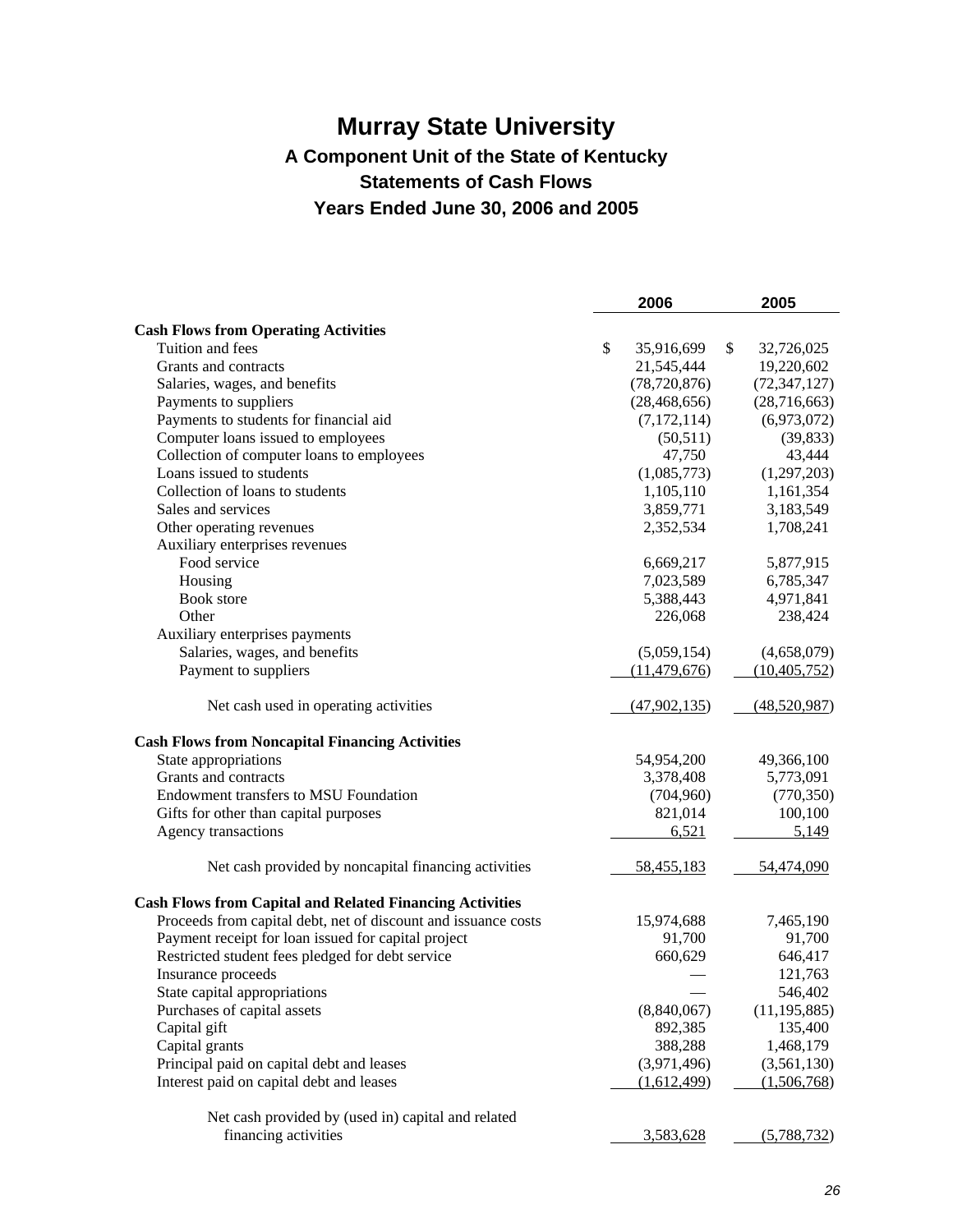# **Murray State University A Component Unit of the State of Kentucky Statements of Cash Flows Years Ended June 30, 2006 and 2005**

|                                                                   |               | 2006                     |               | 2005                     |
|-------------------------------------------------------------------|---------------|--------------------------|---------------|--------------------------|
| <b>Cash Flows from Investing Activities</b>                       |               |                          |               |                          |
| Proceeds from sales and maturities of investments                 | \$            | 5,452,087                | \$            | 6,747,641                |
| Purchase of investments                                           |               | (5,523,051)              |               | (9,928,475)              |
| Interest receipts on investments                                  |               | 3,213,230                |               | 1,812,771                |
| Net cash provided by (used in) investing activities               |               | 3,142,266                |               | (1,368,063)              |
| Net Increase (Decrease) in Cash and Cash Equivalents              |               | 17,278,942               |               | (1,203,692)              |
| <b>Cash and Cash Equivalents, Beginning of Year</b>               |               | 42,137,694               |               | 43,341,386               |
| <b>Cash and Cash Equivalents, End of Year</b>                     | \$            | 59,416,636               | \$            | 42,137,694               |
| Reconciliation of Cash and Cash Equivalents to the                |               |                          |               |                          |
| <b>Statements of Net Assets</b>                                   |               |                          |               |                          |
| Cash and cash equivalents<br>Restricted cash and cash equivalents | \$            | 37,978,869               | \$            | 31,733,726               |
| Total cash and cash equivalents                                   | \$            | 21,437,767<br>59,416,636 | \$            | 10,403,968<br>42,137,694 |
|                                                                   |               |                          |               |                          |
| <b>Reconciliation of Operating Loss to Net Cash Used by</b>       |               |                          |               |                          |
| <b>Operating Activities</b><br>Operating loss                     | $\mathcal{S}$ | (55,207,331)             | <sup>\$</sup> | (56,075,880)             |
| Depreciation                                                      |               | 7,076,956                |               | 7,359,964                |
| Bad debt                                                          |               | 211,071                  |               | 169,248                  |
| Changes in assets and liabilities                                 |               |                          |               |                          |
| Accounts receivable, net                                          |               | (244, 872)               |               | 732,388                  |
| Inventories                                                       |               | (30,748)                 |               | 38,326                   |
| Prepaid expenses                                                  |               | 169,651                  |               | (191,775)                |
| Accounts payable                                                  |               | 152,516                  |               | (171, 624)               |
| Self-insured health liability                                     |               | 81,396                   |               | (73, 646)                |
| Accrued payroll                                                   |               | 411,802                  |               | 69,923                   |
| Deposits                                                          |               | 1,344                    |               | (12, 858)                |
| Deferred revenue                                                  |               | (523, 920)               |               | (365,053)                |
| Net cash used in operating activities                             | \$            | (47,902,135)             |               | $$$ $(48,520,987)$       |
| <b>Supplemental Cash Flows Information</b>                        |               |                          |               |                          |
| Gifts of capital assets                                           | \$            | 103,425                  | \$            | 262,407                  |
| Accounts payable incurred for capital assets                      | \$            | 780,904                  | \$            | 274,268                  |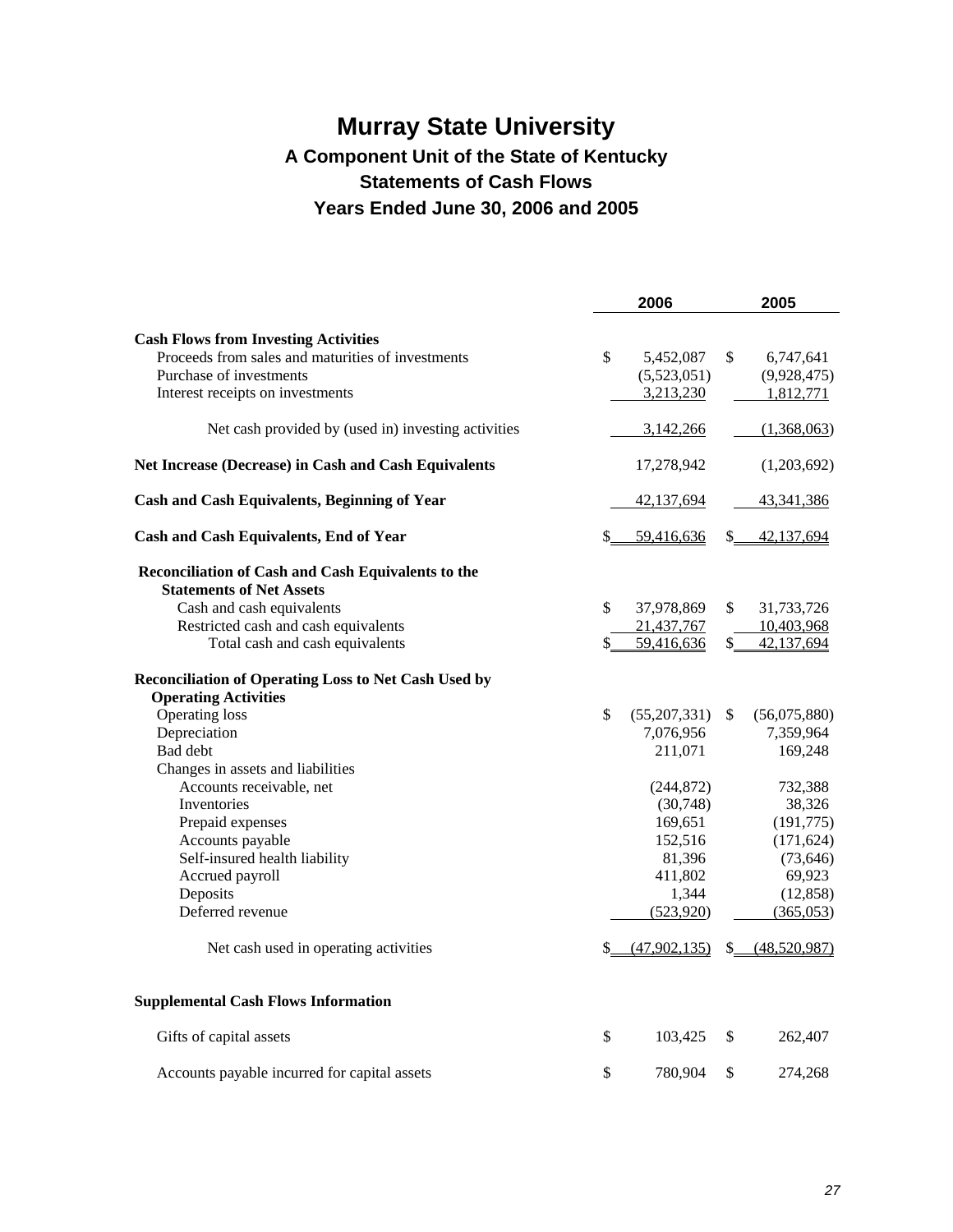### **Note 1: Summary of Significant Accounting Policies**

### *Nature of Operations*

Murray State University (University) is a state-supported institution of higher education located in Murray, Kentucky, and is accredited by the Southern Association of Colleges and Schools. The University awards graduate and undergraduate degrees from five colleges and one school and serves a student population of approximately 10,275. The University is a component unit of the Commonwealth of Kentucky and is included in the general-purpose financial statements of the Commonwealth.

### *Basis of Accounting and Financial Statement Presentation*

The University prepares its financial statements as a business-type activity in conformity with applicable pronouncements of the Governmental Accounting Standards Board (GASB).

For financial reporting purposes, the University is considered a special-purpose government engaged only in business-type activities. Accordingly, the University's financial statements have been presented using the economic resources measurement focus and the accrual basis of accounting. Under the accrual basis, revenues are recognized when earned, and expenses are recorded when an obligation has been incurred. All significant intra-agency transactions have been eliminated.

Pursuant to GASB Statement No. 20, *Accounting and Financial Reporting for Proprietary Funds and Other Governmental Entities that Use Proprietary Fund Accounting,* the University has elected to apply the provisions of all relevant pronouncements of the Financial Accounting Standards Board (FASB) that were issued on or before November 30, 1989, and do not conflict with or contradict GASB pronouncements.

In accordance with the provisions of Governmental Accounting Standards Board Statement No. 39 (GASB No. 39), *Determining Whether Certain Organizations are Component Units,* certain organizations are to be reported as component units of a primary government based on the nature and significance of that organization's relationship to the primary government. Application of this statement results in including Murray State University Foundation, Inc. and Murray State University Athletic Foundation, Inc. (the Foundations) as discretely presented component units of the University. The Foundations are private nonprofit organizations that report under FASB standards, including FASB No. 117, *Financial Reporting for Not-for-Profit Organizations*. As such, certain revenue recognition criteria and presentation features are different from GASB revenue recognition criteria and presentation features. No modifications have been made to the Foundations' financial information in the University's financial report for these differences.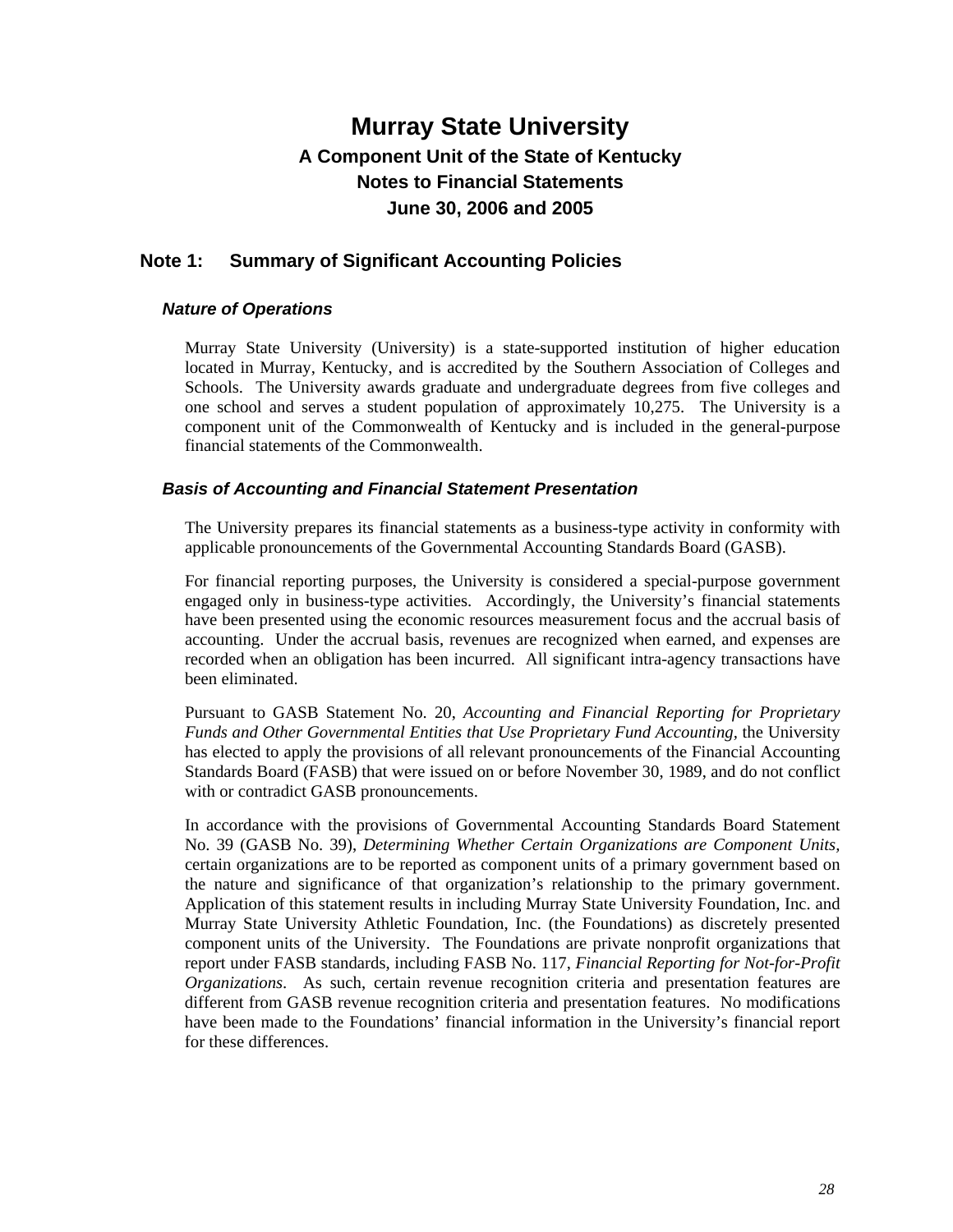### **Note 1: Summary of Significant Accounting Policies (Continued)**

### *Cash and Cash Equivalents*

The University considers all highly liquid investments that are immediately available to the University to be cash equivalents. Funds held by the Commonwealth of Kentucky are considered cash equivalents.

### *Restricted Cash, Cash Equivalents, and Investments*

Cash, cash equivalents, and investments that are externally restricted are classified as restricted assets. These assets are used to make debt service payments, maintain sinking or reserve funds, purchase or construct capital or other noncurrent assets, or for other restricted purposes.

### *Investments*

The University accounts for its investments at fair value. Fair value is determined using quoted market prices. Changes in unrealized gain (loss) on the carrying value of investments are reported as a component of investment income in the statements of revenues, expenses, and changes in net assets.

Assets held by the Murray State University Foundation, Inc. (Foundation) represent those gifts and donations made directly to the University, which are held by the Foundation for investment purposes. The net appreciation and income of donor restricted endowments are available to the University for expenditure to the extent permitted by Kentucky law and the spending policy of Murray State University Foundation, Inc. The recognition of gifts, donations, and endowment pledges are accounted for by the University in accordance with GASB Statement No. 33, *Accounting and Financial Reporting for Non-exchange Transactions.*

### *Accounts Receivable*

Accounts receivable consists of tuition and fee charges, other operational activities, and auxiliary enterprise services. Accounts receivable also include amounts due from the Federal government, state and local governments, or private sources, for non-exchange type agreements defined in accordance with GASB No. 33 or in connection with reimbursement of allowable expenditures made pursuant to the University's grant and contracts. Accounts receivable are recorded net of estimated uncollectible amounts.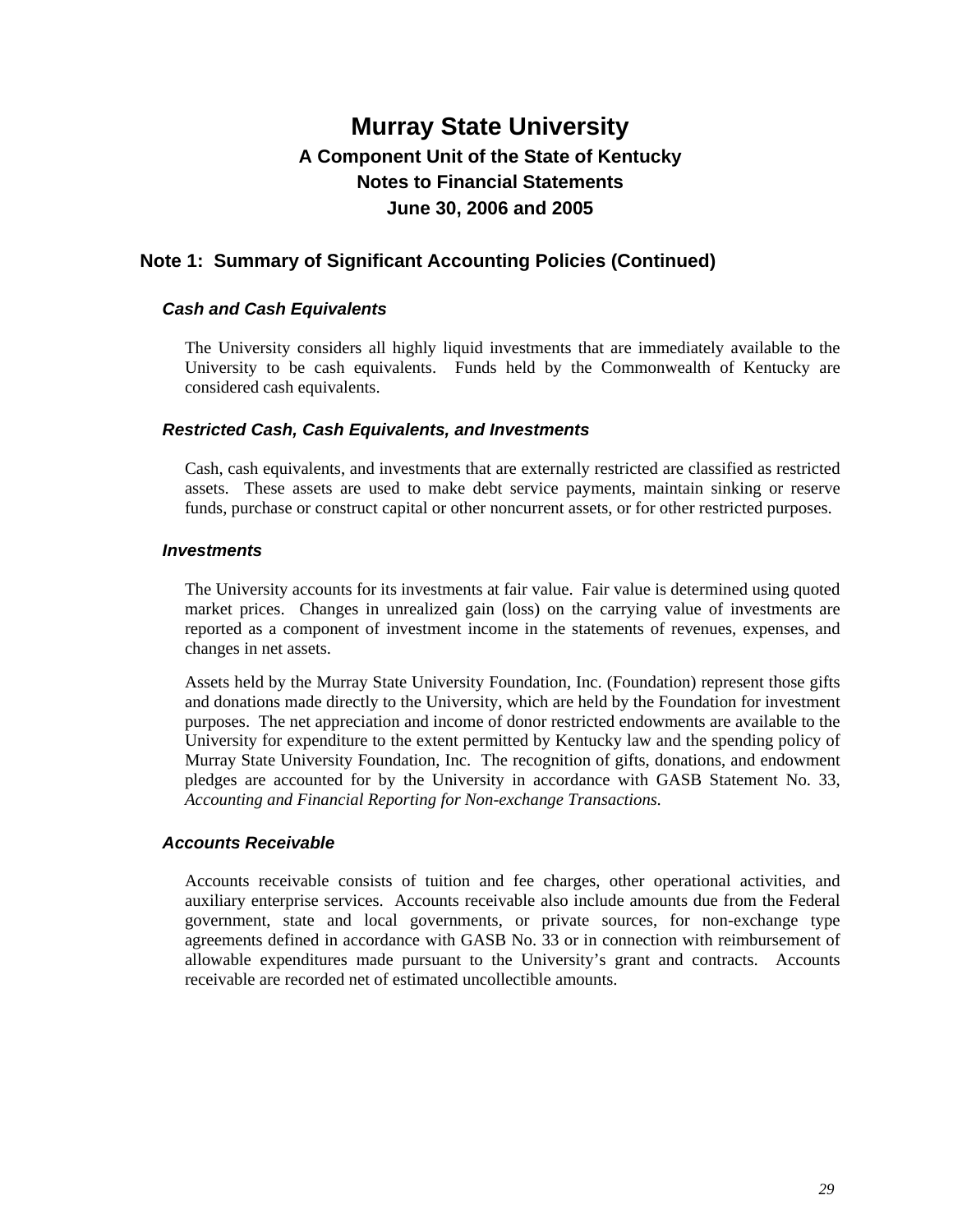### **Note 1: Summary of Significant Accounting Policies (Continued)**

#### *Inventories*

Inventories are stated at the lower of cost (first-in, first-out method) or market.

### *Capital Assets*

All capital assets, as defined by University policy, are recorded at cost at the date of acquisition, or, if donated, at fair value at the date of donation. Depreciation is computed using the straight-line method over the estimated useful life of the asset and is not allocated to functional expense categories. Assets under capital leases are amortized over the estimated useful life of the asset, or the lease term, whichever is shorter. Routine repairs and maintenance are charged to operating expense in the year in which the expense was incurred.

The following estimated useful lives are being used by the University:

| <b>Asset</b>              | <b>Estimated Life</b> |
|---------------------------|-----------------------|
| <b>Buildings</b>          | 40 years              |
| Non-building improvements | $10-20$ years         |
| Equipment                 | 5-15 years            |
| Library holdings          | 10 years              |
| Livestock                 | 12 years              |

The University capitalizes interest costs as a component of construction in progress, based on interest costs of borrowing specifically for the project, net of interest earned on investments acquired with the proceeds of borrowing. Total interest capitalized was \$3,241 and \$0 for the years ended June 30, 2006 and June 30, 2005, respectively.

The University owns historical collections housed throughout the campus that it does not capitalize, including artifacts in Wrather Museum. These collections adhere to the University's policy to (a) maintain them for public exhibition, education, or research; (b) protect, keep unencumbered, care for, and preserve them; and (c) require proceeds from their sale to be used to acquire other collection items. Generally accepted accounting principles permit collections maintained in this manner to be charged to operations at time of purchase rather than capitalized.

### *Debt Issuance Costs*

Debt issuance costs incurred have been deferred and are being amortized over the life of the debt using the straight line method. Total amortization for years ended June 30, 2006 and 2005, was \$32,616 and \$23,757, respectively.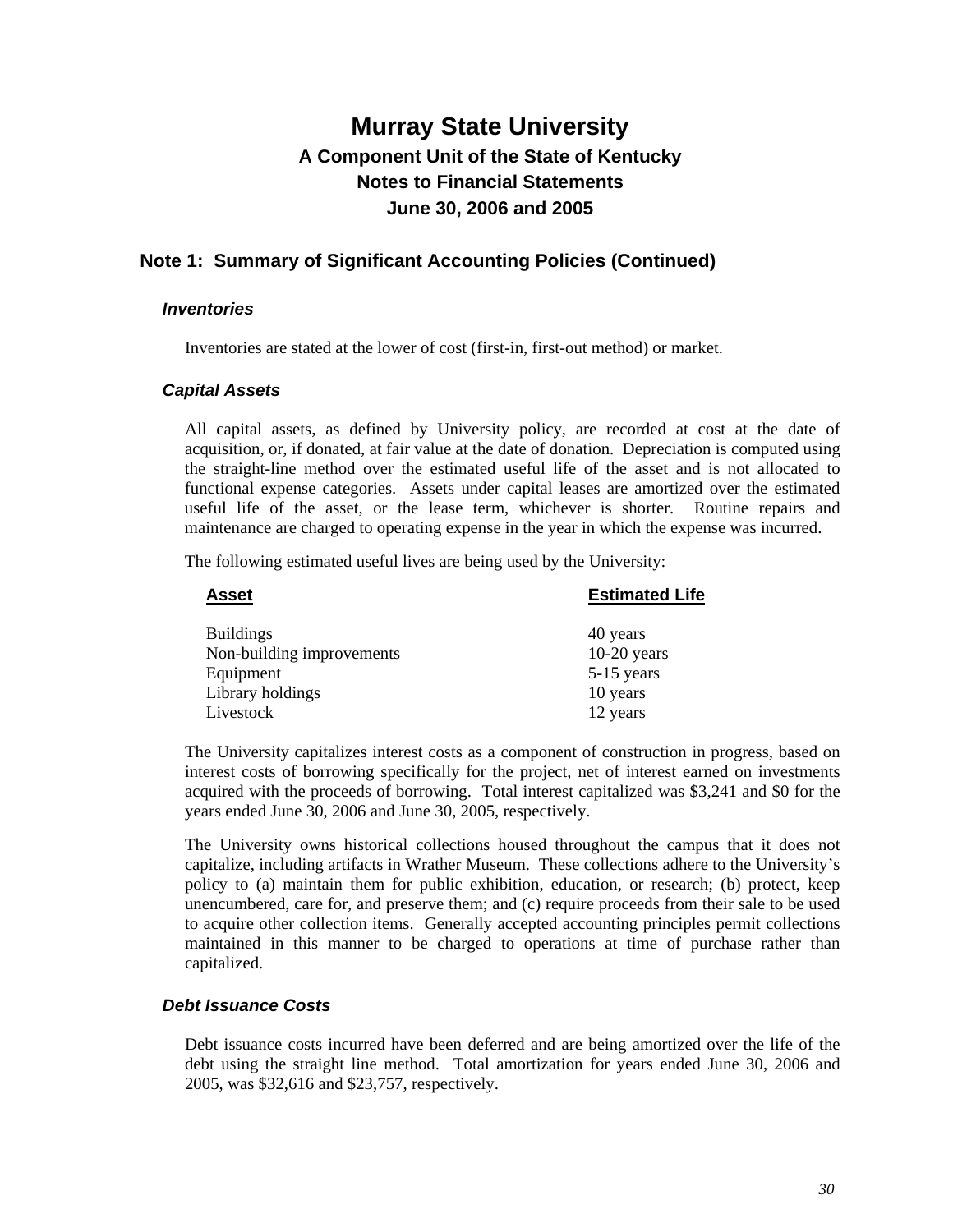## **Note 1: Summary of Significant Accounting Policies (Continued***)*

### *Compensated Absences*

Employee vacation pay is accrued at year-end for financial statement purposes. The liability and expense incurred are included at year-end with accrued payroll, and as a component of compensation and benefit expense. Sick leave benefits expected to be realized as paid time off are recognized as expense when the time off occurs and no liability is accrued for such benefits employees have earned but not yet realized.

### *Deferred Revenue*

Deferred revenue includes amounts for tuition and fees, international program fees, and certain auxiliary activities received prior to the end of the fiscal year but related to the subsequent accounting period. Deferred revenues also include amounts received from state capital appropriations and grant and contract sponsors for which eligibility requirements have not been fully satisfied or that have not yet been earned.

#### *Net Assets*

The University's net assets are classified as follows:

*Invested in capital assets, net of related debt*: This represents the University's total investment in capital assets, net of outstanding debt obligations related to those capital assets. To the extent debt has been incurred but not yet expended for capital assets, such amounts are not included as a component of invested in capital assets, net of related debt.

*Restricted net assets – expendable:* Restricted expendable net assets include resources in which the University is legally or contractually obligated to spend in accordance with time or purpose restrictions imposed by external third parties.

*Restricted net assets – nonexpendable:* Nonexpendable restricted net assets consist of endowment and similar type funds in which donors or other outside sources have stipulated, as a condition of the gift instrument, that the principal is to be maintained inviolate and in perpetuity, and invested for the purpose of producing present and future income, which may either be expended or added to principal.

*Unrestricted net assets:* Unrestricted net assets represent resources derived from student tuition and fees, state appropriations, sales and services of educational departments, auxiliary enterprises, and other sources. These resources are used for transactions relating to the educational and general operations of the University, and may be used at the discretion of the governing board to meet current expenses or for any purpose. These resources also include auxiliary enterprises, which are substantially self-supporting activities that provide services for students, faculty, and staff.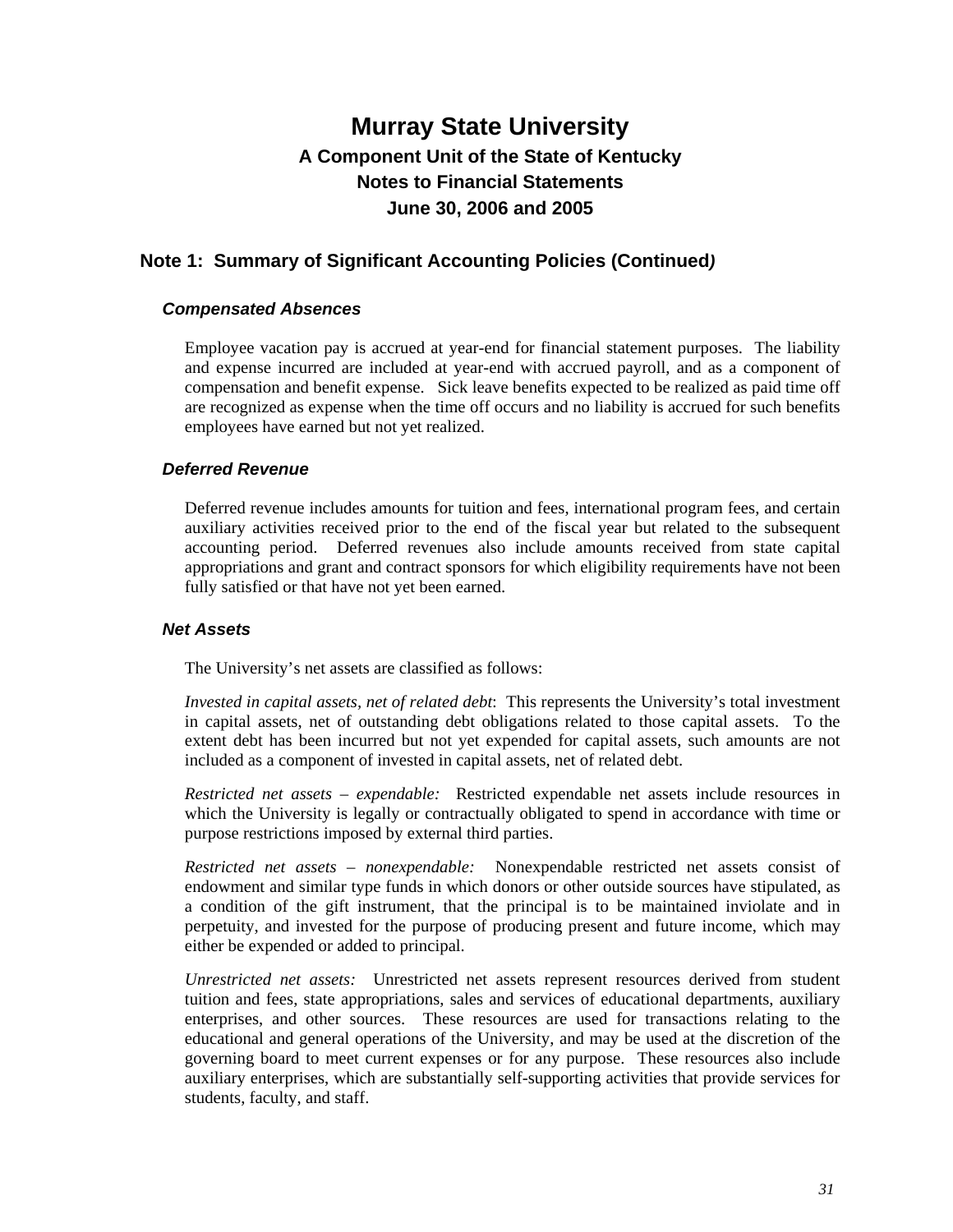### **Note 1: Summary of Significant Accounting Policies (Continued)**

### *Release of Restricted Net Assets*

When an expense is incurred for which both restricted and unrestricted net assets are available, the University's policy is to allow each departmental unit the flexibility to determine whether to first apply restricted or unrestricted resources based on the most advantageous application of resources in the particular circumstances.

### *Classification of Revenues*

The University has classified its revenues as either operating or nonoperating revenues according to the following criteria:

Operating revenues: Operating revenues include activities that have the characteristics of exchange transactions, such as (1) student tuition and fees, net of discounts and allowances, (2) sales and services of auxiliary enterprises, net of discounts and allowances, (3) Federal, state and local grants and contracts, and (4) interest on institutional student loans.

Nonoperating revenues: Nonoperating revenues include activities that have the characteristics of non-exchange transactions. In a nonexchange transaction, the University receives value without directly giving equal value back, such as a gift or grant for which there is no return requirement. Additionally, certain significant revenues relied upon for operations, such as state appropriations, investment income and endowment income, are recorded as nonoperating revenues, in accordance with GASB No. 35.

#### *Tuition Discounts and Allowances*

Student tuition and fee revenues, and certain other revenues from students, are reported net of discounts and allowances. Discounts and allowances are the difference between the stated charge for goods and services provided by the University, and the amount that is payable by students. Certain governmental grants, such as Pell grants and other federal, state or nongovernmental programs, are recorded as either operating or nonoperating revenues in the University's financial statements. To the extent that revenues from such programs are used to satisfy tuition and fees and other student charges, the University has recorded a discount and allowance. Payments made directly to students are presented as student financial aid expenses.

#### *Income Taxes*

The University is a component of the Commonwealth of Kentucky and is not subject to Federal income tax as described in section 115 of the Internal Revenue Code. However, the University is subject to Federal income tax on any unrelated business taxable income.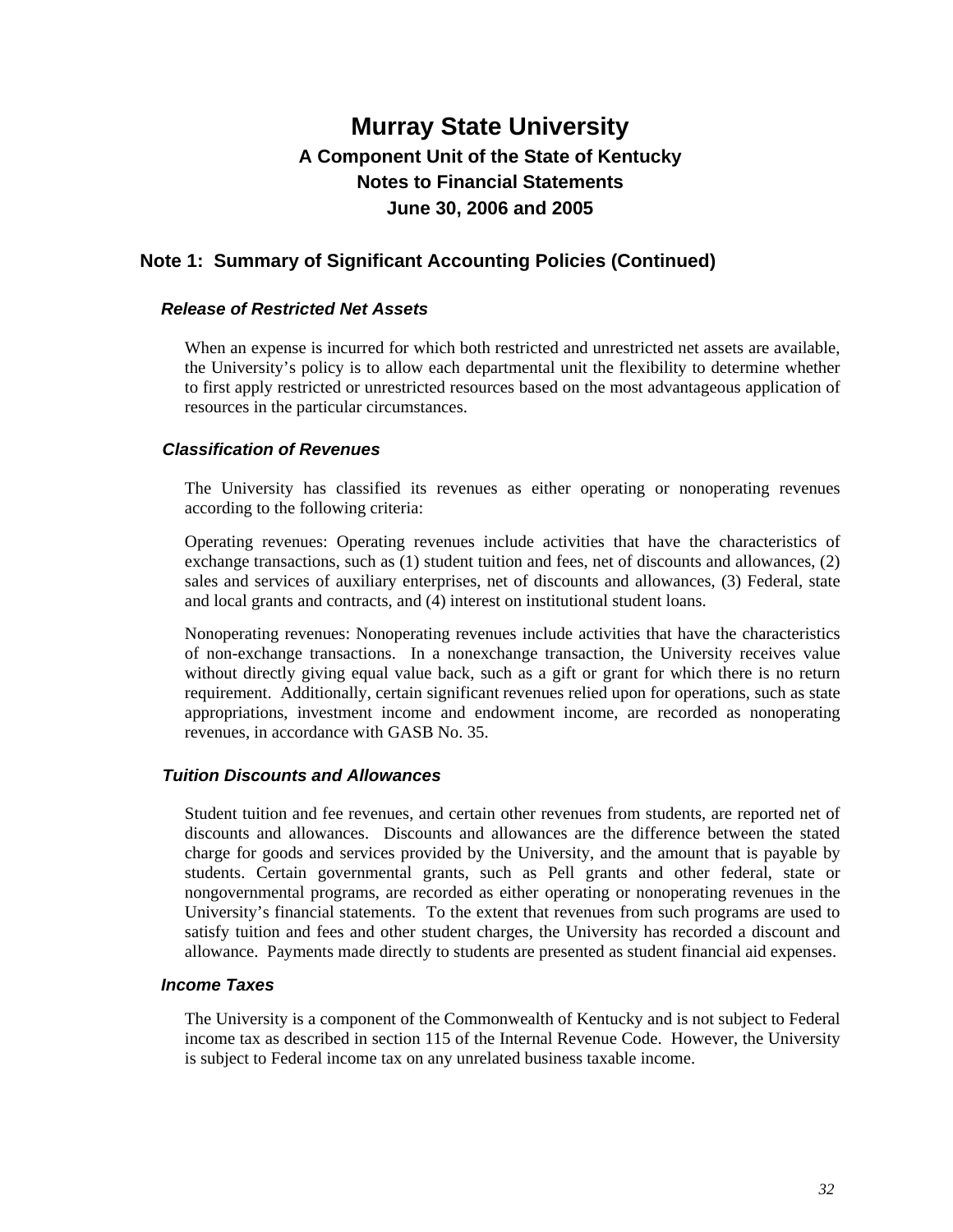### **Note 1: Summary of Significant Accounting Policies (Continued)**

#### *Use of Estimates*

The preparation of financial statements in conformity with accounting principles generally accepted in the United States of America requires management to use estimates and assumptions. The accompanying financial statements include estimates for items such as allowances for doubtful accounts and loans receivable, self-insurance liabilities and other accrued liabilities. Actual results could differ from those estimates.

### *Recent Accounting Pronouncements*

The Governmental Accounting Standards Board has issued three pronouncements relating to the governance of postemployment and termination benefits. Statement No. 43, *Financial Reporting for Postemployment Benefit Plans Other Than Pension Plans* provides uniform financial reporting standards for other postemployment benefits (OPEB) and becomes effective for the year ended June 30, 2007. Statement No. 45, *Accounting and Financial Reporting by Employers for Postemployment Benefits Other Than Pensions* further provides guidance regarding the reporting of OPEB benefits and becomes effective for the year ended June 30, 2008. Statement No. 47, *Accounting for Termination Benefits* provides guidance for reporting all termination benefits, and becomes effective with the implementation of Statement No. 45. The impact of applying these new statements has not yet been determined.

### **Note 2: Accounts Receivable**

Accounts receivable consisted of:

|                                                 | 2006            |              | 2005       |
|-------------------------------------------------|-----------------|--------------|------------|
| Current accounts receivable:                    |                 |              |            |
| Student tuition and fees                        | \$<br>2,060,063 | <sup>S</sup> | 1,798,983  |
| Grants and contracts                            | 2,087,436       |              | 2,579,957  |
| <b>Auxiliary fees</b>                           | 632,418         |              | 566,719    |
| <b>MSU</b> and Racer Foundations                | 941,915         |              | 575,472    |
| Employee computer loans                         | 18,207          |              | 15,447     |
| Outside sales                                   | 473,965         |              | 510,525    |
| State agencies                                  | 8,394           |              | 6,700      |
| Commonwealth of $KY$ – science complex phase II | 1,649,219       |              | 55,364     |
| Capital construction receivable - vendors       | 117,184         |              | 91,831     |
| Allowance for doubtful accounts                 | (1, 139, 286)   |              | (988, 920) |
| Total current accounts receivable               | 6,849,515       |              | 5,212,078  |
| Noncurrent accounts receivable:                 |                 |              |            |
| Capital construction receivable                 |                 |              | 91,700     |
| Total accounts receivable                       | 6,849,515       |              | 5,303,778  |
|                                                 |                 |              |            |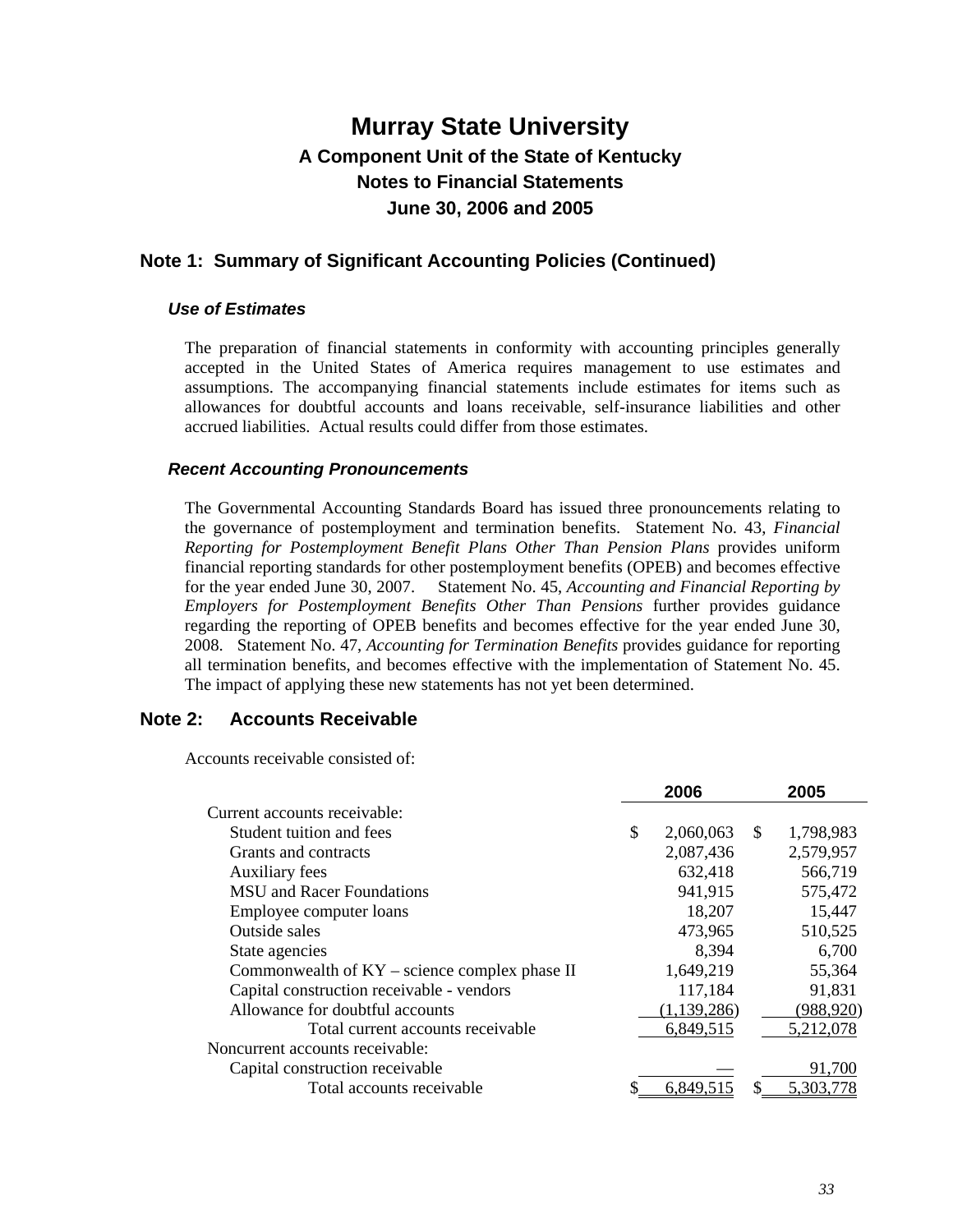### **Note 3: Inventories**

Inventories consisted of:

|                                     | 2006      | 2005      |
|-------------------------------------|-----------|-----------|
| Inventories                         |           |           |
| University bookstore – resale       | 1,454,279 | 1,449,850 |
| Physical plant $-$ supplies         | 405,565   | 402,074   |
| Food services – resale and supplies | 148,798   | 117,677   |
| Central stores – supplies           | 5,026     | 13,319    |
| Total inventories                   | 2,013,668 | 1,982,920 |

### **Note 4: Loans Receivable**

Student loans made through the Federal Perkins Loan Program (the Program) comprise substantially all of the loans receivable at June 30, 2006 and 2005. The Program provides for service cancellation of a loan at rates of 15% to 30% per year up to a maximum of 100% if the participant complies with certain provisions. The federal government reimburses the University for amounts cancelled under these provisions.

As the University determines that loans are uncollectible and not eligible for reimbursement by the federal government, the loans are written off and assigned to the U.S. Department of Education. The University has provided an allowance for uncollectible loans, which, in management's opinion, is sufficient to absorb loans that will ultimately be written off. At June 30, 2006 and 2005, the allowance for uncollectible loans was \$200,947 and \$207,105, respectively.

Loans receivable consisted of:

|                                        | 2006         | 2005         |
|----------------------------------------|--------------|--------------|
| Current loans receivable:              |              |              |
| University loan programs               | \$<br>87,037 | 88,740<br>-S |
| Federal nursing program                | 81,897       | 80,442       |
| Federal Perkins program                | 734,747      | 700,801      |
| Total current loans receivable, net    | 903,681      | 869,983      |
| Noncurrent loans receivable:           |              |              |
| Federal nursing program                | 347,600      | 359,702      |
| Federal Perkins program                | 3,240,402    | 3,281,335    |
| Total noncurrent loans receivable, net | 3,588,002    | 3,641,037    |
| Total loans receivable, net            | 4.491.683    | 4.511.020    |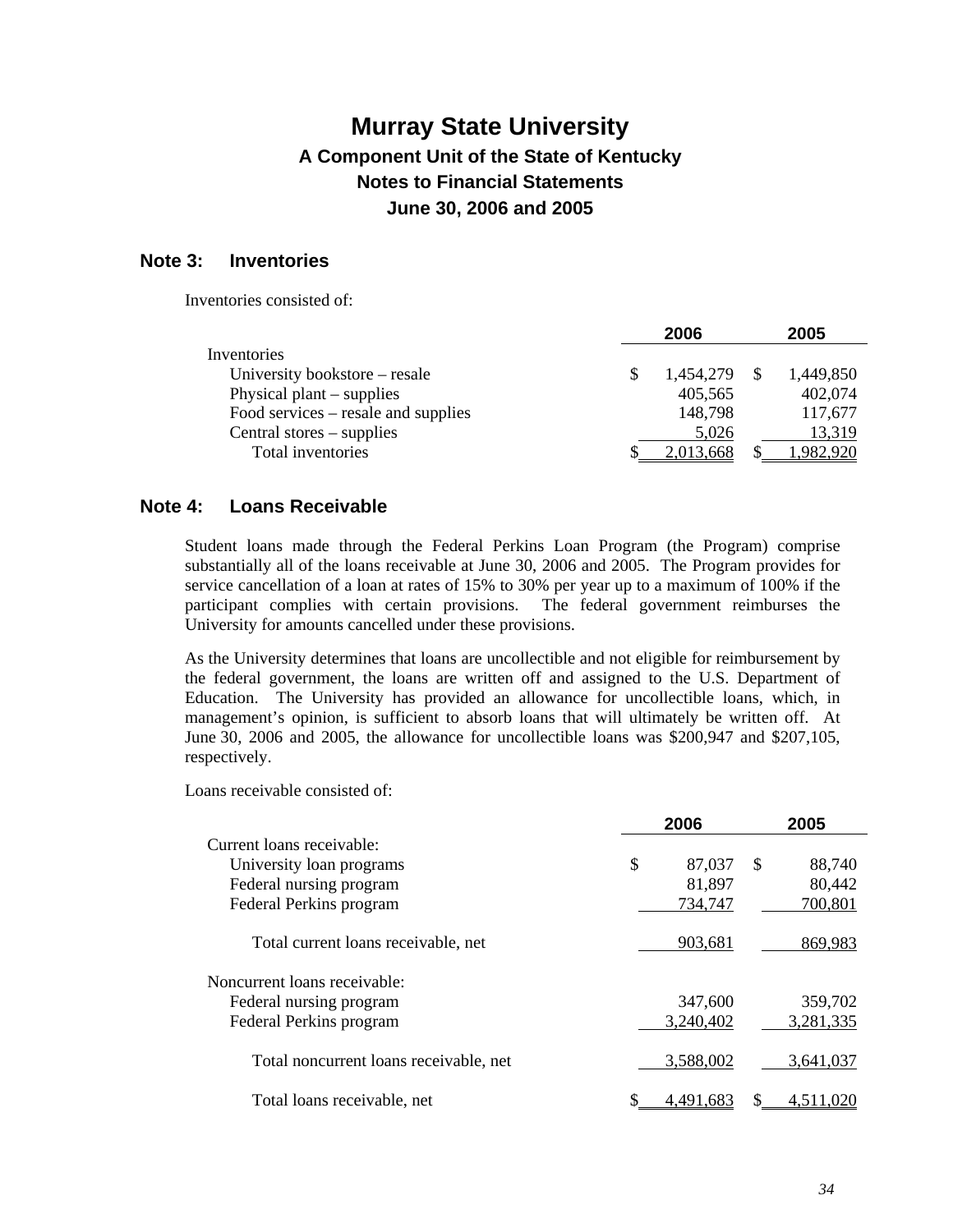### **Note 5: Deposits, Investments, and Investment Income**

#### *Deposits*

At June 30, 2006 and June 30, 2005, the carrying amounts of the University's bank balances and deposits were \$59,416,636 and \$42,137,694, respectively.

The Federal Deposit Insurance Corporation (FDIC) insures each local bank balance deposit for \$100,000. Deposits in excess of \$100,000 are secured by pledging Treasury or U.S. Government Agency securities having a quoted value equal to the total deposits less the FDIC insured amount as per Kentucky state statute KRS 41.240.

The University also maintains cash deposits with the Commonwealth of Kentucky, as overseen by the State Investment Commission (the Commission). The Commission is charged with the oversight of the Commonwealth's investment programs pursuant to KRS 42.500. The Commonwealth's investments are categorized into four distinct classifications or "pools". The Short-Term Pool consists primarily of General Fund cash balances and provides liquidity for the remaining pools. The Intermediate-Term Pool represents Agency Fund investments, state held component unit and fiduciary fund accounts held for the benefit of others by the state. The Long-Term Pool invests the Budget Reserve Trust Fund account and any other funds deemed appropriate for the pool where liquidity is not a serious concern. The remaining fund is the Bond Proceeds Pool where capital construction bond proceeds are invested until expended for their intended purpose. Shares of the pool represent a divisible interest in the underlying securities and are not federally insured or guaranteed by the U.S. Government, FDIC, or any federal agency. The pools have not been approved by the Securities and Exchange Commission. The University's shares within the pools may indirectly expose it to risks associated with fixed income investments; however, specific information about any such transactions is not available to the University.

Custodial credit risk for deposits is the risk that, in the event of a bank failure, the University's deposits may not be returned to the University. The University does not have a formal deposit policy for custodial credit risk.

Deposits as of June 30, 2006 and 2005 consisted of:

|                                                         | 2006       | 2005       |
|---------------------------------------------------------|------------|------------|
| Depository accounts:                                    |            |            |
| Local bank deposits, collateral held as a pledge in the |            |            |
| University's name                                       | 8,404,495  | 6,629,654  |
| Cash on hand                                            | 74,725     | 78,464     |
| Foreign currency deposits                               | 292,973    | 285,997    |
| State Investment Pool – uninsured and uncollateralized  | 50,644,443 | 35,143,579 |
| Total deposits                                          | 59,416,636 | 42,137,694 |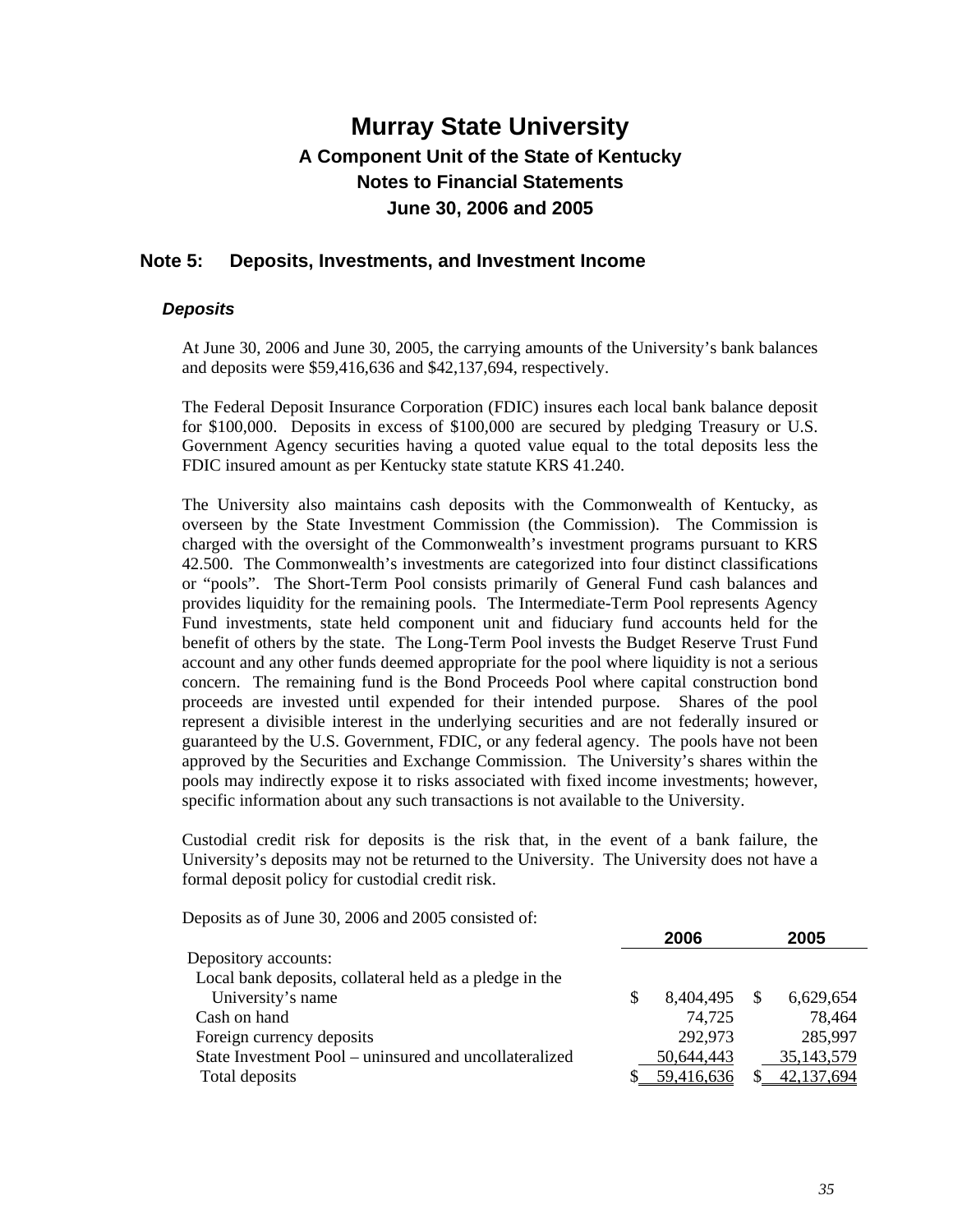### **Note 5: Deposits, Investments, and Investment Income (Continued)**

Deposits as presented in the balance sheet captions include:

|                                                                            | 2006          | 2005                                   |
|----------------------------------------------------------------------------|---------------|----------------------------------------|
| Cash and cash equivalents, current<br>Restricted cash and cash equivalents | 21.437.767    | 37,978,869 \$ 31,733,726<br>10.403.968 |
| Total deposits                                                             | \$ 59.416.636 | \$42,137,694                           |

#### *Investments*

Investments consisted of:

|                                                                                              |  | <b>Fair Value</b>        | June 30, 2006 June 30, 2005<br><b>Fair Value</b> |            |  |
|----------------------------------------------------------------------------------------------|--|--------------------------|--------------------------------------------------|------------|--|
| Money market funds restricted for capital purposes<br>Restricted assets held by Murray State |  | 8.073.943 \$             |                                                  | 8.002.979  |  |
| University Foundation                                                                        |  | 18,072,695               |                                                  | 17,048,398 |  |
| Total investments                                                                            |  | 26,146,638 \$ 25,051,377 |                                                  |            |  |

Restricted investments for capital purposes are comprised of amounts invested for sinking fund and debt service reserves. Investments in U.S. government securities and the collateral for repurchase agreements are registered in the name of Murray State University or held in the University's name by its agents and trustees. The University may legally invest in direct obligations of and other obligations guaranteed as to principal by the U.S. Treasury and U.S. agencies and instrumentalities and in bank repurchase agreements. It may also invest to a limited extent in equity securities.

University investments held by the Murray State University Foundation, Inc. are comprised of private donations received directly by the University and consist of expendable restricted funds as well as endowments. Assets held by the Foundation are invested primarily in an investment pool managed by the Foundation and are carried at fair value.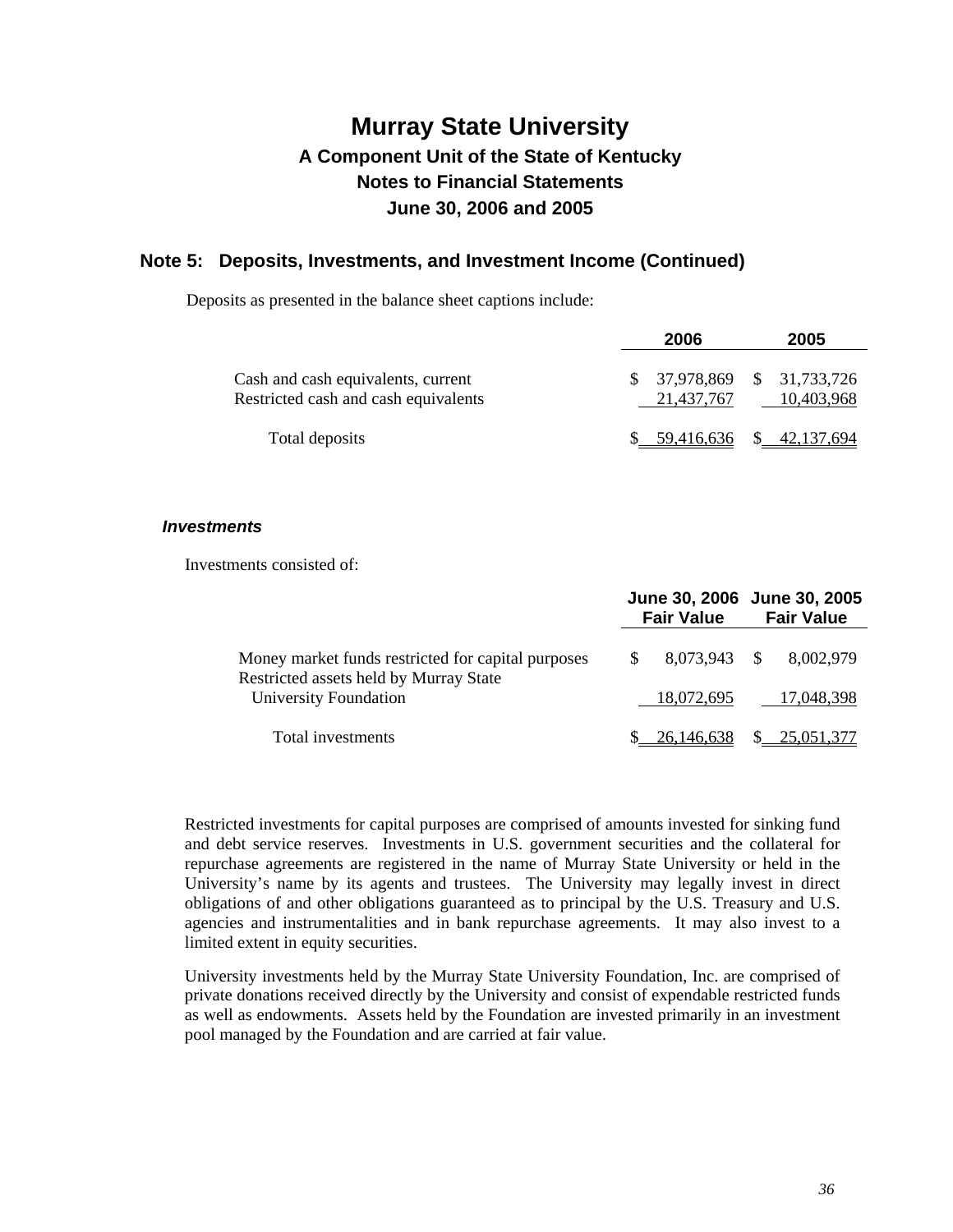### **Note 5: Deposits, Investments, and Investment Income (Continued)**

The assets in the Murray State University Foundation, Inc. investment pool are invested as follows:

|                                         | 2006 | 2005 |
|-----------------------------------------|------|------|
| Percentage of pool invested in:         |      |      |
| Mutual funds in equity securities       | 63%  | 61%  |
| Mutual funds in fixed income securities | 35%  | 34%  |
| Other                                   | 2%   | 5%   |
| Total                                   | 100% | 100% |

*Interest Rate Risk*. Interest rate risk is the risk that changes in interest rates will adversely affect the fair value of an investment. The University does not within its investment policy formally limit investment maturities as a means of managing its exposure to fair value losses arising from increasing interest rates. The money market mutual funds are presented as an investment with a maturity of less than one year because they are redeemable in full immediately.

*Credit Risk*. Credit risk is the risk that the issuer or other counterparty to an investment will not fulfill its obligations. The University's investment policy requires investments to be in compliance with State statue. The University has no further policy that would limit its investment choices.

*Concentration of Credit Risk*. Concentration of credit risk is the risk of loss attributed to the magnitude of a government's investment in a single user. The University places no limit on the amount that may be invested in any one issuer. The University does not hold more than 5% of its investments with a single issuer, other than those investments held in mutual funds.

#### **Investment Income**

Investment income for the years ended June 30, 2006 and 2005, consisted of:

|                                           |     | 2006         | 2005      |
|-------------------------------------------|-----|--------------|-----------|
| Assets held by the University:            |     |              |           |
| Interest income                           | \$. | 2,195,779 \$ | 1,405,163 |
| Assets held by MSU Foundation:            |     |              |           |
| Investment income                         |     | 1,348,962    | 610,465   |
| Net increase in fair value of investments |     | 36,024       | 448,846   |
| Total investment income                   |     | 3,580,765    | 2.464.474 |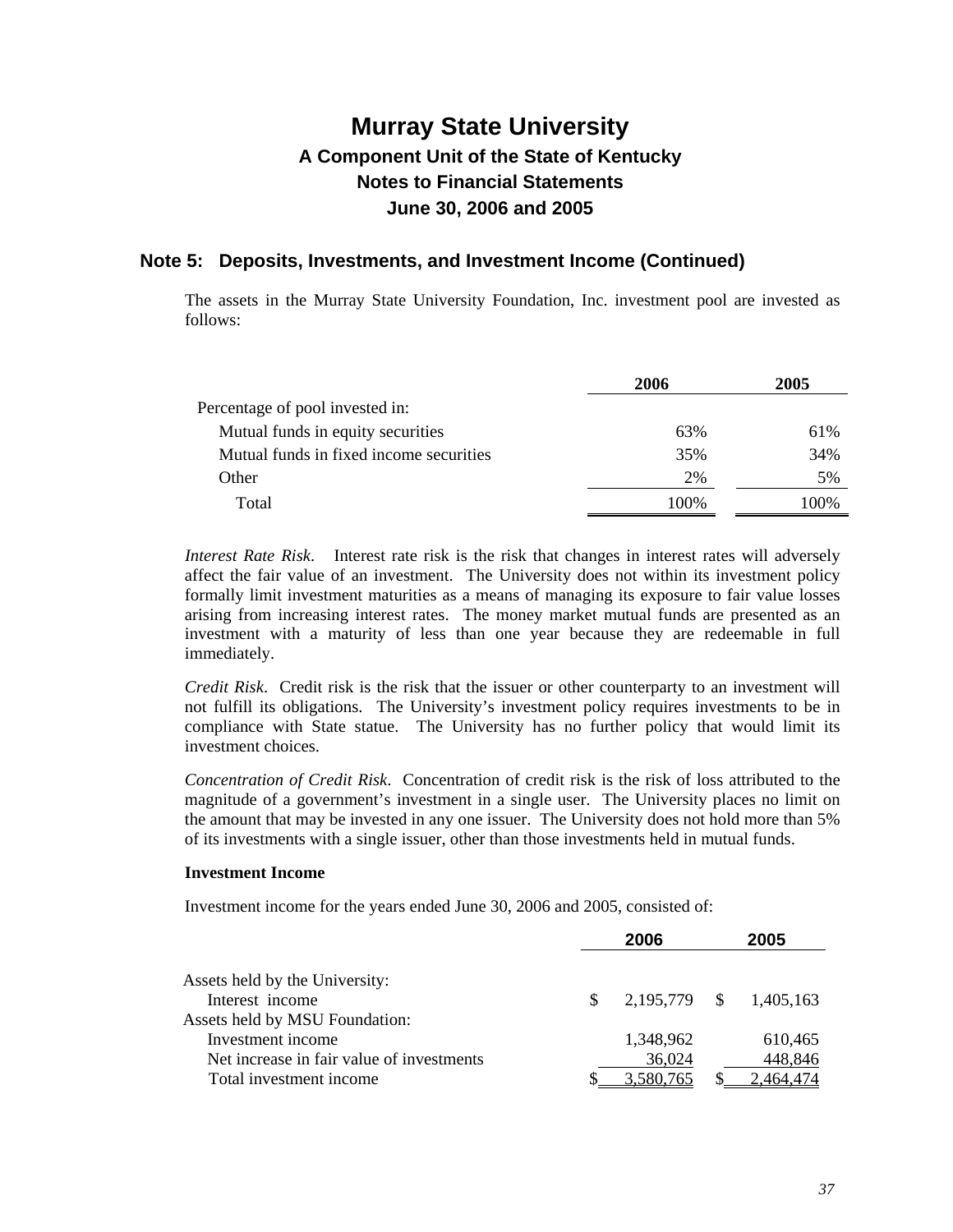### **Note 6: Regional University Excellence Trust Fund**

The Kentucky General Assembly appropriated funds to the Regional University Excellence Trust Fund (RUETF) with the passage of the Postsecondary Education Improvement Act of 1997 (House Bill 1). The purpose of this fund is to encourage private investment in public higher educational activities within the Commonwealth of Kentucky. These funds were made available to the comprehensive institutions within the Commonwealth with a provision that they would be matched dollar-for-dollar from external sources. The Commonwealth's Council on Postsecondary Education (CPE) was designated to oversee the distribution and use of these funds.

The following is a summary of the funding for the RUETF as of June 30, 2006:

|                                              |                                                                     |                                                                   |                                                         | <b>External Match Receipts</b>                   |                          |                                                 |
|----------------------------------------------|---------------------------------------------------------------------|-------------------------------------------------------------------|---------------------------------------------------------|--------------------------------------------------|--------------------------|-------------------------------------------------|
| <b>Funding</b><br><b>Period</b><br>1998-2000 | <b>CPE</b><br><b>Funding</b><br><b>Available</b><br>1,710,000<br>\$ | <b>CPE</b><br><b>Funding</b><br><b>Received</b><br>1,710,000<br>S | <b>Held</b><br>By<br><b>University</b><br>878,250<br>\$ | Held<br>By<br><b>Foundation</b><br>831,750<br>\$ | Total<br>1,710,000<br>\$ | <b>External</b><br>Match<br><b>Pledges</b><br>S |
|                                              |                                                                     |                                                                   |                                                         |                                                  |                          |                                                 |
| 2000-2002                                    | 3,521,787                                                           | 3,521,787                                                         |                                                         | 3,411,682                                        | 3,411,682                | 110,105                                         |
| 2002-2004                                    | 3,259,000                                                           | 3.259,000                                                         | 1.468.041                                               | 1,790,959                                        | 3,259,000                |                                                 |
| Total                                        | 8,490,787<br>S.                                                     | 8.490.787                                                         | 2,346,291                                               | 6,034,391<br>$\mathcal{S}$                       | 8,380,682<br>S.          | 110,105                                         |

The following is a summary of the funding for the RUETF as of June 30, 2005:

|                                              | <b>External Match Receipts</b>                                      |                                                                     |                                                         |                                                         |                          |                                                  |  |
|----------------------------------------------|---------------------------------------------------------------------|---------------------------------------------------------------------|---------------------------------------------------------|---------------------------------------------------------|--------------------------|--------------------------------------------------|--|
| <b>Funding</b><br><b>Period</b><br>1998-2000 | <b>CPE</b><br><b>Funding</b><br><b>Available</b><br>1,710,000<br>\$ | <b>CPE</b><br><b>Funding</b><br><b>Received</b><br>1,710,000<br>\$. | <b>Held</b><br>Bv<br><b>University</b><br>878,250<br>\$ | Held<br><b>By</b><br><b>Foundation</b><br>831,750<br>\$ | Total<br>\$<br>1,710,000 | <b>External</b><br>Match<br><b>Pledges</b><br>\$ |  |
| 2000-2002                                    | 3,521,787                                                           | 3,521,787                                                           |                                                         | 3,411,682                                               | 3,411,682                | 110,105                                          |  |
| 2002-2004                                    | 3,259,000                                                           | 3,259,000                                                           | 1,468,041                                               | 1.790.959                                               | 3.259,000                |                                                  |  |
| Total                                        | 8.490.787                                                           | 8.490.787                                                           | 2,346,291<br>$\mathbf{S}$                               | 6,034,391<br>S.                                         | 8,380,682<br>SS.         | 110,105                                          |  |

The University's external match pledges have not been recorded for financial reporting purposes in accordance with GASB No. 33. The above pledges must be fulfilled within a five year period of time due to the guidelines of the funding program.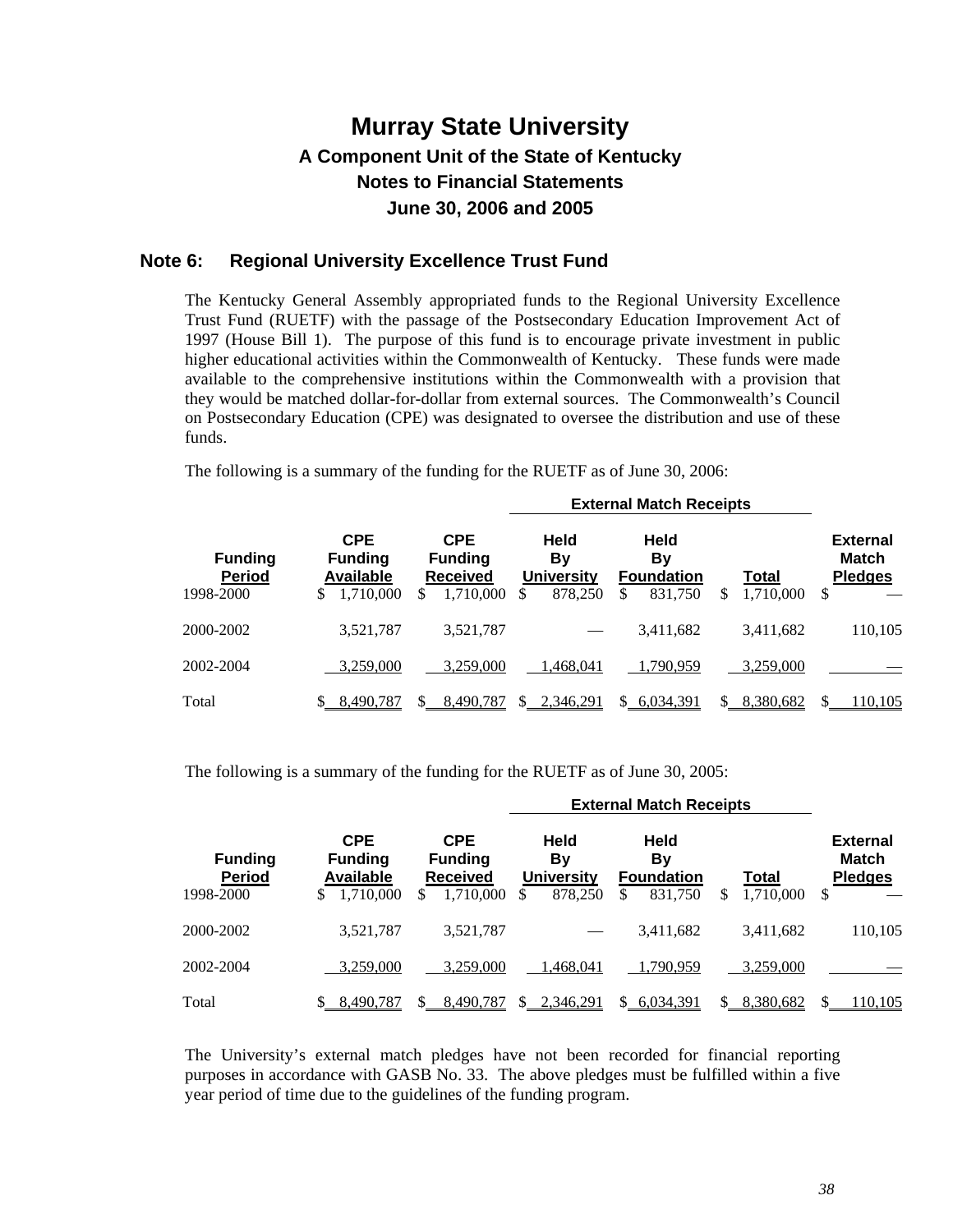# **Note 7: Capital Assets**

Capital asset activity for the year ended June 30, 2006, was:

|                            | <b>Balance</b>  |                  |                               | Deletions/         | <b>Balance</b>  |
|----------------------------|-----------------|------------------|-------------------------------|--------------------|-----------------|
|                            | June 30, 2005   | <b>Additions</b> | <b>Transfers</b>              | <b>Retirements</b> | June 30, 2006   |
|                            |                 |                  |                               |                    |                 |
| Land                       | \$<br>6,791,881 | \$               | $\mathbf{\hat{S}}$<br>849,699 | \$                 | \$<br>7,641,580 |
| Construction in progress   | 3,055,589       | 7,360,570        | (6,122,356)                   | (193, 202)         | 4,100,601       |
| Museum and collectibles    | 497,193         | 18,100           |                               |                    | 515,293         |
| Total capital assets not   |                 |                  |                               |                    |                 |
| being depreciated          | 10,344,663      | 7,378,670        | (5,272,657)                   | (193,202)          | 12,257,474      |
| <b>Buildings</b>           | 182,540,678     | 112,000          | 5,272,657                     | (337,084)          | 187,588,251     |
| Non-building               |                 |                  |                               |                    |                 |
| improvements               | 9,623,707       |                  |                               |                    | 9,623,707       |
| Equipment                  | 19,865,288      | 1,210,040        |                               | (610, 262)         | 20,465,066      |
| Library holdings           | 25,957,764      | 1,055,569        |                               | (59, 910)          | 26,953,423      |
| Livestock                  | 122,750         | 55,000           |                               |                    | 177,750         |
| Total other capital assets | 238,110,187     | 2,432,609        | 5,272,657                     | (1,007,256)        | 244,808,197     |
| Total capital assets       |                 |                  |                               |                    |                 |
| before depreciation        | 248,454,850     | 9,811,279        |                               | (1,200,458)        | 257,065,671     |
| Less accumulated           |                 |                  |                               |                    |                 |
| depreciation               |                 |                  |                               |                    |                 |
| <b>Buildings</b>           | 90,605,490      | 4,380,139        |                               | (179, 713)         | 94,805,916      |
| Improvements<br>other than |                 |                  |                               |                    |                 |
| buildings                  | 4,617,040       | 371,917          |                               |                    | 4,988,957       |
| Equipment                  | 14,106,751      | 1,254,425        |                               | (600, 195)         | 14,760,981      |
| Library holdings           | 19,843,129      | 1,055,071        |                               | (56, 913)          | 20,841,287      |
| Livestock                  | 27,825          | 15,404           |                               |                    | 43,229          |
|                            |                 |                  |                               |                    |                 |
| Total accumulated          |                 |                  |                               |                    |                 |
| depreciation               | 129,200,235     | 7,076,956<br>\$  | \$                            | \$<br>(836, 821)   | 135,440,370     |
| Capital assets, net        | \$119,254,615   |                  |                               |                    | \$121,625,301   |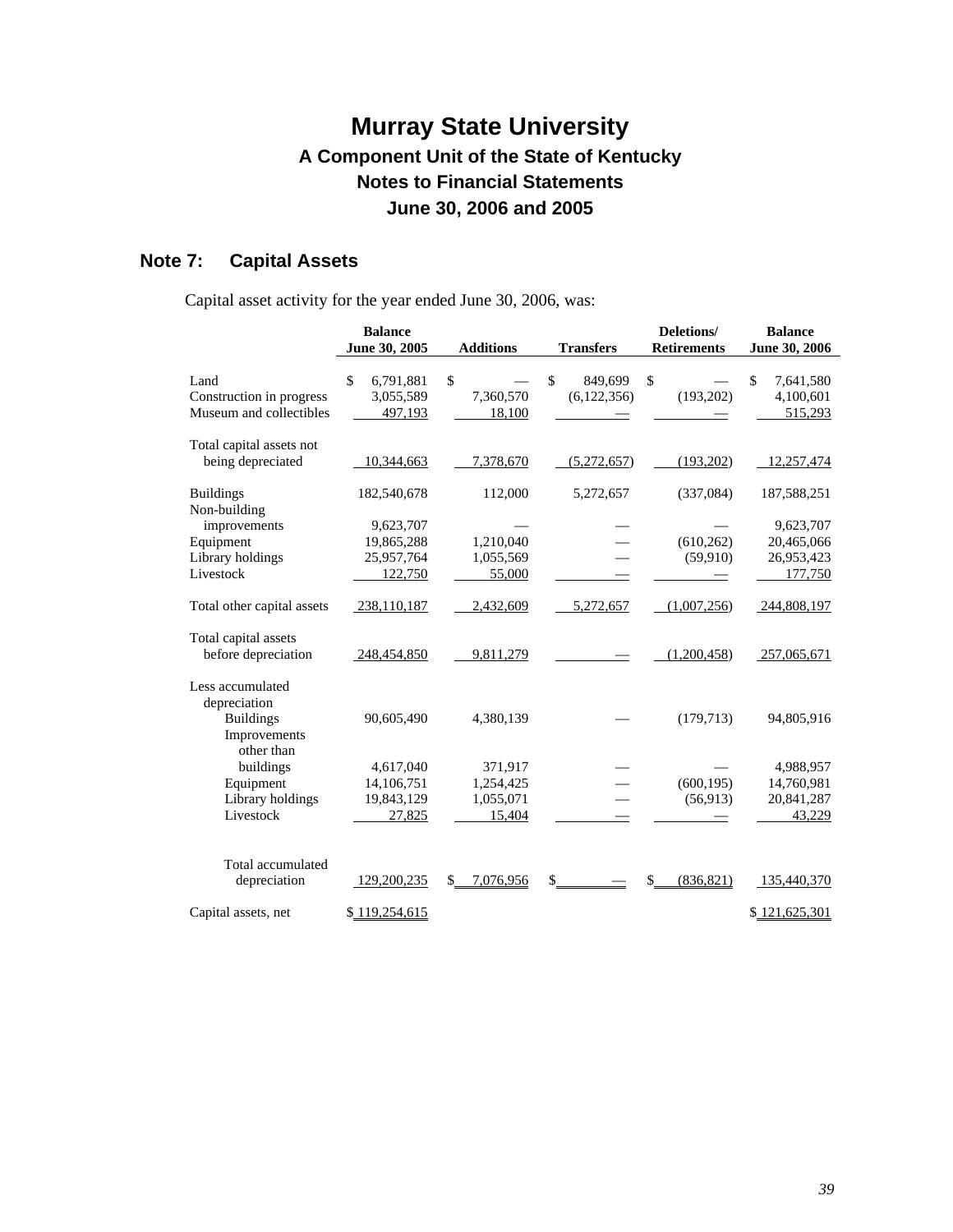# **Note 7: Capital Assets (Continued)**

Capital asset activity for the year ended June 30, 2005, was:

|                            | <b>Balance</b>  |                  |                  | Deletions/         | <b>Balance</b>  |
|----------------------------|-----------------|------------------|------------------|--------------------|-----------------|
|                            | June 30, 2004   | <b>Additions</b> | <b>Transfers</b> | <b>Retirements</b> | June 30, 2005   |
|                            |                 |                  |                  |                    |                 |
| Land                       | \$<br>6,481,565 | \$               | \$<br>310,316    | \$                 | \$<br>6,791,881 |
| Construction in progress   | 22,565,174      | 8,738,011        | (26, 118, 440)   | (2,129,156)        | 3,055,589       |
| Museum and collectibles    | 497,193         |                  |                  |                    | 497,193         |
| Total capital assets not   |                 |                  |                  |                    |                 |
| being depreciated          | 29,543,932      | 8,738,011        | (25,808,124)     | (2,129,156)        | 10,344,663      |
|                            |                 |                  |                  |                    |                 |
| <b>Buildings</b>           | 158,215,922     |                  | 24,424,756       | (100,000)          | 182,540,678     |
| Non-building               |                 |                  |                  |                    |                 |
| improvements               | 8,813,301       |                  | 930,107          | (119,701)          | 9,623,707       |
| Equipment                  | 18,269,072      | 1,616,369        | 453,261          | (473, 414)         | 19,865,288      |
| Library holdings           | 25,004,956      | 998,383          |                  | (45, 575)          | 25,957,764      |
| Livestock                  | 94,250          | 28,500           |                  |                    | 122,750         |
| Total other capital assets | 210,397,501     | 2,643,252        | 25,808,124       | (738,690)          | 238,110,187     |
| Total capital assets       |                 |                  |                  |                    |                 |
| before depreciation        | 239,941,433     | 11,381,263       |                  | (2,867,846)        | 248,454,850     |
| Less accumulated           |                 |                  |                  |                    |                 |
| depreciation               |                 |                  |                  |                    |                 |
| <b>Buildings</b>           | 86,156,323      | 4,544,056        |                  | (94, 889)          | 90,605,490      |
| Improvements               |                 |                  |                  |                    |                 |
| other than                 |                 |                  |                  |                    |                 |
| buildings                  | 4,221,202       | 395,838          |                  |                    | 4,617,040       |
| Equipment                  | 13,183,426      | 1,367,809        |                  | (444, 484)         | 14,106,751      |
| Library holdings           | 18,844,985      | 1,041,440        |                  | (43,296)           | 49,843,129      |
| Livestock                  | 17,004          | 10,821           |                  |                    | 27,825          |
| Total accumulated          |                 |                  |                  |                    |                 |
| depreciation               | 122,422,940     | 7,359,964<br>\$  | \$               | \$<br>(582, 669)   | 129,200,235     |
|                            |                 |                  |                  |                    |                 |
| Capital assets, net        | \$117,518,493   |                  |                  |                    | \$119,254,615   |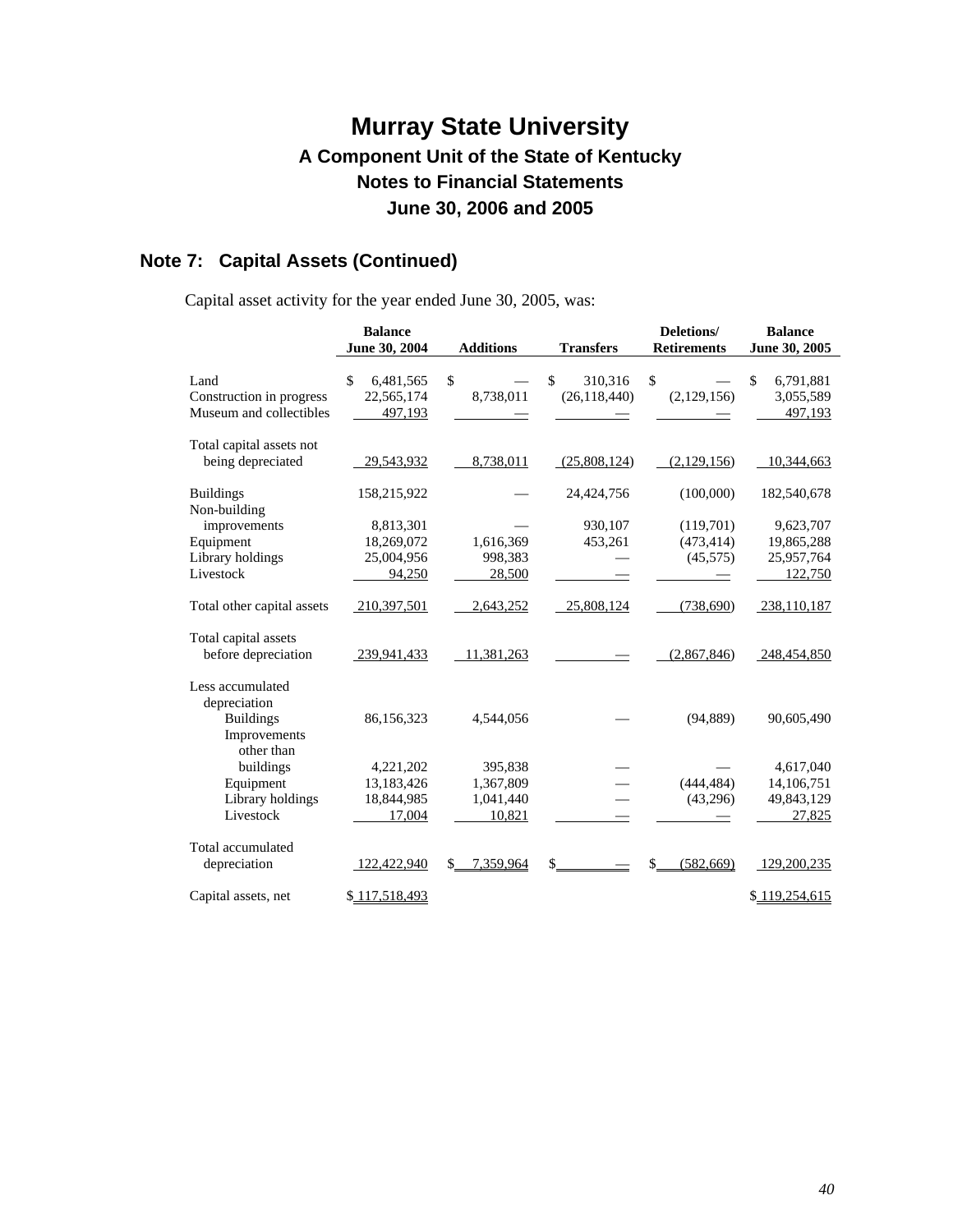### **Note 8: Accounts Payable**

Accounts payable consisted of:

|                                   | 2006         | 2005      |
|-----------------------------------|--------------|-----------|
| Current accounts payable:         |              |           |
| Vendors                           | 4,569,770 \$ | 4,043,690 |
| Payroll benefits and withholdings | 1,623,349    | 1,992,549 |
| Loans                             | 8,396        | 12,760    |
| Total accounts payable            | 6,201,515    | 6.048.999 |

### **Note 9: Employee Benefits**

#### *Kentucky Teachers Retirement System*

All employees required to hold a degree and occupying full-time positions, defined as seventenths (7/10) of normal full-time service on a daily or weekly basis are required by state law to participate in the Kentucky Teachers Retirement System (KTRS) or an optional retirement plan, as allowed by KRS161.567. KTRS, a cost sharing, multiple-employer, public employee retirement system, provides retirement benefits based on an employee's final average salary and number of years of service. Benefits are subject to certain reductions if the employee retires before reaching age sixty or has less than twenty-seven years of participation in the plan. The plan also provides for disability, death and survivor benefits and medical insurance.

The Kentucky Teachers Retirement System issues a publicly available financial report that includes financial statements and required supplementary information. That report may be obtained by writing to Kentucky Teachers Retirement System, 479 Versailles Road, Frankfort, Kentucky 40601-3800 or by calling (502) 848-8500.

Funding for the plan is provided from eligible employees who contribute 6.16% of their salary through payroll deductions and the University, which also contributes 13.84% of current eligible employees' salaries to the KTRS. Kentucky Revised Statutes and the KTRS Board of Trustees establish contribution requirements of the plan members and the University. The University's contributions to KTRS for the fiscal years ended June 30, 2006, 2005, and 2004 were \$3,783,348, \$3,687,406, and \$3,681,254, respectively, and were equal to the required contributions.

#### *Kentucky Employee Retirement System*

Substantially all other full-time University employees are required by law to participate in the Kentucky Employee Retirement System (KERS), a cost sharing multiple-employer, public employee retirement system. KERS provides retirement benefits based on an employee's final average salary and number of years of service. Benefits are subject to certain reductions if the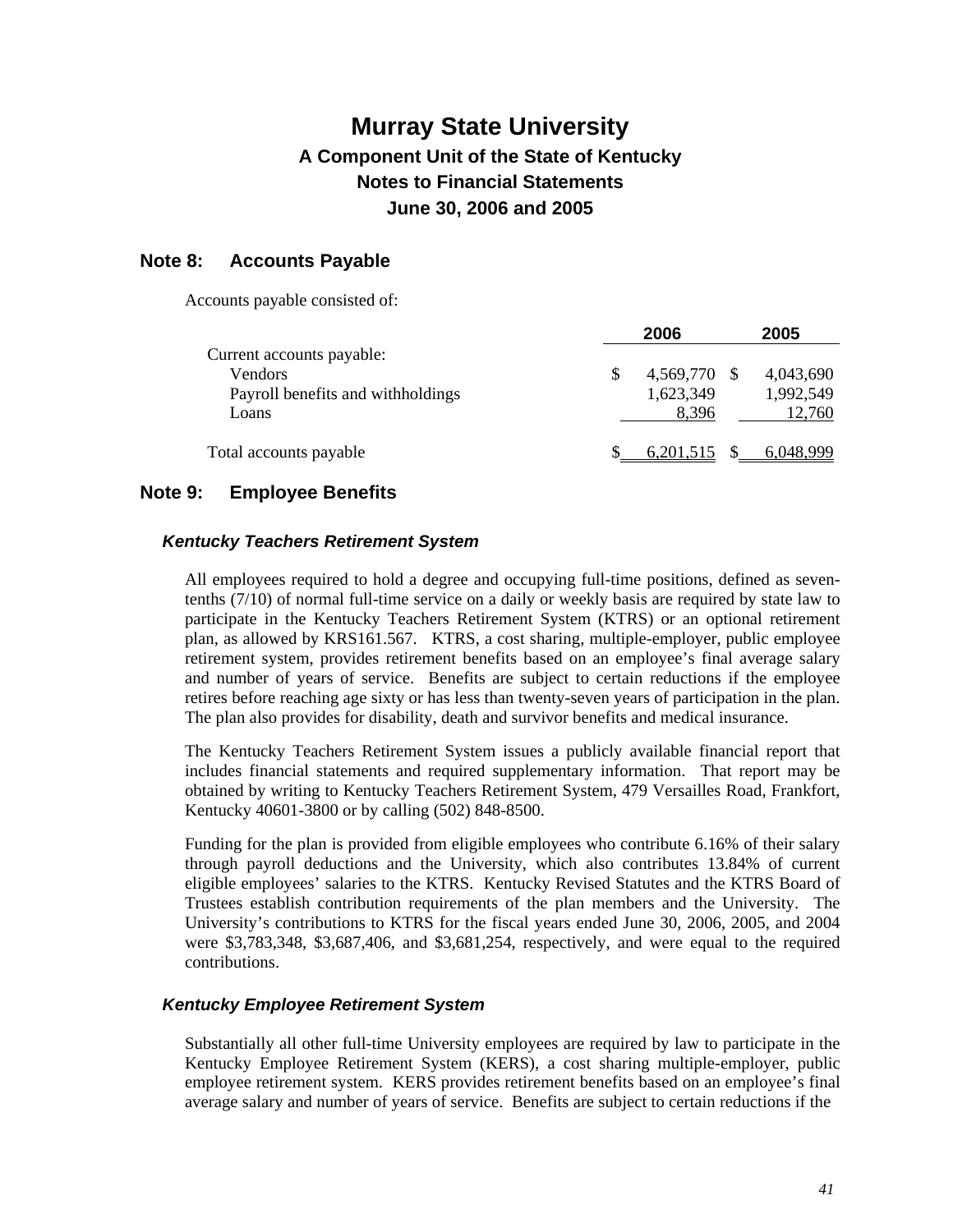### **Note 9: Employee Benefits (Continued)**

employee retires before reaching age 65 or has less than 27 years of service. The plan also provides for disability, death and survivor benefits and medical insurance.

The Kentucky Employee Retirement System issues a publicly available financial report that includes financial statements and required supplementary information. That report is obtainable by writing to Kentucky Employees Retirement System, 1260 Louisville Road, Perimeter Park West, Frankfort, Kentucky 40601 or by calling (502) 564-4646.

Funding of the plan is from eligible employees who contribute 5.00% of their salary through payroll deductions and the University, which also contributes 5.89% of current eligible employees' salaries to the non-hazardous KERS fund. Employees covered by the hazardous KERS fund contribute 8.00% of gross salary and the University contributes 18.84 % of gross salaries. The Kentucky Revised Statutes and the Board of Trustees of the Kentucky Retirement Systems determine contribution rates each biennium. The University's contributions to KERS for the years ended June 30, 2006, 2005, and 2004 were \$916,026, \$835,942, and \$820,956, respectively, and were equal to the required contributions.

### *University Health Self-Insurance Program*

The University maintains a self-insurance program for employees' health insurance. For the fiscal year ended June 30, 2006, the University paid approximately 79% of total plan expenses for permanent full-time employees and their families. Expenses incurred to cover claims paid by the University under the plan for years ended June 30, 2006 and 2005 totaled \$3,983,735 and \$3,678,402 respectively, excluding administrative and stop-loss fees. Stop-loss and administrative fees incurred for the years ended June 30, 2006 and 2005 were \$653,045 and \$716,324 respectively. The University's stop-loss insurance limits its exposure for claims to \$100,000 per individual.

Changes in the liability for self insurance are follows:

|                                                                                                            |   | 2006          | 2005          |
|------------------------------------------------------------------------------------------------------------|---|---------------|---------------|
| Liability, beginning of year                                                                               | S | 1,079,117     | 1,152,763     |
| Accruals for current year claims and changes in estimate<br>(includes employee and employer contributions) |   | 5,900,595     | 5,374,011     |
| Administrative and stop loss fees                                                                          |   | (653,045)     | (716, 324)    |
| Claims paid                                                                                                |   | (5, 166, 154) | (4, 731, 333) |
| Liability, end of year                                                                                     |   | .160.513      |               |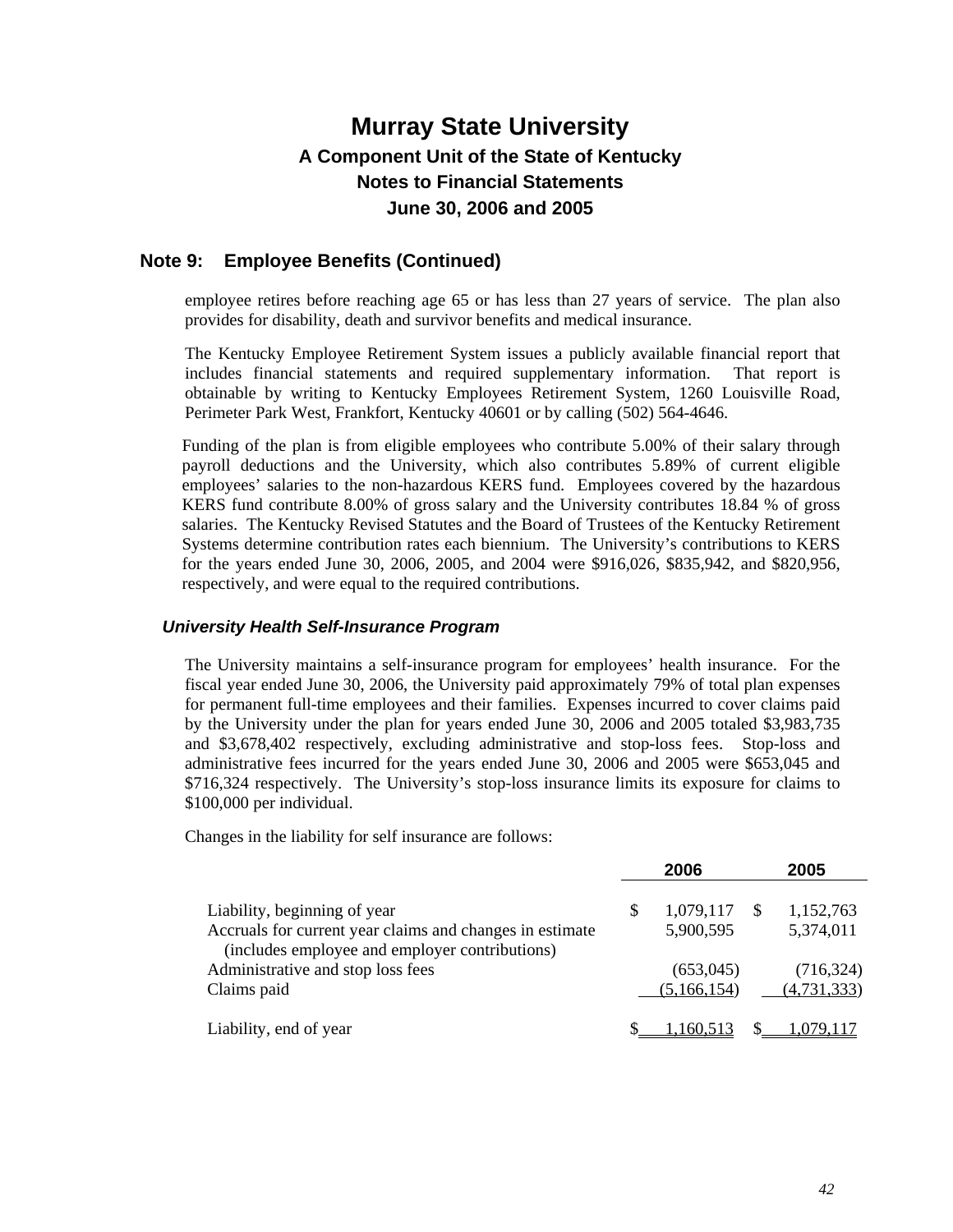### **Note 10: Deferred Revenue**

Deferred revenue consisted of:

|                                |   | 2006      |    | 2005      |
|--------------------------------|---|-----------|----|-----------|
| Current deferred revenue:      |   |           |    |           |
| Prepaid tuition and fees       | S | 2,166,040 | -S | 1,589,722 |
| International studies programs |   | 425,331   |    | 553,226   |
| Grants and contracts           |   | 503,819   |    | 717,938   |
| Auxiliary enterprises          |   | 3,827     |    | 5,110     |
| Capital state appropriations   |   |           |    | 756,941   |
| Total current deferred revenue |   | 3.099.017 |    | 3,622,937 |

### **Note 11: Revenue Bonds, Notes Payable and Capital Leases**

The following is a summary of long-term obligation transactions for the University for the year ended June 30, 2006:

|                                        | <b>Beginning</b><br><b>Balance</b> | <b>Additions</b>  | <b>Deductions</b> | <b>Ending</b><br><b>Balance</b> | <b>Current</b><br><b>Portion</b> | <b>Long Term</b><br><b>Portion</b> |
|----------------------------------------|------------------------------------|-------------------|-------------------|---------------------------------|----------------------------------|------------------------------------|
| Bonds payable                          | 15,785,000<br>S                    | 15,800,000<br>S   | (2,345,000)<br>\$ | 29,240,000<br>S                 | 2,460,000<br>\$.                 | 26,780,000<br>S.                   |
| Less bond<br>discounts                 | (212,026)                          | (310,616)         | 41,060            | (481, 582)                      | (38, 787)                        | (442,795)                          |
| Bonds payable,<br>net of               |                                    |                   |                   |                                 |                                  |                                    |
| discounts                              | 15,572,974                         | 15,489,384        | (2,303,940)       | 28,758,418                      | 2,421,213                        | 26, 337, 205                       |
| City of Murray<br>payable              | 10,000,000                         |                   | (90,000)          | 9,910,000                       | 105,000                          | 9,805,000                          |
| Master lease<br>notes payable          | 9,420,731                          | 372,850           | (1,202,626)       | 8,590,955                       | 1,333,710                        | 7,257,245                          |
| Capital leases                         | 1,559,000                          |                   | (97,000)          | 1,462,000                       | 102,000                          | 1,360,000                          |
| Notes payable<br><b>MSU</b> Foundation | 144,400                            |                   | (144, 400)        |                                 |                                  |                                    |
| notes payable                          | 92,468                             |                   | (92, 468)         |                                 |                                  |                                    |
| Total bonds,<br>notes and              |                                    |                   |                   |                                 |                                  |                                    |
| capital leases                         | 36,789,573<br>\$                   | 15,862,234<br>\$. | (3,930,434)<br>\$ | 48,721,373<br>\$.               | 3,961,923<br>\$.                 | 44,759,450<br>S.                   |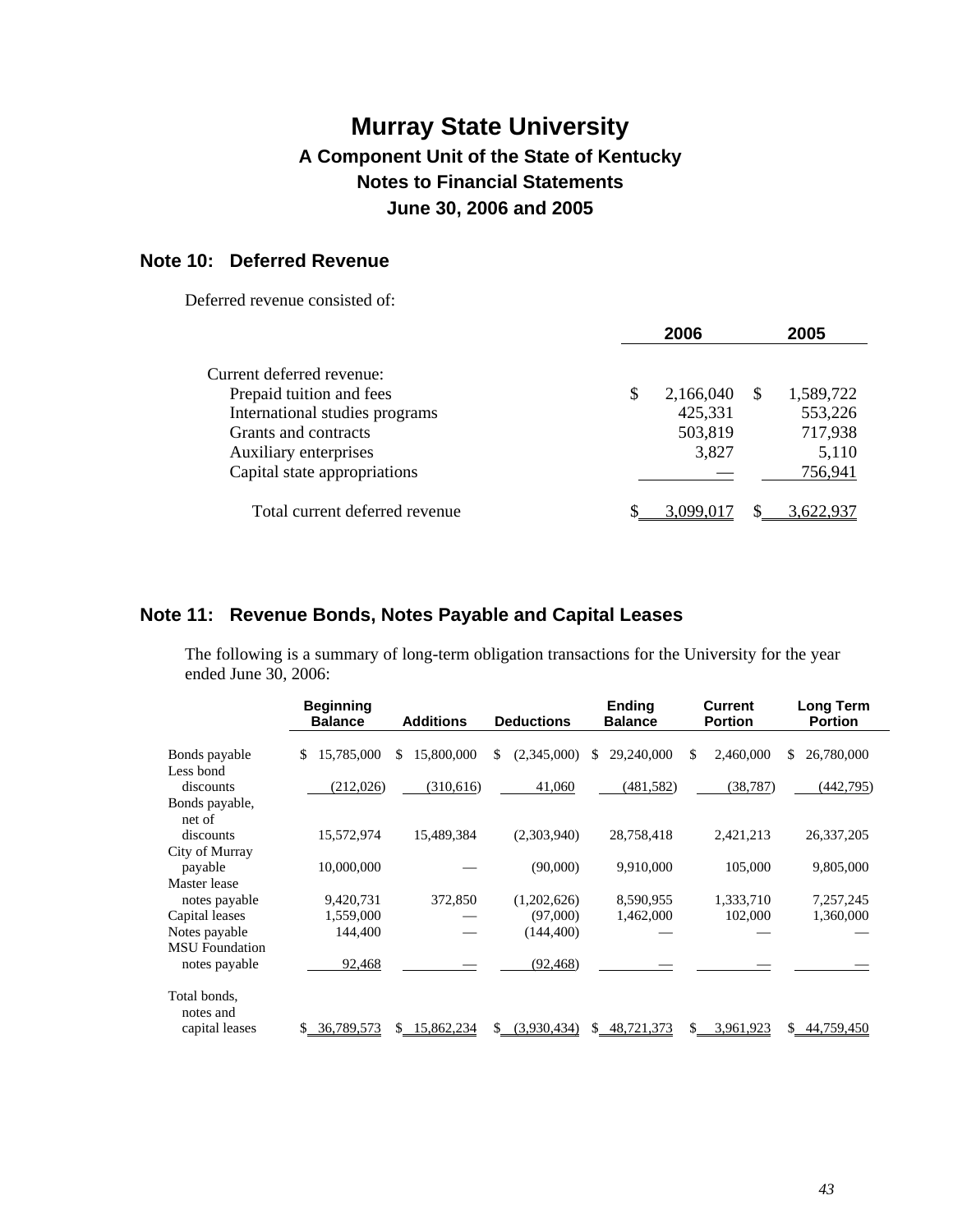## **Note 11: Revenue Bonds, Notes Payable and Capital Leases (Continued)**

The following is a summary of long-term obligation transactions for the University for the year ended June 30, 2005:

|                                   | <b>Beginning</b><br><b>Balance</b> | <b>Additions</b> | <b>Deductions</b> | <b>Ending</b><br><b>Balance</b> | <b>Current</b><br><b>Portion</b> | Long Term<br><b>Portion</b> |
|-----------------------------------|------------------------------------|------------------|-------------------|---------------------------------|----------------------------------|-----------------------------|
| Bonds payable                     | 18,127,000<br>\$                   | - \$             | \$<br>(2,342,000) | 15,785,000 \$<br>\$             | 2,345,000                        | 13,440,000<br>\$            |
| Less bond                         |                                    |                  |                   |                                 |                                  |                             |
| discounts                         | (239, 581)                         |                  | 27,555            | (212,026)                       | (27, 554)                        | (184, 472)                  |
| Bonds payable, net                |                                    |                  |                   |                                 |                                  |                             |
| of discounts                      | 17,887,419                         |                  | (2,314,445)       | 15,572,974                      | 2,317,446                        | 13,255,528                  |
| City of Murray                    |                                    |                  |                   |                                 |                                  |                             |
| payable                           | 10,000,000                         |                  |                   | 10,000,000                      | 90,000                           | 9,910,000                   |
| Master lease notes                |                                    |                  |                   |                                 |                                  |                             |
| payable                           | 2,932,254                          | 7,445,190        | (956, 713)        | 9,420,731                       | 1,073,272                        | 8,347,459                   |
| Capital leases                    | 1,703,193                          |                  | (144, 193)        | 1,559,000                       | 97,000                           | 1,462,000                   |
| Notes payable                     | 234,400                            |                  | (90,000)          | 144.400                         | 144,400                          |                             |
| <b>MSU</b> Foundation             |                                    |                  |                   |                                 |                                  |                             |
| notes payable                     | 100,693                            | 20,000           | (28, 225)         | 92,468                          | 39,286                           | 53,182                      |
| Total bonds, notes<br>and capital |                                    |                  |                   |                                 |                                  |                             |
| leases                            | 32,857,959                         | 7,465,190        | (3,533,576)       | 36,789,573<br>\$                | 3.761,404<br>S                   | 33,028,169<br>\$            |

### *Maturity Information*

A schedule of the mandatory principal and interest payments (excluding bond discounts) is presented below:

| <b>Years Ending</b><br>June 30 | <b>Bonds</b>     | Total<br><b>Principal</b><br><b>Notes</b><br><b>Interest</b> |                            |                  |                  |  |
|--------------------------------|------------------|--------------------------------------------------------------|----------------------------|------------------|------------------|--|
|                                |                  |                                                              |                            |                  |                  |  |
| 2007                           | \$.<br>2.460,000 | \$.<br>1.540.710                                             | <sup>\$</sup><br>4,000,710 | \$.<br>2.064.402 | \$<br>6,065,112  |  |
| 2008                           | 985,000          | 1.410.649                                                    | 2,395,649                  | 1.890.546        | 4.286.195        |  |
| 2009                           | 1.555,000        | 1.030.529                                                    | 2.585.529                  | 1.792.245        | 4.377.774        |  |
| 2010                           | 1,405,000        | 987.483                                                      | 2,392,483                  | 1.697.579        | 4,090,062        |  |
| 2011                           | 1.470.000        | 841,576                                                      | 2,311,576                  | 1,605,898        | 3.917.474        |  |
| 2012-2016                      | 6.655,000        | 4.852.108                                                    | 11.507.108                 | 6.620.865        | 18,127,973       |  |
| 2017-2021                      | 7.040.000        | 2,879,900                                                    | 9.919.900                  | 4.217.036        | 14,136,936       |  |
| 2022-2026                      | 5.440,000        | 2,250,000                                                    | 7.690,000                  | 2.395.999        | 10.085.999       |  |
| 2027-2031                      | 2.230,000        | 2,835,000                                                    | 5.065,000                  | 846,146          | 5,911,146        |  |
| 2032-2033                      |                  | 1.335,000                                                    | 1.335.000                  | 67,971           | 1.402.971        |  |
| Total                          | 29,240,000       | 19,962,955                                                   | \$<br>49.202.955           | \$<br>23.198.687 | S.<br>72,401,642 |  |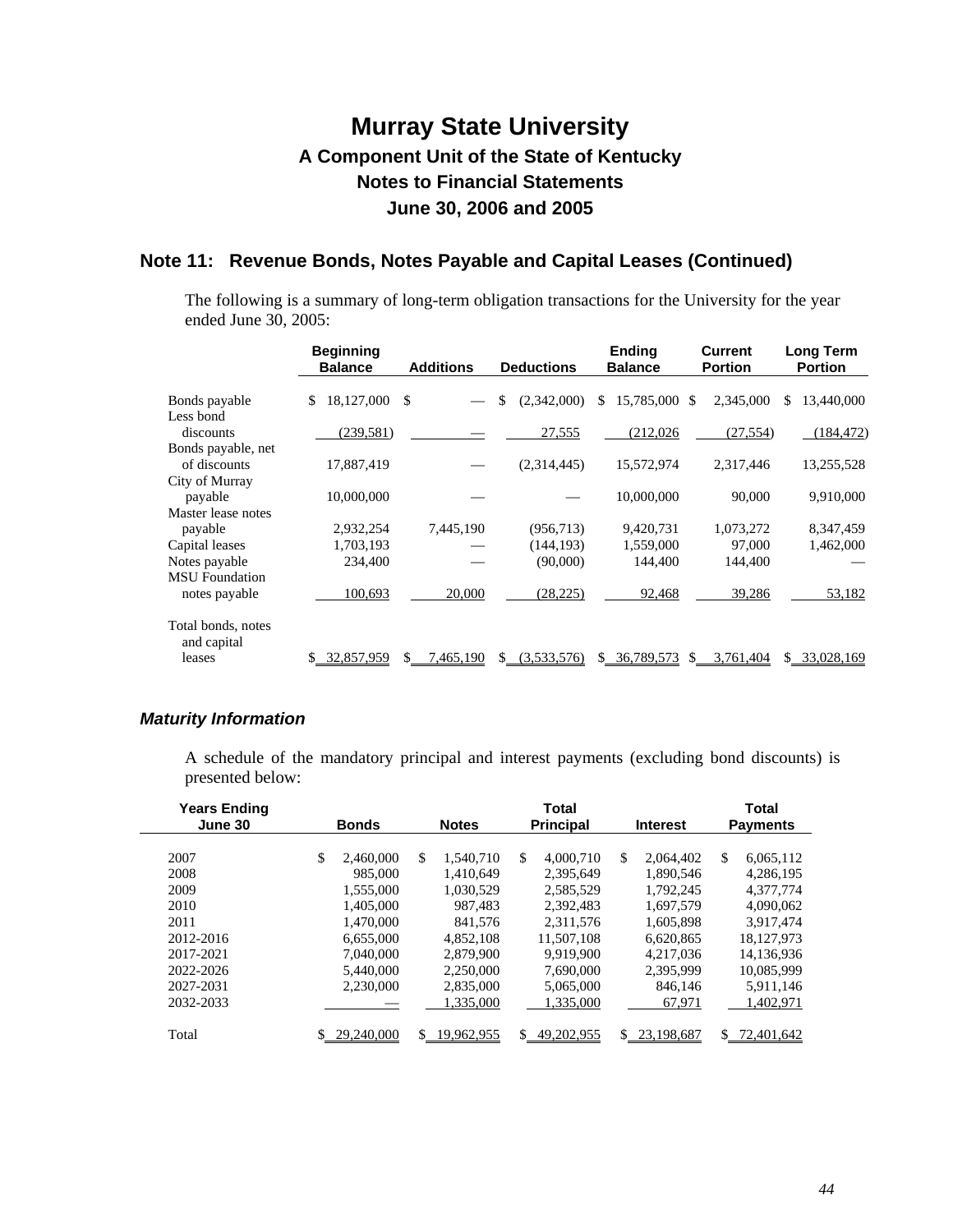# **Note 11: Revenue Bonds, Notes Payable and Capital Leases (Continued)**

Long-term liability activity for the year ended June 30, 2006, was as follows:

|                                                                                                     | Original<br><b>Issue</b> | <b>Balance Due</b><br>June 30, 2006 | <b>Interest</b><br>Expense,<br><b>Current Year</b> | <b>Bonds/Notes/</b><br><b>Leases Maturing</b><br>2006-2007 |
|-----------------------------------------------------------------------------------------------------|--------------------------|-------------------------------------|----------------------------------------------------|------------------------------------------------------------|
| <b>Housing and Dining System Revenue</b>                                                            |                          |                                     |                                                    |                                                            |
| <b>Bonds Payable</b>                                                                                |                          |                                     |                                                    |                                                            |
| Series L bonds dated September 1,                                                                   |                          |                                     |                                                    |                                                            |
| 1968, with interest at 3.00%; final                                                                 |                          |                                     |                                                    |                                                            |
| principal payment due September                                                                     |                          |                                     |                                                    |                                                            |
| 1, 2008; Regents Hall                                                                               | 2,000,000                | 550,000                             | 17,320                                             | 175,000                                                    |
| Series M bonds dated June 26, 1997,<br>with interest from 4.00% to                                  |                          |                                     |                                                    |                                                            |
| 5.40%; final principal payment                                                                      |                          |                                     |                                                    |                                                            |
| due September 1, 2017; Winslow                                                                      |                          |                                     |                                                    |                                                            |
| Cafeteria                                                                                           | 825,000                  | 585,000                             | 30,339                                             | 35,000                                                     |
| Series N bonds dated May 12, 1999,<br>with interest from 4.35% to<br>4.90%; final principal payment |                          |                                     |                                                    |                                                            |
| due September 1, 2018; fire safety                                                                  |                          |                                     |                                                    |                                                            |
| for residence halls                                                                                 | 6,370,000                | 4,990,000                           | 221,493                                            | 265,000                                                    |
| Series O bonds dated June 1, 2001,                                                                  |                          |                                     |                                                    |                                                            |
| with interest from 4.00% to                                                                         |                          |                                     |                                                    |                                                            |
| 5.00%; final principal payment                                                                      |                          |                                     |                                                    |                                                            |
| due September 1, 2021; Hart Hall                                                                    | 1,610,000                | 1,475,000                           | 70,142                                             | 65,000                                                     |
| Series P bonds dated June 18, 2004,                                                                 |                          |                                     |                                                    |                                                            |
| with interest from 1.10% to                                                                         |                          |                                     |                                                    |                                                            |
| 4.25%; final principal payment                                                                      |                          |                                     |                                                    |                                                            |
| due September 1, 2024;                                                                              |                          |                                     |                                                    |                                                            |
| Winslow Cafeteria                                                                                   | 2,500,000                | 2,305,000                           | 75,315                                             | 100,000                                                    |
| Series Q bonds dated December 1,                                                                    |                          |                                     |                                                    |                                                            |
| 2005 with interest from 4.00% to                                                                    |                          |                                     |                                                    |                                                            |
| 4.59%; final principal payment                                                                      |                          |                                     |                                                    |                                                            |
| due September 1, 2027; Clark Hall                                                                   | 15,800,000               | 15,800,000                          | 192,382                                            |                                                            |
| Total housing and dining system                                                                     |                          |                                     |                                                    |                                                            |
| revenue bonds payable                                                                               | 29,105,000<br>\$         | 25,705,000<br>\$                    | \$<br>606,991                                      | \$<br>640,000                                              |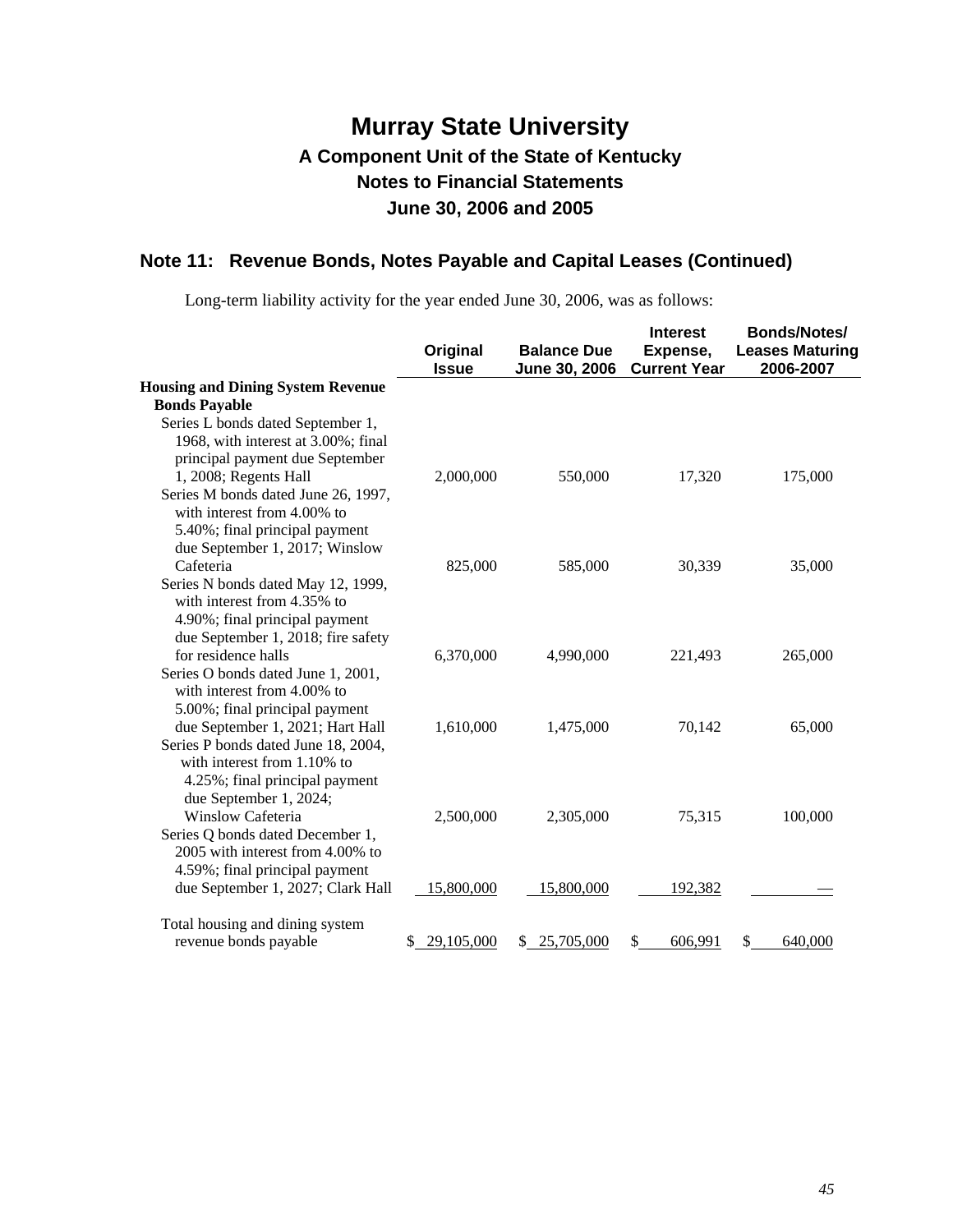# **Note 11: Revenue Bonds, Notes Payable and Capital Leases (Continued)**

|                                                                                                     | Original<br><b>Issue</b> | <b>Balance Due</b><br>June 30, 2006 | <b>Interest</b><br>Expense,<br><b>Current Year</b> | Bonds/Notes/<br><b>Leases Maturing</b><br>2006-2007 |  |  |
|-----------------------------------------------------------------------------------------------------|--------------------------|-------------------------------------|----------------------------------------------------|-----------------------------------------------------|--|--|
| <b>Consolidated Educational Buildings</b>                                                           |                          |                                     |                                                    |                                                     |  |  |
| <b>Revenue Bonds Payable</b>                                                                        |                          |                                     |                                                    |                                                     |  |  |
| Series G (second series) dated                                                                      |                          |                                     |                                                    |                                                     |  |  |
| March 1, 1993, with interest from                                                                   |                          |                                     |                                                    |                                                     |  |  |
| 3.10% to 5.60%; final principal                                                                     |                          |                                     |                                                    |                                                     |  |  |
| payment due May 1, 2007;                                                                            |                          |                                     |                                                    |                                                     |  |  |
| I&T building                                                                                        | 11,660,000<br>\$         | \$<br>1,510,000                     | \$<br>151,024                                      | \$<br>1,510,000                                     |  |  |
| Series H (second series) dated<br>September 1, 2003, with interest                                  |                          |                                     |                                                    |                                                     |  |  |
| from 2.00% to 3.80%; final                                                                          |                          |                                     |                                                    |                                                     |  |  |
| principal payment due May 1,                                                                        |                          |                                     |                                                    |                                                     |  |  |
| 2012; Underground condensate                                                                        |                          |                                     |                                                    |                                                     |  |  |
| lines for Old Fine Arts building                                                                    | 2,855,000                | 2,025,000                           | 68,630                                             | 310,000                                             |  |  |
|                                                                                                     |                          |                                     |                                                    |                                                     |  |  |
| Total consolidated educational                                                                      |                          |                                     |                                                    |                                                     |  |  |
| buildings revenue bonds payable                                                                     | 14,515,000               | 3,535,000                           | 219,654                                            | 1,820,000                                           |  |  |
| Bonds payable before discount<br>Less bond discount                                                 | 43,620,000               | 29,240,000<br>(481, 582)            | 826,645                                            | 2,460,000<br>(38, 787)                              |  |  |
|                                                                                                     |                          |                                     |                                                    |                                                     |  |  |
| Total bonds payable                                                                                 | \$43,620,000             | \$28,758,418                        | S.<br>826,645                                      | 2,421,213<br>\$                                     |  |  |
| <b>City of Murray Payable</b><br>Agreement dated 12/30/02 with<br>interest of 2.50% to 4.85%; final |                          |                                     |                                                    |                                                     |  |  |
| principal payment due June 1,<br>2033                                                               | 10,000,000<br>S.         | 9,910,000<br>S.                     | \$<br>454,860                                      | \$<br>105,000                                       |  |  |
|                                                                                                     |                          |                                     |                                                    |                                                     |  |  |
| <b>Master Lease Payable</b>                                                                         |                          |                                     |                                                    |                                                     |  |  |
| Residential networking - Master                                                                     |                          |                                     |                                                    |                                                     |  |  |
| lease dated August 18, 2000, with                                                                   |                          |                                     |                                                    |                                                     |  |  |
| interest from 5.20% to 5.59%;                                                                       |                          |                                     |                                                    |                                                     |  |  |
| final principal payment due<br>August 18, 2007                                                      | \$<br>800,000            | \$<br>159,990                       | \$<br>12,512                                       | \$<br>136,511                                       |  |  |
| Deferred Maintenance - Master                                                                       |                          |                                     |                                                    |                                                     |  |  |
| lease dated May 10, 2002, with                                                                      |                          |                                     |                                                    |                                                     |  |  |
| interest from 3.56% to 4.79%;                                                                       |                          |                                     |                                                    |                                                     |  |  |
| final principal payment due                                                                         |                          |                                     |                                                    |                                                     |  |  |
| December 3, 2010                                                                                    | 2,232,000                | 1,145,105                           | 50,466                                             | 349,060                                             |  |  |
| Campus Networking Upgrade -                                                                         |                          |                                     |                                                    |                                                     |  |  |
| Master lease dated March 24,<br>2004, with interest of 3.16% to                                     |                          |                                     |                                                    |                                                     |  |  |
| 3.30%; Final principal payment                                                                      |                          |                                     |                                                    |                                                     |  |  |
| due April 1, 2008                                                                                   | 1,627,727                | 555,793                             | 29,531                                             | 273,097                                             |  |  |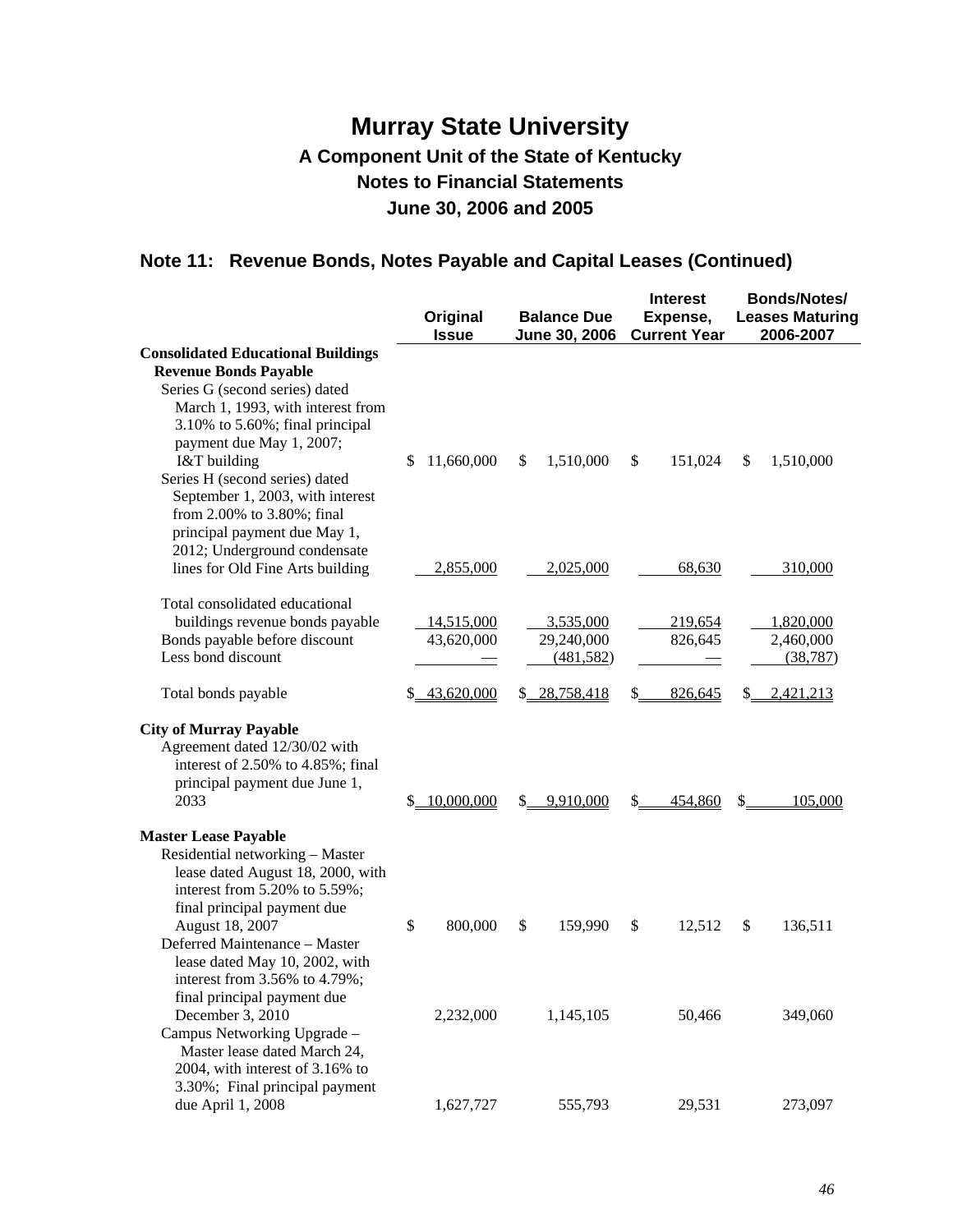## **Note 11: Revenue Bonds, Notes Payable and Capital Leases (Continued)**

|                                                                                                                                                            | Original<br><b>Issue</b> | <b>Balance Due</b><br>June 30, 2006 | <b>Interest</b><br>Expense,<br><b>Current Year</b> | Bonds/Notes/<br><b>Leases Maturing</b><br>2006-2007 |
|------------------------------------------------------------------------------------------------------------------------------------------------------------|--------------------------|-------------------------------------|----------------------------------------------------|-----------------------------------------------------|
| <b>Master Lease Payable (Continued)</b><br><b>Campus Energy Performance</b><br>Upgrade - Masterlease dated<br>February 10, 2005, with interest of          |                          |                                     |                                                    |                                                     |
| 3.94%. Final principal payment<br>due August 10, 2017<br>Oracle Software - Masterlease<br>dated August 11, 2005 with<br>interest of 4.13%. Final principal | 6,707,876                | 6,486,572                           | 267,394                                            | 455,772                                             |
| payment due September 1, 2007                                                                                                                              | 372,850                  | 243.495                             | 8,404                                              | 119,270                                             |
| Total Master lease payable                                                                                                                                 | 11,740,453               | 8,590,955                           | 368,307                                            | .333,710<br>S                                       |
| <b>Capital Leases</b><br>University of Kentucky dated June<br>25, 1998, with interest rate at<br>5.14%; final principal payment                            |                          |                                     |                                                    |                                                     |
| due January 1, 2017                                                                                                                                        | 2,200,000<br>S           | \$.<br>1.462.000                    | \$<br>81,974                                       | \$.<br>102,000                                      |
| Total capital leases                                                                                                                                       | 2,200,000                | .462,000<br>S.                      | \$<br>81,974                                       | 102,000                                             |
| Interest on paid off debt<br>in current year                                                                                                               | \$                       | \$                                  | 7.911                                              |                                                     |
| <b>Total all Bond Issues, Notes Payable</b><br>and Capital Leases                                                                                          | 67,560,453               | 48,721,373                          | 1,739,697                                          | 3,961,923                                           |

The revenue bond indentures requires the University to make deposits to sinking and reserve funds in annual amounts to meet the principal and interest payments due within the next twelve months as well as maintain a reserve balance as a percentage of outstanding balances. As of June 30, 2006 and 2005, the sinking fund and reserve fund requirements have been funded as required.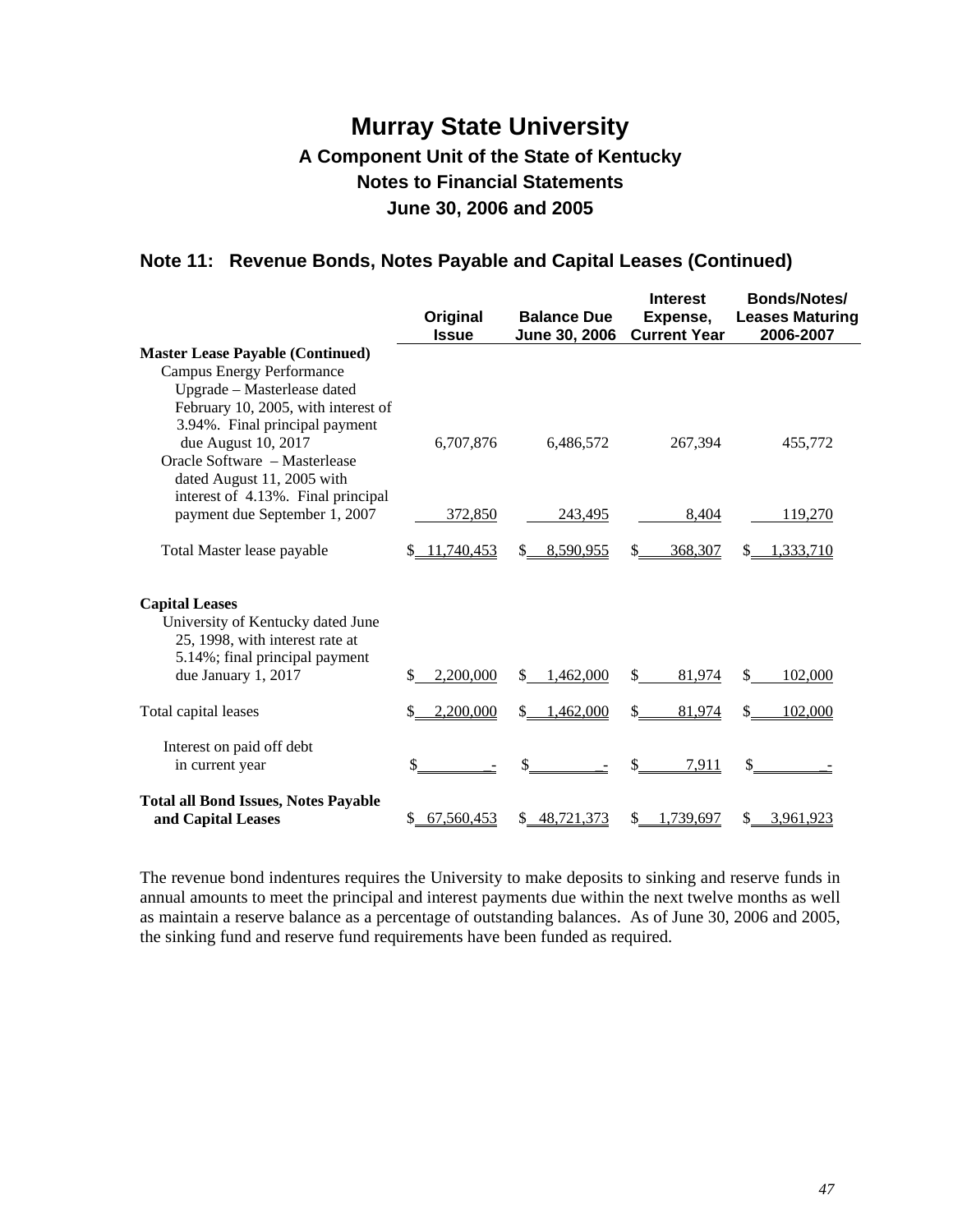### **Note 11: Revenue Bonds, Notes Payable and Capital Leases (Continued)**

### *Capital Leases*

The University leases certain equipment and facilities, under capital lease agreements. The recorded cost of these assets and accumulated depreciation thereon were as follows:

|                               | 2006        | 2005            |
|-------------------------------|-------------|-----------------|
| Capital lease assets, at cost | 2,200,000   | 2,516,960<br>-S |
| Less accumulated depreciation | (1.430,000) | (1,691,960)     |
| Net book value                | 770.000     | 825,000         |

Remaining minimum annual lease payments pursuant to these leases are as follows:

| <b>Year Ending June 30</b>                 | <b>Total</b>  |
|--------------------------------------------|---------------|
| 2007                                       | \$<br>179,259 |
| 2008                                       | 179,230       |
| 2009                                       | 179,870       |
| 2010                                       | 179,118       |
| 2011                                       | 179,030       |
| 2012-2016                                  | 896,693       |
| 2017-2018                                  | 179,282       |
|                                            | 1,972,482     |
| Less amount representing interest          | (510, 482)    |
| Present value of capital lease obligations | ,462,000      |

### **Note 12: Deposits**

The deposits held by the University consisted of:

|                               | 2006        |               | 2005    |
|-------------------------------|-------------|---------------|---------|
| Current:                      |             |               |         |
| Horse stall rentals           | \$<br>3,180 | <sup>\$</sup> | 2,870   |
| Racer card declining balances | 84,745      |               | 63,820  |
| Housing deposits              | 108,448     |               | 58,251  |
| Post office box deposits      | 360         |               |         |
| Agency account balances       | 49,378      |               | 42,857  |
| Total current deposits        | 246,111     |               | 167,798 |
| Noncurrent:                   |             |               |         |
| Housing deposits              | 149,762     |               | 205,805 |
| Total deposits                | 395,873     |               | 373,603 |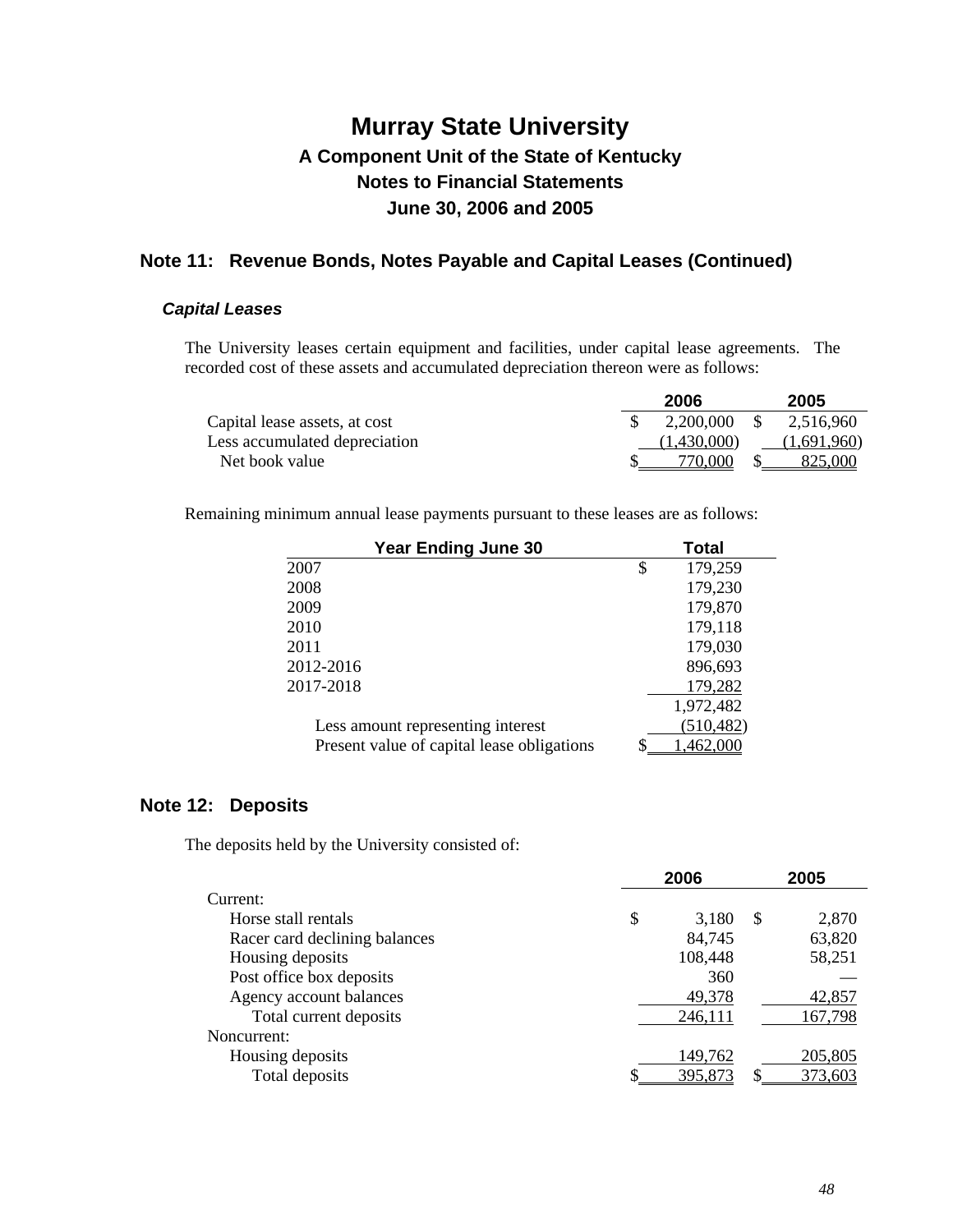### **Note 12: Deposits (Continued)**

Noncurrent housing deposit additions were \$89,809 and \$134,000 for years ended June 30, 2006 and 2005, respectively. Noncurrent housing deposit deductions were \$145,853 and \$100,128 for years ended June 30, 2006 and 2005, respectively.

### **Note 13: Unrestricted Net Assets**

The University's designations of unrestricted net assets consisted of:

|                               |   | 2006       |               | 2005       |
|-------------------------------|---|------------|---------------|------------|
| Unrestricted net assets       |   |            |               |            |
| Allocated for                 |   |            |               |            |
| Prior year carryovers         |   |            |               |            |
| Renovation and maintenance    | S | 2,621,747  | <sup>\$</sup> | 2,230,527  |
| Departmental operations       |   | 10,481,159 |               | 8,644,032  |
| Encumbrances                  |   | 1,042,851  |               | 697,277    |
| Working capital               |   | 2,959,990  |               | 2,673,297  |
| Revenue contingency           |   | 2,690,984  |               | 2,498,013  |
| General contingency           |   | 10,879,634 |               | 8,801,218  |
| Self insurance                |   | 900,000    |               | 900,000    |
| Total unrestricted net assets |   | 31,576,365 |               | 26,444,364 |
|                               |   |            |               |            |

### **Note 14: Component Units**

#### *Murray State University Foundation, Inc.*

Murray State University Foundation, Inc. (Foundation) is a Kentucky nonprofit corporation formed to receive, invest, and expend funds for the enhancement and improvement of the University. It is a legally separate, tax-exempt component unit of the University that manages certain endowments and investments on behalf of the University. The Foundation has a Board of Trustees separate from that of the University; however, the President and certain other officers of the University are also officers of the Foundation. Although the University does not control the timing or amount of receipts from the Foundation, the majority of resources or income thereon that the Foundation holds and invests is restricted to the activities of the University by the donors. Because these restricted resources held by the Foundation can only be used by, or for the benefit of, the University, the Foundation is considered a component unit of the University and is discretely presented in the University's financial statement package.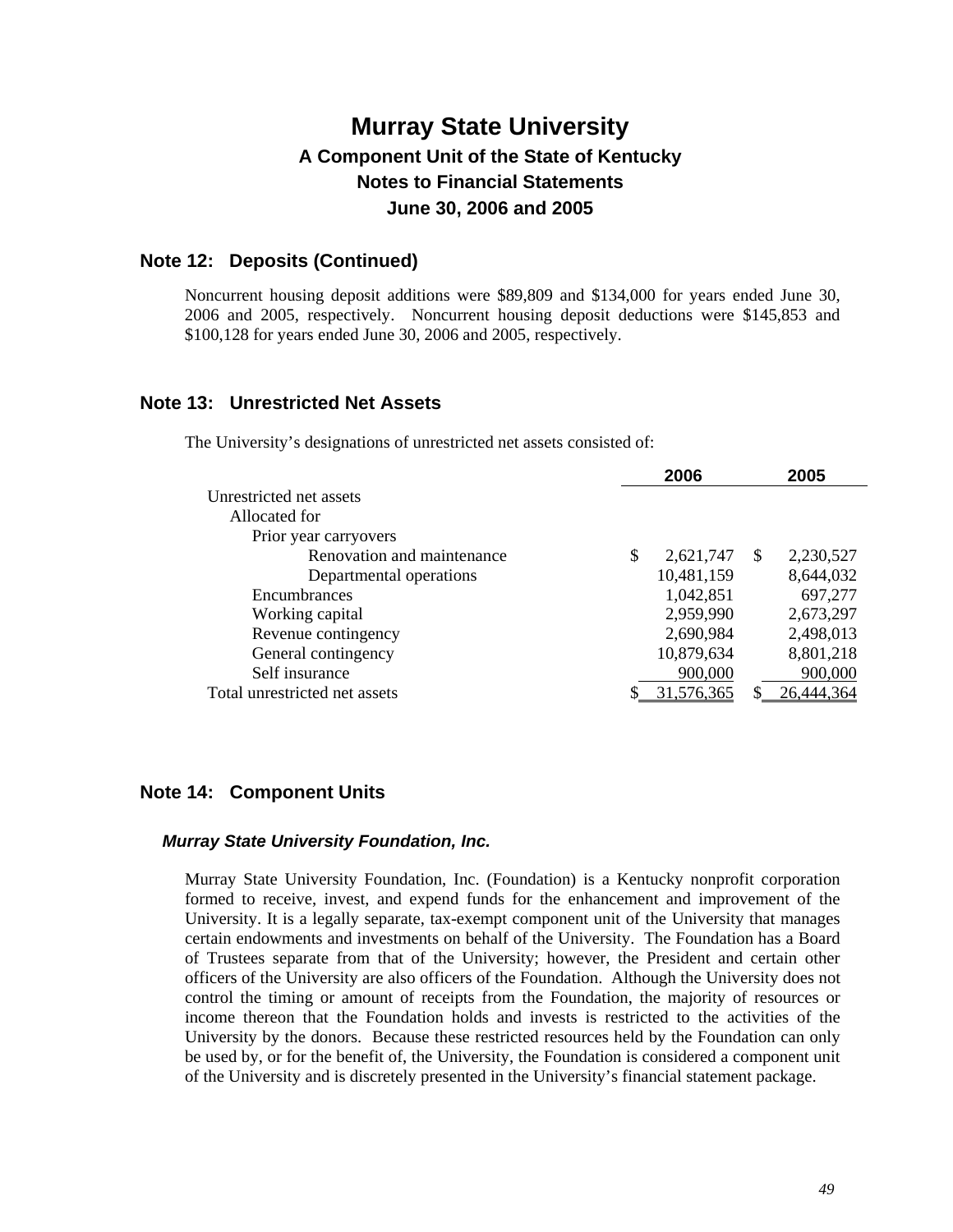### **Note 14: Component Units (Continued)**

During the year ended June 30, 2006 and June 30, 2005, the Foundation made payments of \$2,582,222 and \$2,242,375, respectively, on behalf of the University from restricted sources. Accounts receivable at June 30, 2006 and 2005 from the Foundation were \$519,752 and \$139,575, respectively. Accounts payable to the Foundation as of June 30, 2006 and June 30, 2005, respectively, were not significant. Complete financial statements for the Foundation can be obtained from the MSU Foundation Office, 100 Nash House, Murray, Kentucky, 42071.

The Murray State Campus Improvement Corporation, a nonprofit nonstock corporation, was created in May 2003 for the exclusive benefit and support of the Murray State University Foundation, Inc., to perform functions of or carry out the purposes of the Foundation, and to handle real and personal property activity for Murray State University. There was no financial activity of the Murray State Campus Improvement Corporation for the years ended June 30, 2006 and 2005.

#### *Murray State University Athletic Foundation, Inc.*

Murray State University Athletic Foundation, Inc. (Racer Foundation) is a Kentucky nonprofit corporation formed to enhance the academic and athletic experience of the Murray State University student-athlete. The Racer Foundation has a Board of Directors separate from that of the University. The University does not control the timing or amount of receipts from the Foundation, the majority of resources, or income thereon, that the Racer Foundation holds and invests. The resources held by the Racer Foundation can only be used by, or for the benefit of, the University, the Racer Foundation is considered a component unit of the University and is discretely presented in the University's financial statements.

During the year ended June 30, 2006, the Racer Foundation distributed \$64,648 of restricted assets to the University. During the year ended June 30, 2005, the Racer Foundation distributed \$589,986 to the University, made payments of \$78,235 on behalf of the University, and transferred assets to the University of \$70,226. The total benefits for University athletics for the years ended June 30, 2006 and 2005, was \$64,648 and \$738,447, respectively. Accounts receivable from the Racer Foundation were \$422,163 and \$435,897 as of June 30, 2006 and June 30, 2005, respectively. Complete financial statements for the Racer Foundation can be obtained from the MSU Athletic Foundation Office, Stewart Stadium, Murray, Kentucky, 42071.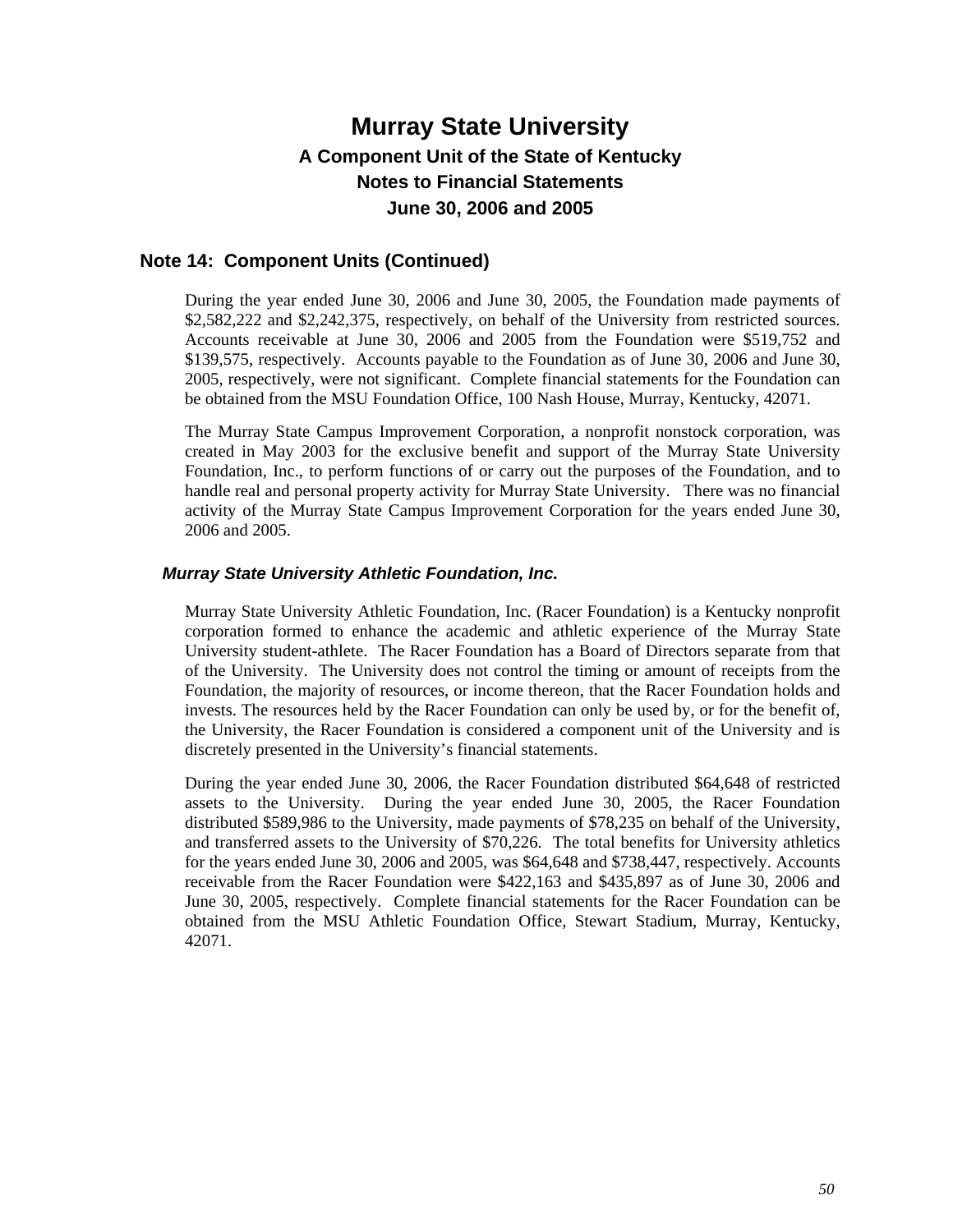### **Note 15: Risk Management**

The University is exposed to various risks of loss related to torts; theft of, damage to and destruction of assets; error and omission; employee injuries and illnesses; natural disasters and employee health and accident benefits. Commercial insurance coverage is purchased for claims arising from such matters other than those related to workers' compensation, natural disasters, and employee health benefits. Settled claims have not exceeded this commercial coverage in any of the three preceding years. The state of Kentucky self-insures workers' compensation benefits for all state employees, including University employees. Claims are administered by the Risk Management Services Corporation.

### **Note 16: Contingencies and Commitments**

### *Claims and Litigation*

The University is a defendant in various lawsuits. It is the opinion of management and its legal counsel, based in part on the doctrine of sovereign immunity and other statutory provisions, that the ultimate outcome of litigation will not have a material effect on the future operations or financial position of the University.

### *Commitments*

The University has outstanding commitments under construction contracts of approximately \$12,600,000 and \$2,900,000 as of June 30, 2006 and 2005, respectively.

#### *Government Grants*

The University is currently participating in numerous grants from various departments and agencies of the federal and state governments. The expenditures of grant proceeds must be for allowable and eligible purposes. Single audits and audits by the granting department or agency may result in requests for reimbursement of unused grant proceeds or disallowed expenditures. Upon notification of final approval by the granting department or agency, the grants are considered closed.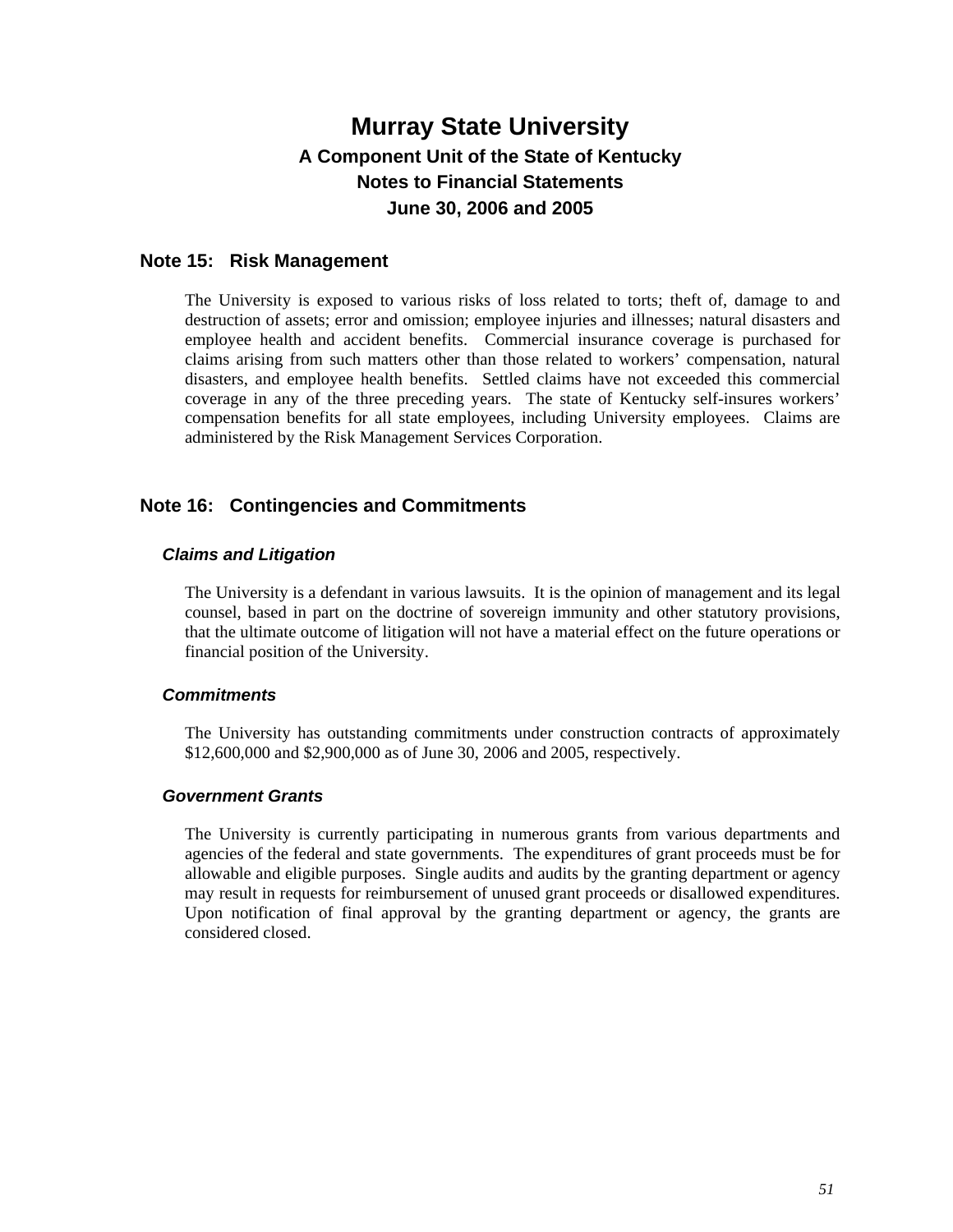### **Note 17: Natural Expense Classifications with Functional Classifications**

The University's operating expenses by functional classification for the year ended June 30, 2006 and 2005 were as follows:

|                            | Year Ended June 30, 2006 |                               |     |                   |  |                  |  |                 |  |                     |  |                          |    |             |
|----------------------------|--------------------------|-------------------------------|-----|-------------------|--|------------------|--|-----------------|--|---------------------|--|--------------------------|----|-------------|
|                            |                          | <b>Natural Classification</b> |     |                   |  |                  |  |                 |  |                     |  |                          |    |             |
|                            |                          | Compensation                  |     |                   |  |                  |  | Non-capitalized |  |                     |  |                          |    |             |
| <b>Fund Classification</b> |                          | and Benefits                  |     | <b>Operations</b> |  | <b>Utilities</b> |  | Equipment       |  | <b>Scholarships</b> |  | <b>Depreciation</b>      |    | Total       |
|                            |                          |                               |     |                   |  |                  |  |                 |  |                     |  |                          |    |             |
| Instruction                | \$                       | 43,254,033                    | \$. | $6,155,671$ \$    |  | 210,988 \$       |  | 934,249 \$      |  | $9,208$ \$          |  | $\overline{\phantom{0}}$ | \$ | 50,564,149  |
| Research                   |                          | 1,493,428                     |     | 1,385,322         |  | 581              |  | 89,623          |  |                     |  |                          |    | 2,968,954   |
| Public service             |                          | 4.469.602                     |     | 1,128,732         |  | 260,850          |  | 89,418          |  |                     |  |                          |    | 5,948,602   |
| Libraries                  |                          | 1,285,688                     |     | 229,264           |  | 42               |  | 81,104          |  |                     |  |                          |    | 1,596,098   |
| Academic                   |                          |                               |     |                   |  |                  |  |                 |  |                     |  |                          |    |             |
| support                    |                          | 3,687,870                     |     | 2,013,359         |  | 11,261           |  | 502,785         |  | 1,255               |  |                          |    | 6,216,530   |
| Student services           |                          | 8,268,754                     |     | 4,338,618         |  | 62,887           |  | 183,347         |  | 24,728              |  |                          |    | 12,878,334  |
| Institutional              |                          |                               |     |                   |  |                  |  |                 |  |                     |  |                          |    |             |
| support                    |                          | 11,037,282                    |     | 862,661           |  | 198,160          |  | 351,248         |  |                     |  |                          |    | 12,449,351  |
| Operations and             |                          |                               |     |                   |  |                  |  |                 |  |                     |  |                          |    |             |
| maintenance                |                          | 5,303,643                     |     | 3,111,032         |  | 5,502,201        |  | 622,528         |  |                     |  |                          |    | 14,539,404  |
| Financial aid              |                          | 44,572                        |     | 12,879            |  |                  |  |                 |  | 7,114,663           |  |                          |    | 7,172,114   |
| Depreciation               |                          |                               |     |                   |  |                  |  |                 |  |                     |  | 6,621,914                |    | 6,621,914   |
| Auxiliary                  |                          | 5,090,979                     |     | 11,087,105        |  |                  |  | 289,810         |  | 102,761             |  |                          |    | 16,570,655  |
| Auxiliary                  |                          |                               |     |                   |  |                  |  |                 |  |                     |  |                          |    |             |
| depreciation               |                          |                               |     |                   |  |                  |  |                 |  |                     |  | 455,042                  |    | 455,042     |
|                            |                          |                               |     |                   |  |                  |  |                 |  |                     |  |                          |    |             |
| Total expenses             |                          | 83.935.851                    |     | 30.324.643        |  | 6.246.970        |  | 3.144.112       |  | 7.252.615           |  | 7.076.956                | £. | 137.981.147 |

|                            | Year Ended June 30, 2005 |                                 |    |                   |    |                  |  |                               |     |                     |    |                          |     |              |
|----------------------------|--------------------------|---------------------------------|----|-------------------|----|------------------|--|-------------------------------|-----|---------------------|----|--------------------------|-----|--------------|
|                            |                          |                                 |    |                   |    |                  |  | <b>Natural Classification</b> |     |                     |    |                          |     |              |
|                            |                          | Non-capitalized<br>Compensation |    |                   |    |                  |  |                               |     |                     |    |                          |     |              |
| <b>Fund Classification</b> |                          | and Benefits                    |    | <b>Operations</b> |    | <b>Utilities</b> |  | Equipment                     |     | <b>Scholarships</b> |    | <b>Depreciation</b>      |     | <b>Total</b> |
| Instruction                | \$                       | 40,105,179                      | \$ | 5,949,573 \$      |    | 233,544 \$       |  | 728,708 \$                    |     | 23,212 \$           |    | $\overline{\phantom{0}}$ | \$  | 47,040,216   |
| Research                   |                          | 1,586,163                       |    | 967,212           |    |                  |  | 94,450                        |     |                     |    |                          |     | 2,647,825    |
| Public service             |                          | 4,418,411                       |    | 1,046,376         |    | 227,172          |  | 111,518                       |     |                     |    |                          |     | 5,803,477    |
| Libraries                  |                          | 1,343,648                       |    | 237,880           |    | 27               |  | 39,555                        |     |                     |    |                          |     | 1,621,110    |
| Academic                   |                          |                                 |    |                   |    |                  |  |                               |     |                     |    |                          |     |              |
| support                    |                          | 3,344,021                       |    | 1,665,630         |    | 11.799           |  | 396,715                       |     | 826                 |    |                          |     | 5,418,991    |
| Student services           |                          | 6,983,599                       |    | 3,921,671         |    | 73,036           |  | 203,114                       |     | 20,165              |    |                          |     | 11,201,585   |
| Institutional              |                          |                                 |    |                   |    |                  |  |                               |     |                     |    |                          |     |              |
| support                    |                          | 9,573,747                       |    | 885,482           |    | 216,796          |  | 242,620                       |     |                     |    |                          |     | 10,918,645   |
| Operations and             |                          |                                 |    |                   |    |                  |  |                               |     |                     |    |                          |     |              |
| maintenance                |                          | 4,849,358                       |    | 7,680,518         |    | 4,726,757        |  | 182,440                       |     |                     |    |                          |     | 17,439,073   |
| Financial aid              |                          | 1,764                           |    | 42,439            |    |                  |  |                               |     | 6,928,869           |    |                          |     | 6,973,072    |
| Depreciation               |                          |                                 |    |                   |    |                  |  |                               |     |                     |    | 6,527,977                |     | 6,527,977    |
| Auxiliary                  |                          | 4,658,079                       |    | 10,405,751        |    |                  |  | 112,117                       |     | 91,294              |    |                          |     | 15,267,241   |
| Auxiliary                  |                          |                                 |    |                   |    |                  |  |                               |     |                     |    |                          |     |              |
| depreciation               |                          |                                 |    |                   |    |                  |  |                               |     |                     |    | 831,987                  |     | 831,987      |
| Total expenses             |                          | 76,863,969                      |    | 32,802,532        | S. | 5,489,131        |  | 2,111,237                     | \$. | 7,064,366           | S. | 7,359,964                | \$. | 131,691,199  |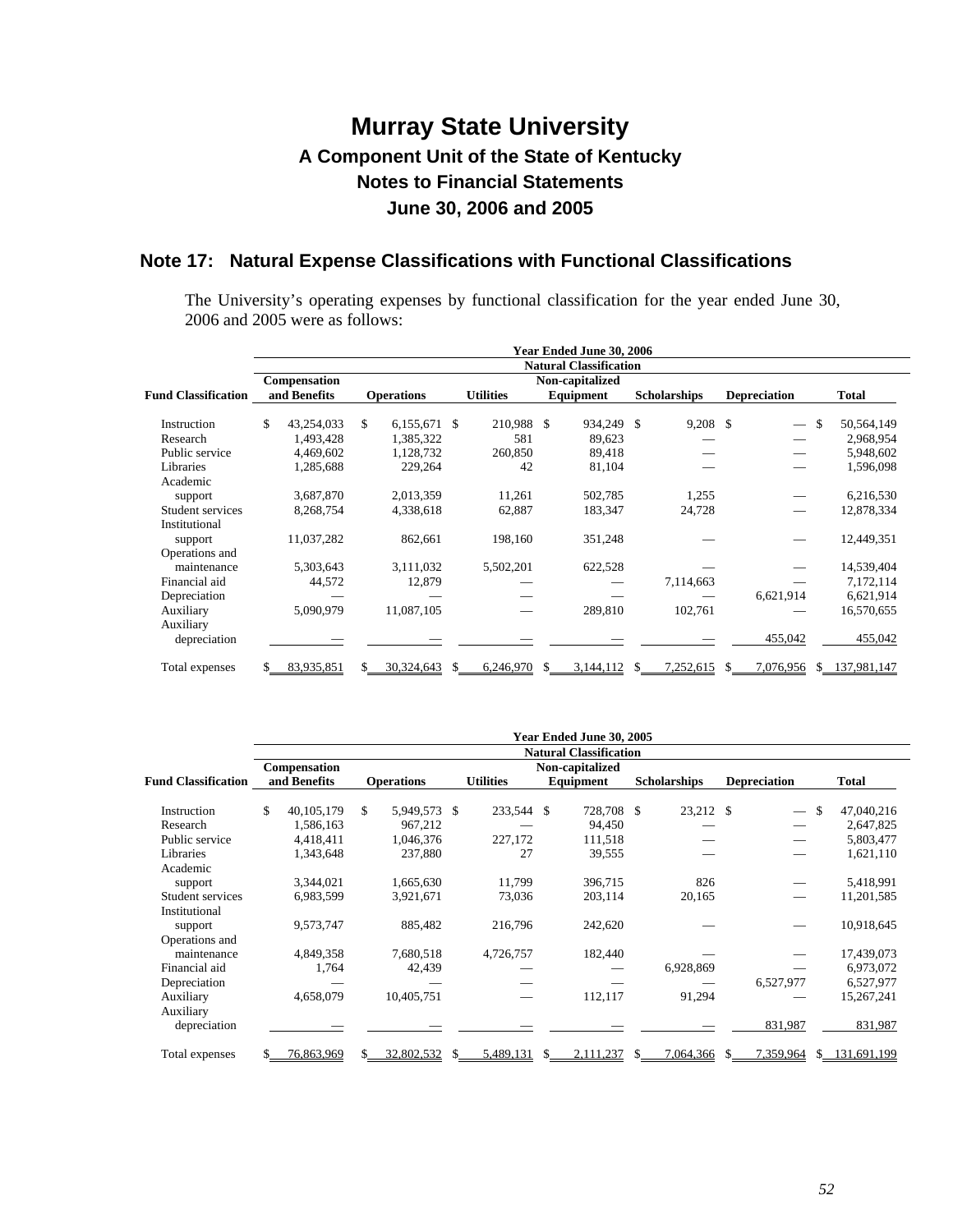### **Note 18: Segment Information**

A segment is an identifiable activity reported as a stand-alone entity for which one or more revenue bonds are outstanding. A segment has a specifically identifiable revenue stream pledged in support of revenue bonds and has related expenses, gains and losses, and assets and liabilities, that are required by an external party to be accounted for separately. The University has two reportable segments: the Murray State University Housing and Dining System and the Susan E. Bauernfeind Student Recreation and Wellness Center.

### *Housing and Dining System*

The University's Housing and Dining System was established by the 1965 Trust Indenture. The Housing and Dining System, as defined by this trust indenture, includes all student housing, dining and student center facilities, and related enterprises facilities that now exist at the main campus in Murray, Kentucky. The University issues revenue bonds for this system to finance certain of its housing and dining auxiliary enterprise activities. These bonds will be payable from and will constitute a charge upon the gross revenue to be derived by the University from the operation of its Housing and Dining System. The revenues of the system consist of the gross amount of rentals received by the University for the use and occupancy of the facilities of the housing system and the net income from dining operations. These revenues do not include those generated by the University bookstore.

Condensed financial information as and for the years ended June 30, 2006 and 2005 of the University's Housing and Dining segment is as follows:

|                                                 |   | 2006       |               | 2005       |
|-------------------------------------------------|---|------------|---------------|------------|
| Assets                                          |   |            |               |            |
| Current assets                                  | S | 1,827,175  | <sup>\$</sup> | 3,453,983  |
| Noncurrent assets                               |   | 19,743,778 |               | 2,599,923  |
| Capital assets, net of accumulated depreciation |   | 8,712,989  |               | 9,974,190  |
| Total assets                                    |   | 30,283,942 |               | 16,028,096 |
| Liabilities                                     |   |            |               |            |
| Current liabilities                             | S | 1,941,267  | <b>S</b>      | 6,616,423  |
| Noncurrent liabilities                          |   | 25,443,731 |               | 10,670,852 |
| Total liabilities                               |   | 27,384,998 |               | 17,287,275 |

#### *Housing and Dining System - Condensed Balance Sheets*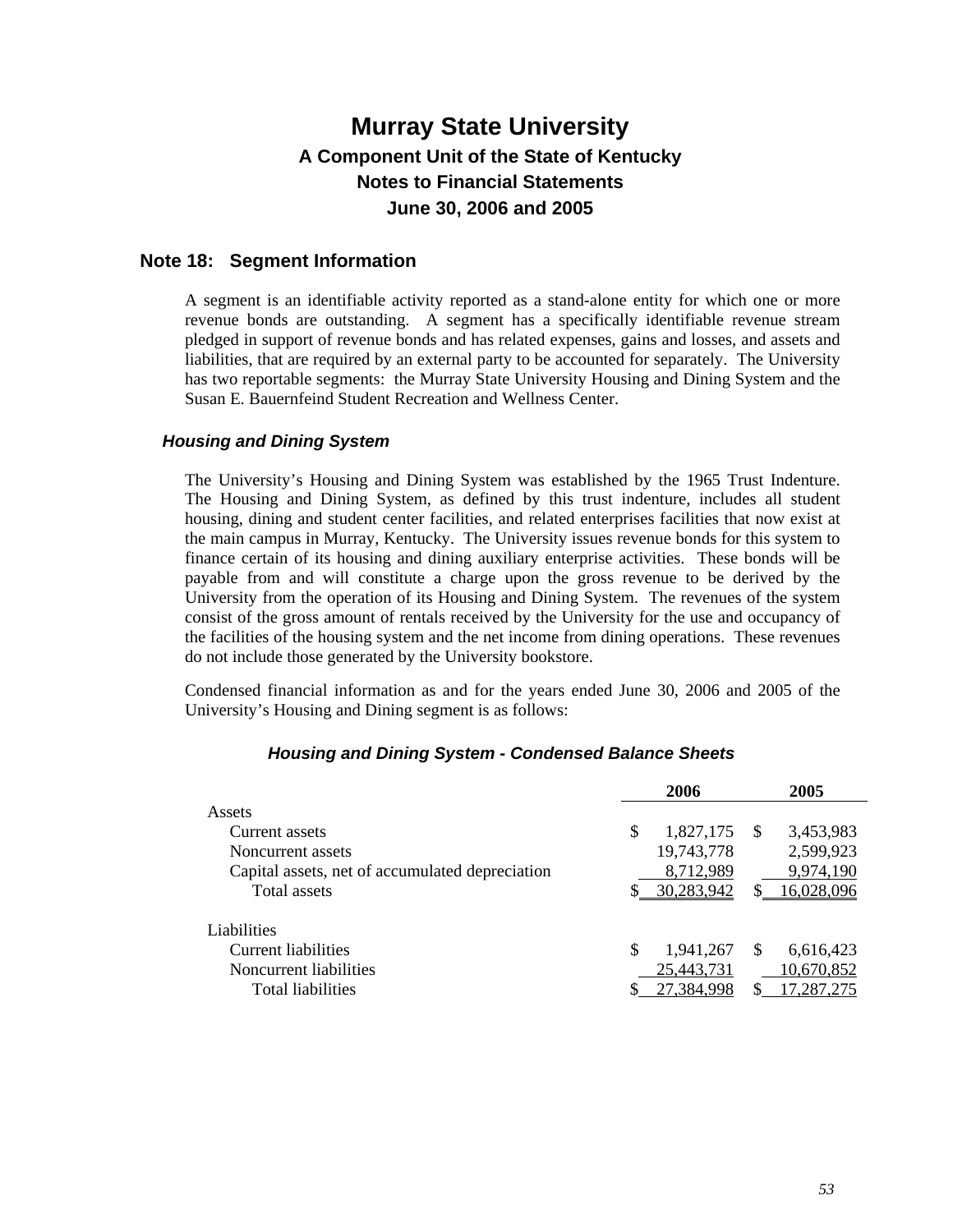## **Note 18: Segment Information (Continued)**

### *Housing and Dining System - Condensed Balance Sheets (Continued)*

| 2006            | 2005        |
|-----------------|-------------|
|                 |             |
| $(970, 023)$ \$ | (312,986)   |
|                 |             |
| (1,538,418)     | 990,757     |
| 4,475,505       | 1,230,683   |
| 931,880         | (3,167,633) |
| 2,898,944       | (1,259,179) |
| 30 283 942      |             |
|                 |             |

### *Housing and Dining System - Condensed Statements of Revenues, Expenses and Changes in Net Assets*

|                                  | 2006 |                | 2005 |                |
|----------------------------------|------|----------------|------|----------------|
|                                  |      |                |      |                |
| Operating revenues               | S    | 13,757,119     | -S   | 12,772,576     |
| Operating expenses               |      | (11, 557, 888) |      | (10, 635, 598) |
| Depreciation expense             |      | (453, 543)     |      | (830, 486)     |
| Operating income                 |      | 1,745,688      |      | 1,306,492      |
| Nonoperating revenues (expenses) |      | 2,412,435      |      | (636,999)      |
| Change in net assets             |      | 4,158,123      |      | 669,493        |
| Net assets, beginning of year    |      | (1,259,179)    |      | (1,928,672)    |
| Net assets, end of year          |      | 2.898.944      |      | $-259.179$     |

### *Housing and Dining System - Condensed Statements of Cash Flows*

|                                          | 2006            |    | 2005        |
|------------------------------------------|-----------------|----|-------------|
| Cash flows from                          |                 |    |             |
| Operating activities                     | \$<br>3,189,781 | -S | 2,462,413   |
| Noncapital financing activities          | (2,627,502)     |    | (1,373,178) |
| Capital and related financing activities | 14,526,960      |    | (1,182,680) |
| Investing activities                     | (1,957,411)     |    | 515,169     |
| Net increase in cash                     | 13, 131, 828    |    | 421,724     |
| Cash, beginning of year                  | 3,182,122       |    | 2,760,398   |
| Cash, end of year                        | 16,313,950      |    | 3,182,122   |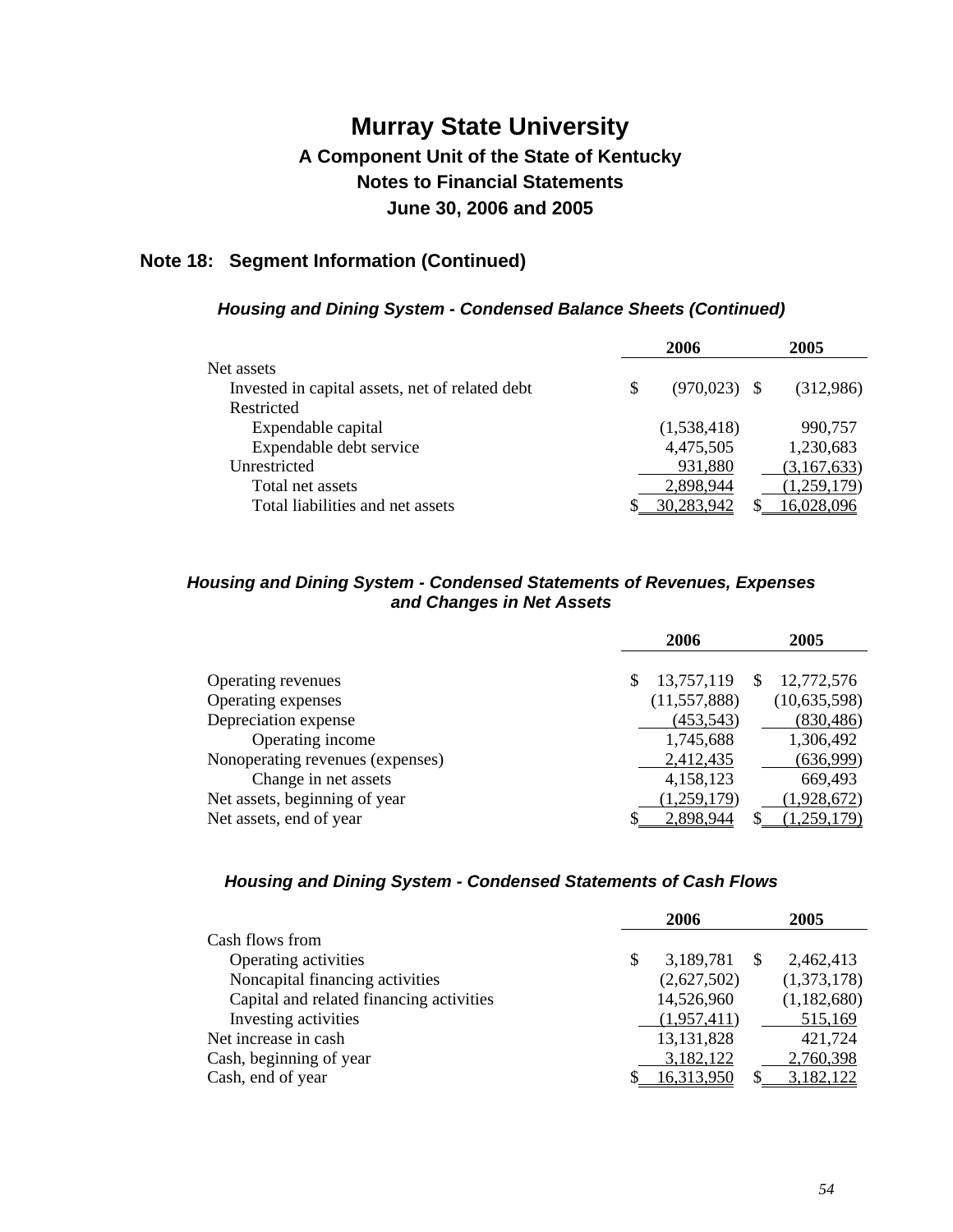### **Note 18: Segment Information (Continued)**

#### *Susan E. Bauernfeind Student Recreation and Wellness Center*

The University entered into an agreement with the City of Murray, Kentucky on December 30, 2002, to finance the construction of a student recreation/wellness center. The University established a \$3.00 per credit hour student fee, effective for the Fall 2002 semester, to be designated as the Wellness Center Fee. A portion of the revenues from this fee will be used to fund all debt and debt related expenses according to the terms and provisions of the Memorandum of Agreement between the University and the City of Murray.

Condensed financial information as of and for the years ended June 30, 2006 and June 30, 2005, of the University's Wellness Center segment are as follows:

|                                    | 2006                   | 2005             |  |  |
|------------------------------------|------------------------|------------------|--|--|
| Assets                             |                        |                  |  |  |
| Current assets                     | \$<br>25,485           | \$<br>130        |  |  |
| Noncurrent assets                  | 1,152,698              | 1,376,075        |  |  |
| Capital assets, net of accumulated |                        |                  |  |  |
| depreciation                       | 10,018,652             | 10,018,905       |  |  |
| <b>Total assets</b>                | 11,196,835<br>\$       | \$<br>11,395,110 |  |  |
| Liabilities                        |                        |                  |  |  |
| Current liabilities                | \$<br>73,494           | \$<br>39,620     |  |  |
| Noncurrent liabilities             | 9,910,000              | 10,000,000       |  |  |
| Total liabilities                  | 9,983,494              | 10,039,620       |  |  |
| Net assets                         |                        |                  |  |  |
| Invested in capital assets, net of |                        |                  |  |  |
| related debt                       | 432,743                | 354,999          |  |  |
| Restricted                         |                        |                  |  |  |
| Expendable capital                 | 531,641                | 818,643          |  |  |
| Expendable debt service            | 262,731                | 184,069          |  |  |
| Unrestricted                       | (13, 774)              | (2.221)          |  |  |
| Total net assets                   | 1,213,341              | 1,355,490        |  |  |
| Total liabilities and net assets   | <u>11,196,835</u><br>2 | 11,395,110<br>\$ |  |  |

### *Wellness Center - Condensed Balance Sheet*